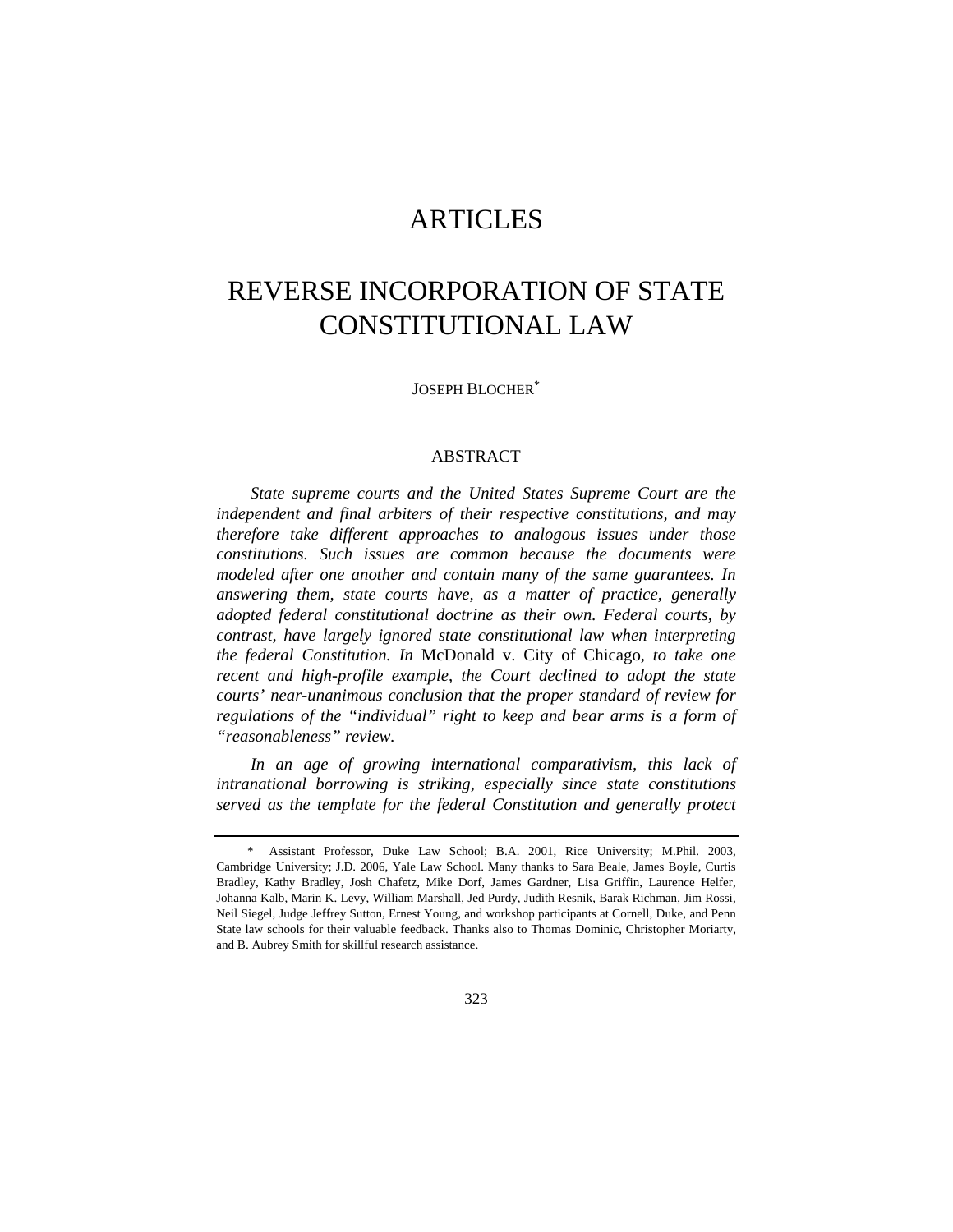*the same rights as are found in the federal Bill of Rights. In a constitutional system that claims to be committed to federalism and respect for the states, why is it that state constitutional law has had such a slight impact on federal constitutional doctrine? This Article seeks to answer that question, and suggests that in certain circumstances federal courts should look to state constitutional law when faced with analogous federal constitutional controversies.* 

# TABLE OF CONTENTS

| II. STATE CONSTITUTIONS AND STATE CONSTITUTIONAL             |  |
|--------------------------------------------------------------|--|
|                                                              |  |
|                                                              |  |
| B. STATE CONSTITUTIONAL INTERPRETATION334                    |  |
| III. USING STATE CONSTITUTIONAL LAW IN FEDERAL               |  |
|                                                              |  |
|                                                              |  |
|                                                              |  |
|                                                              |  |
| b. The Political Values of Federalism344                     |  |
| 2. An "Objective" Measure of Current Constitutional          |  |
|                                                              |  |
|                                                              |  |
|                                                              |  |
| 1. Conflicts with Originalism, Textualism, and Positivism352 |  |
| 2. The "Political" Nature of State Constitutional Law 355    |  |
| a. State Constitutions Are Too Easily Amended 355            |  |
|                                                              |  |
| The Impossibility or Unhelpfulness of Comparison358<br>3.    |  |
| a. State Constitutions Are Too Different 358                 |  |
| b. State Constitutions Are Not Good Enough, or State         |  |
| and Federal Judges Are Not Up to the Task 358                |  |
|                                                              |  |
| A. REVISITING AND ELABORATING THE THESIS: TOWARD A           |  |
|                                                              |  |
|                                                              |  |
|                                                              |  |
| 2. Substantive Due Process and Incorporation 358             |  |
|                                                              |  |
| C. THE SPECIAL EXAMPLE OF THE SECOND AMENDMENT358            |  |
|                                                              |  |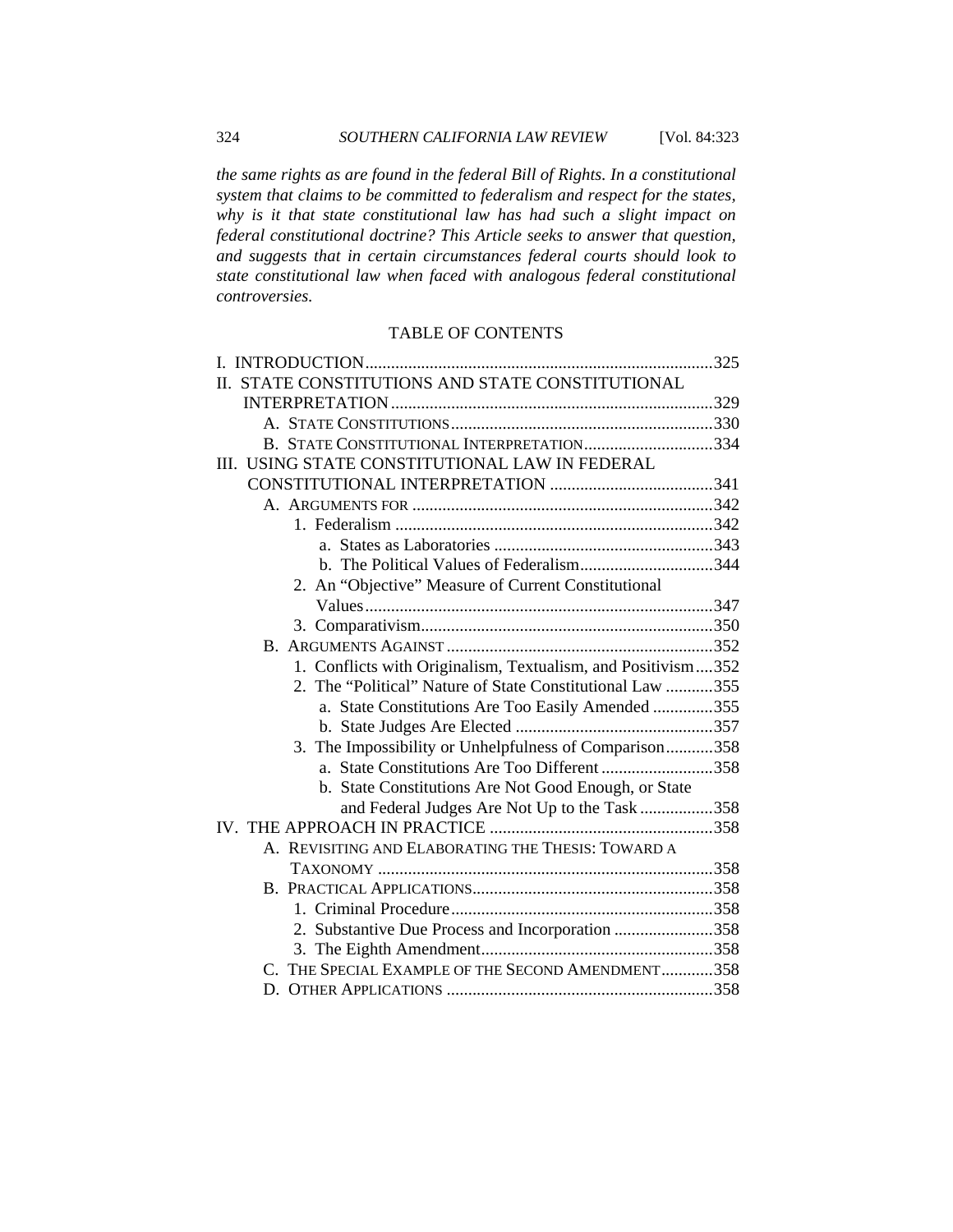| 2011] | <b>REVERSE INCORPORATION</b> | 325 |
|-------|------------------------------|-----|
|       |                              |     |

V. CONCLUSION....................................................................................358

#### I. INTRODUCTION

State constitutions and the federal Constitution overlap to a considerable degree, and the courts with final interpretive authority over them often confront the same questions: Should unconstitutionally obtained evidence be admissible in  $\text{court?}^1$  Do consenting adults have a constitutional right to engage in private sexual activity?<sup>2</sup> By what standard should the constitutionality of gun control be judged?<sup>3</sup> In answering those questions, scholars,<sup>4</sup> state courts,<sup>5</sup> and even Supreme Court Justices<sup>6</sup> have repeatedly noted that state constitutions need not be interpreted in line with the federal Constitution. And yet state courts have relied heavily—at times completely and explicitly—on federal constitutional doctrine when interpreting their own charters, even when the language, history, and intent of the latter are distinct.

The opposite, however, is not even remotely true. With a few notable exceptions, the Supreme Court<sup>7</sup> has largely ignored state doctrine when constructing federal constitutional rules, even in areas in which the states have a widely shared and well-articulated constitutional doctrine addressing an issue on which the Supreme Court itself has never

5*. See generally* Hans A. Linde, *E Pluribus—Constitutional Theory and State Courts*, 18 GA. L. REV. 165 (1984) (arguing, as Oregon Supreme Court justice, for robust state constitutionalism and its significance in current federal constitutional law).

6*. See generally* William J. Brennan, Jr., *State Constitutions and the Protection of Individual Rights*, 90 HARV. L. REV. 489 (1977) [hereinafter Brennan, *State Constitutions*] (calling for state courts to provide broader protection of state constitutional rights than the Supreme Court was then providing for federal constitutional rights); William J. Brennan, Jr., *The Bill of Rights and the States*, 36 N.Y.U. L. REV. 761, 763, 777 (1961) [hereinafter Brennan, *The Bill of Rights*] (describing the tension between federalism and the "incorporation" doctrine, and concluding that "[i]t is reason for deep satisfaction that many of the states effectively enforce the counterparts in state constitutions of the specifics of the Bill of Rights").

 7. For simplicity's sake, I will refer to the United States Supreme Court as the "Supreme Court" or the "Court" throughout this Article.

<sup>1</sup>*. See infra* Part IV.B.1.

<sup>2</sup>*. See infra* Part IV.B.2.

<sup>3</sup>*. See infra* Part IV.C.

<sup>4</sup>*. See, e.g*., Joseph R. Grodin, Commentary, *Some Reflections on State Constitutions*, 15 HASTINGS CONST. L.Q. 391, 400 (1988) ("[N]either logic nor history requires that [state courts] accord state constitutional language the same meaning as the United States Supreme Court has accorded a comparable provision of the federal Constitution."); Robert F. Williams, *In the Supreme Court's Shadow: Legitimacy of State Rejection of Supreme Court Reasoning and Result*, 35 S.C. L. REV. 353, 402 (1984) [hereinafter Williams, *In the Supreme Court's Shadow*] (criticizing the lockstep approach explained in Part II.B); Robert F. Williams, *Methodology Problems in Enforcing State Constitutional Rights*, 3 GA. ST. U. L. REV. 143, 171–76 (1987) (same).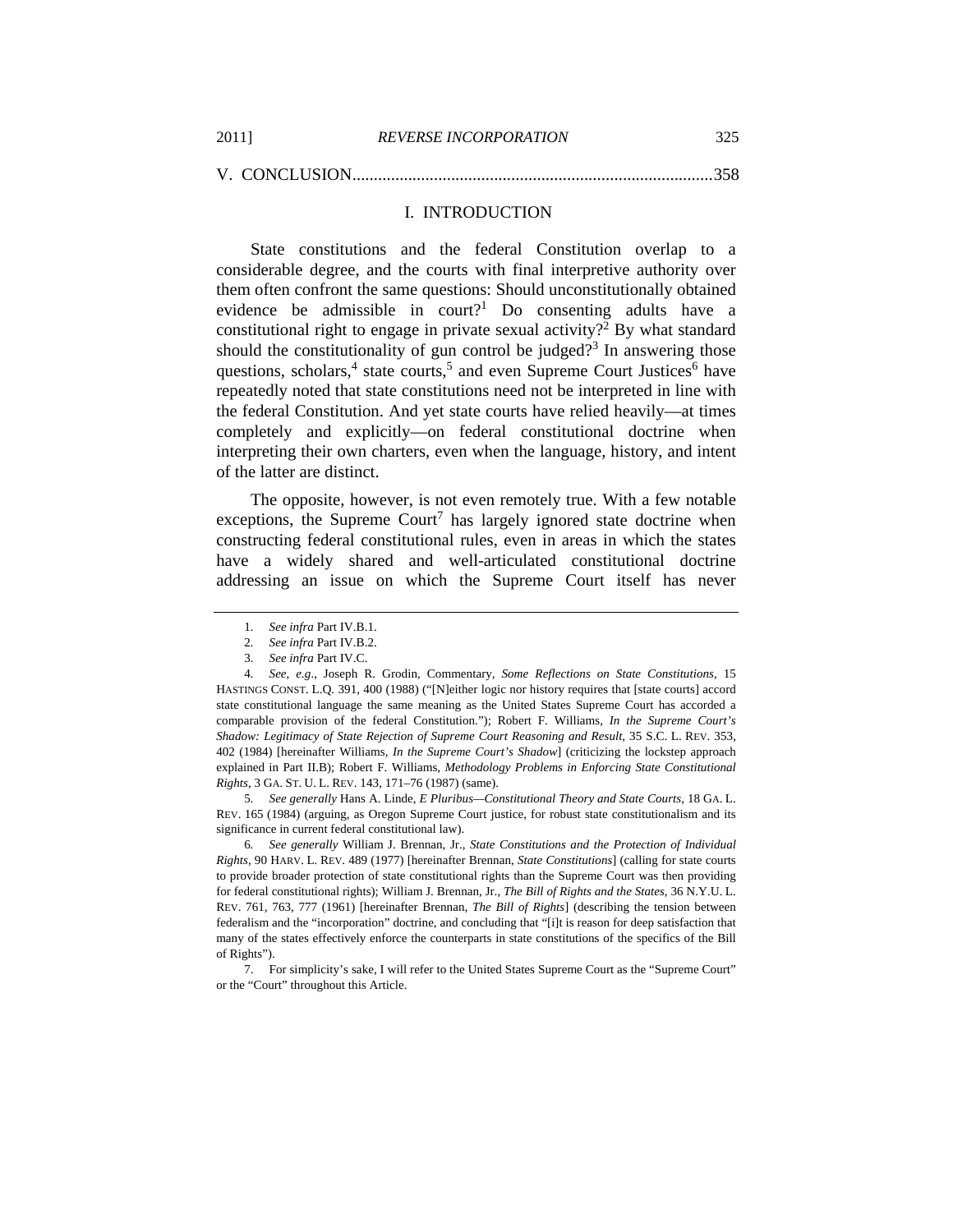pronounced. The relative absence of state constitutional law as persuasive authority in federal cases is all the more striking because state *legislation* has received a substantial amount of scholarly and even judicial attention, at least in certain legal contexts. $8$  For example, the Court has found that the "clearest and most reliable objective evidence of contemporary values is the legislation enacted by the country's legislatures."9 State constitutions, by contrast, have largely been left out in the cold. Why, in a system that claims to be committed to federalism and respect for the states, are state supreme courts' interpretations of parallel constitutional provisions so thoroughly ignored? If states have a constitutionally guaranteed role as laboratories for constitutional innovation, $10$  why does the Court discard the lab results?

The easy answers are insufficient. The Supremacy Clause<sup>11</sup> does not require the Supreme Court to turn a blind eye to state constitutional law. State and federal courts are the final interpreters of their respective constitutions, to be sure, but it is no more constitutionally impermissible for federal courts to borrow state doctrine than it is for state courts to rely on federal doctrine. It is also true that state constitutions differ from the federal document. But that is not enough either, unless one thinks that all comparativism is illegitimate, or that it is inappropriate for state courts to borrow federal doctrine, as they almost universally do. Of course, neither system should automatically and uncritically adopt the holdings of the other,<sup>12</sup> but that is not the same as looking—in either direction—for persuasive authority. After all, if the Justices are comfortable citing  $intermational sources<sup>13</sup>$  and even law reviews, why not also take an *intra*national comparative approach by drawing from sources and judges who are part of the same constitutional system?

<sup>8</sup>*. See, e.g.*, Roderick M. Hills, Jr., *Counting States*, 32 HARV. J.L. & PUB. POL'Y 17, 17 (2009) ("The United States Supreme Court frequently bases federal constitutional doctrine on state law, often doing so by counting states' laws in a variety of doctrinal contexts to determine the legislative consensus among the States.").

 <sup>9.</sup> Penry v. Lynaugh, 492 U.S. 302, 331 (1989). *See also* Stanford v. Kentucky, 492 U.S. 361, 370 (1989) ("First among the objective indicia that reflect the public attitude toward a given sanction are statutes passed by society's elected representatives." (internal quotation marks omitted) (citing McCleskey v. Kemp, 481 U.S. 279, 300 (1987))).

<sup>10</sup>*. See* New State Ice Co. v. Liebmann, 285 U.S. 262, 311 (1932) (Brandeis, J., dissenting).

 <sup>11.</sup> U.S. CONST. art. VI, cl. 2.

<sup>12</sup>*. See supra* note 4 (criticizing the lockstep approach).

<sup>13</sup>*. See generally* David Fontana, *Refined Comparativism in Constitutional Law*, 49 UCLA L. REV. 539 (2001) (surveying the practice of comparative constitutionalism and suggesting a model for its proper use); Mark Tushnet, *The Possibilities of Comparative Constitutional Law*, 108 YALE L.J. 1225 (1999) (similar).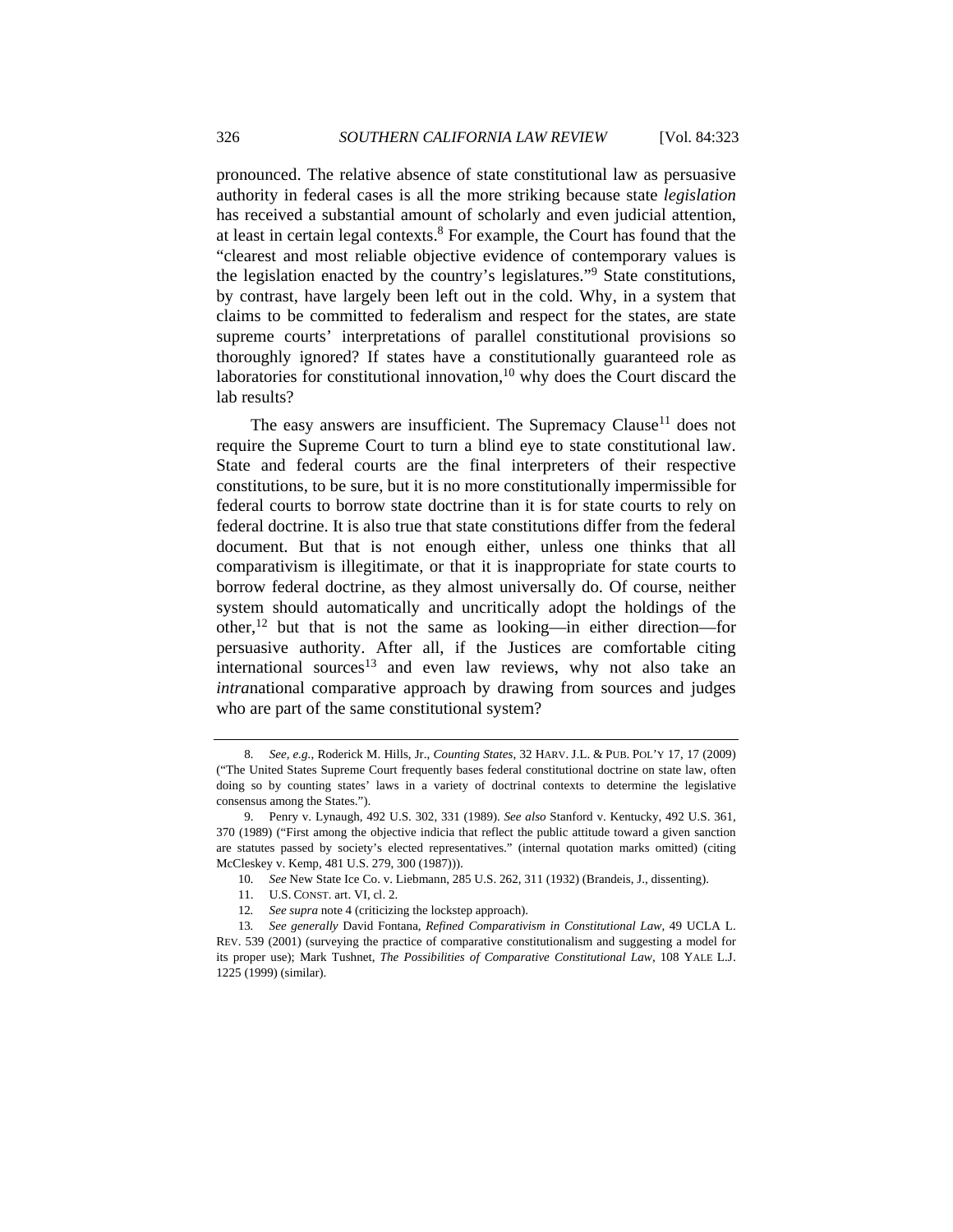This Article represents a first effort to consider systematically the costs and benefits of using state constitutional doctrine to address problems arising under the federal Constitution. Although it is impossible (and unnecessary) to say that the approach will be useful or appropriate in all cases, the basic thesis of the Article is that federal judges confronted with federal constitutional controversies can and should draw more on the expertise of state courts that have addressed parallel controversies under their own constitutions. The aim is to describe an interpretive tool that is both normatively desirable, in that it is consistent with shared conceptions about constitutional interpretation and federalism, and practically useful, in that it is realistic about the differences between state and federal constitutions and the relative and relevant competencies of state and federal courts. The structure of the Article reflects this dual descriptive-normative goal. It begins with a description of current practice, identifies and evaluates reasons that might explain that practice, measures the thesis against past cases, and suggests how it might be used in the future.

Part II provides a brief overview of the content and interpretation of state constitutions. Although state constitutions are far more prolix than their federal counterpart, they overlap to a considerable degree with it and with one another—an unsurprising fact once one considers that the federal Constitution was patterned on state constitutions<sup>14</sup> and that subsequent state constitutional provisions have adopted (sometimes directly) the language of the federal Constitution. That, in any event, is the conclusion that drives the major schools of state constitutional interpretation, all of which focus on the degree to which state supreme courts should or should not adopt federal constitutional law as their own. But despite state courts' heavy reliance on the Supreme Court's construction of parallel federal provisions, there has been no corresponding call for the Court to look to state constitutional law for illumination of federal problems.

Part III describes a simple thesis—that state constitutional doctrine should more often be used as persuasive authority in federal constitutional cases—and tests some arguments for and against it. Whereas incorporation means applying federal constitutional standards against the states through the Fourteenth Amendment, this type of "reverse incorporation"15 would mean applying state constitutional law against the federal government (and,

 <sup>14.</sup> DONALD S. LUTZ, THE ORIGINS OF AMERICAN CONSTITUTIONALISM 97 (1998).

 <sup>15.</sup> I do not mean to suggest any formal reliance on the Court's Fourteenth Amendment–based incorporation jurisprudence, or on the "reverse incorporation" effectuated in *Bolling v. Sharpe*, 347 U.S. 497, 500 (1954). The approach I describe could just as accurately be called "intranational borrowing" or "comparative judicial federalism."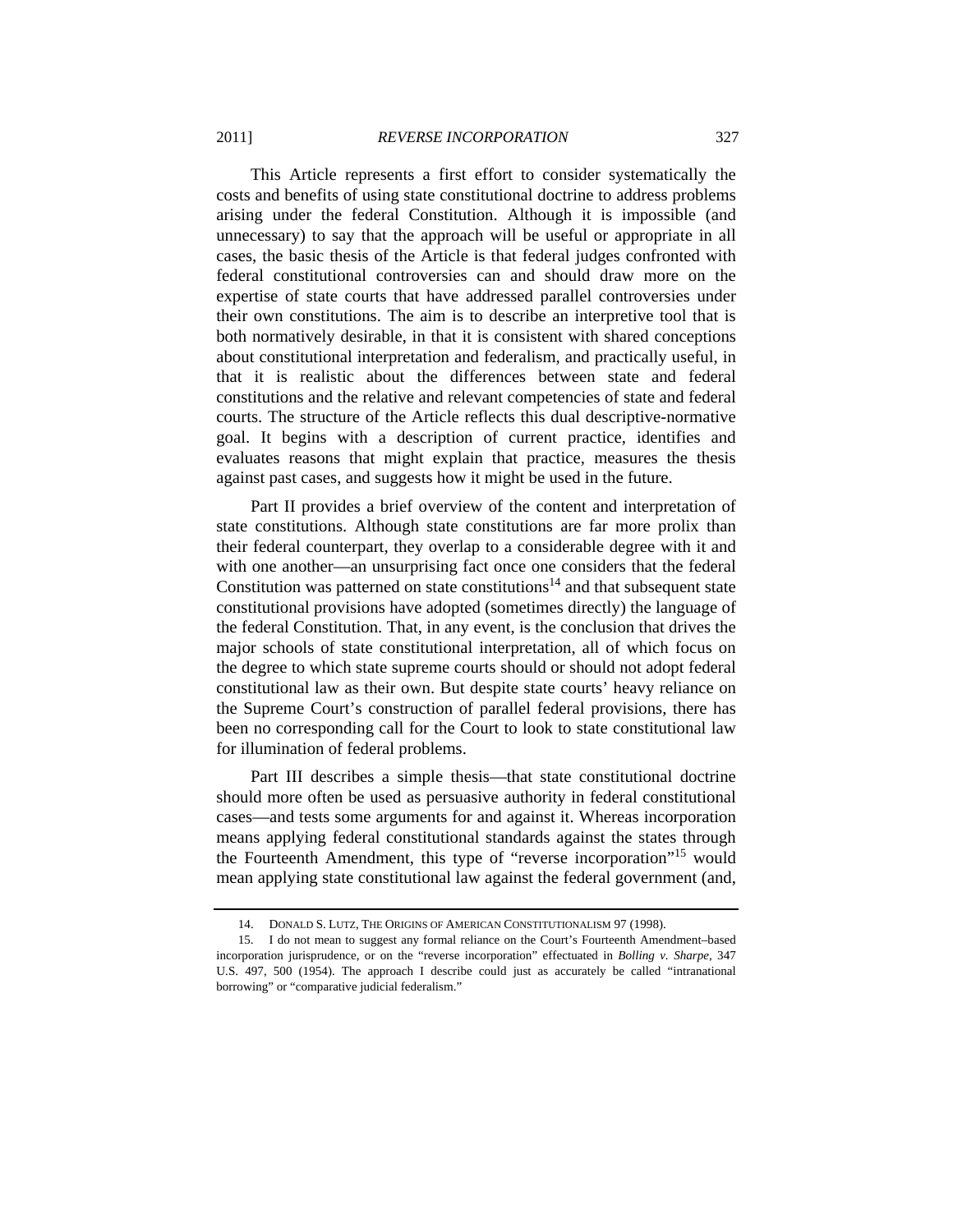by extension, the rest of the states, so long as the right at issue has been incorporated) through the mechanism of persuasive authority or constitutional borrowing. Part III.A considers some arguments in favor of the practice, including respect for the political values of federalism, use of the experience and expertise of state courts as laboratories for constitutional innovation, reliance on a more "objective" measure of current constitutional values, and other general benefits of constitutional comparativism. But reliance on state constitutional law is not without its drawbacks, and Part III.B considers some of the arguments against it. These include the potential for conflict with interpretive approaches like originalism and textualism, the possibility that state constitutional law is simply too different, weak, or "political" to be a useful comparator, and the practical difficulty of identifying and utilizing state constitutional law in a system in which the states differ so much from one another.

In an attempt to synthesize these arguments for and against, Part IV.A suggests a taxonomy for what kinds of cases lend themselves to borrowing state constitutional law. The normative desirability of the thesis, in other words, varies not only according to one's preferred interpretive methodology, but also with regard to the constitutional controversy at issue. In some areas, state law may simply serve as persuasive authority; in others, state constitutions have (or should have) a much stronger role.<sup>16</sup>

Part IV also demonstrates that the thesis has, in some areas of law, been descriptively accurate. First, the Supreme Court has looked to state constitutional law for guidance in criminal procedure cases, particularly with regard to the exclusionary rule and the right to counsel. Second, the Court has done so in its due process cases, by using state constitutional law to identify rights that should be considered "fundamental" and thus protected by the federal Due Process Clause or incorporated against the rest of the states through that same clause. Finally, in Eighth Amendment cases the Court has relied heavily on state law, some of it constitutional, as evidence of "evolving standards of decency."<sup>17</sup> The first example involves the persuasive authority of state constitutional law; the second and third examples are much closer to a mandatory reverse incorporation model that uses state law not simply to influence federal doctrine, but to define it.

 <sup>16.</sup> I elaborate on this argument and address other underlying normative concerns in Joseph Blocher, *What State Constitutional Law Can Tell Us About the Federal Constitution*, 114 PENN. ST. L. REV. (forthcoming 2011).

<sup>17</sup>*. See, e.g.*, Atkins v. Virginia, 536 U.S. 304, 313–17, 339–40 (2002); Stanford v. Kentucky, 492 U.S. 361, 370 (1989).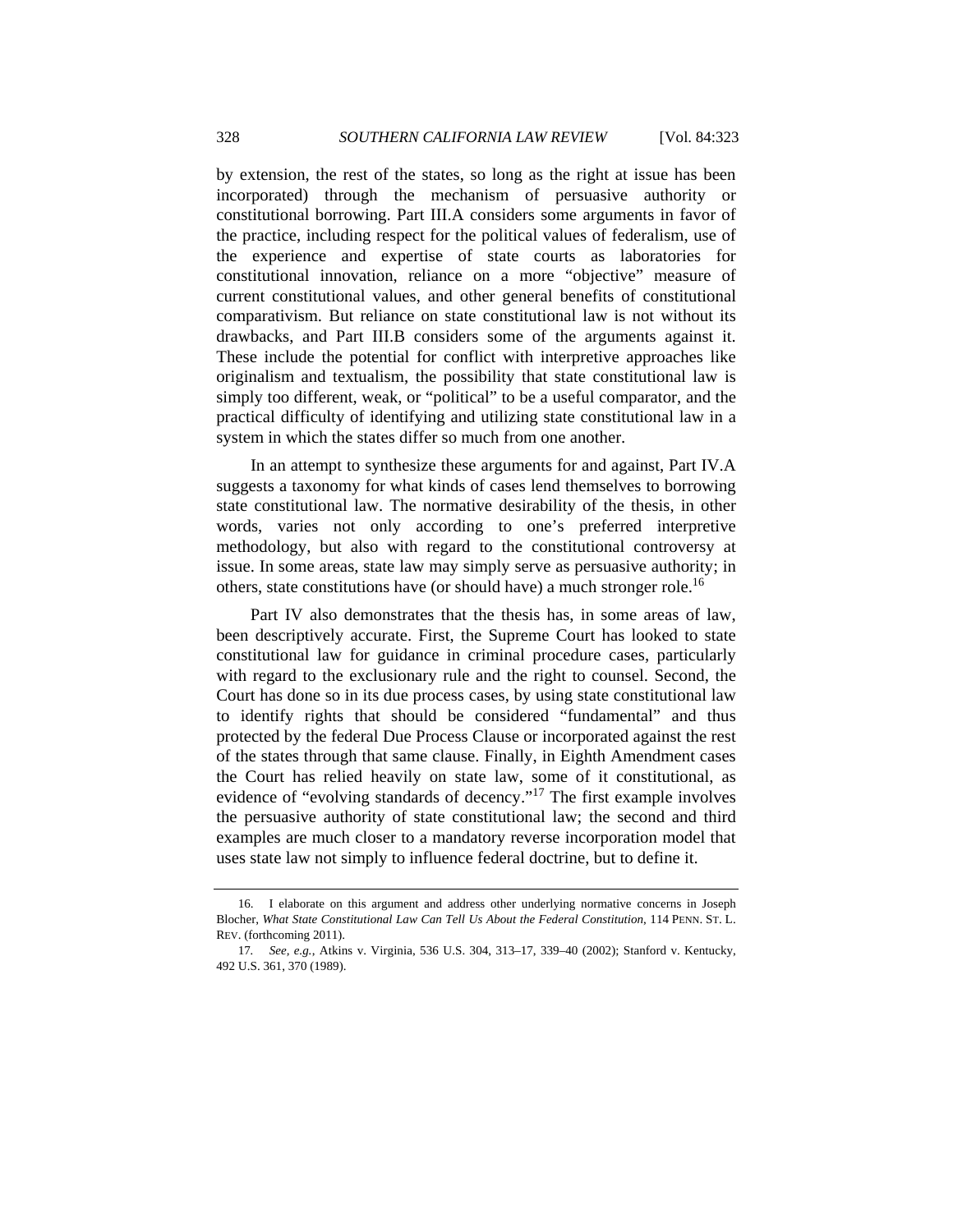Part IV concludes by considering *McDonald v. City of Chicago*, 18 the most recent case involving an issue on which state constitutional law was well developed and federal constitutional law nonexistent: the appropriate standard of review by which to evaluate gun control. *McDonald* is a particularly interesting case study because the right it involved—the "individual" right to keep and bear arms—was constitutionally protected at the state level long before *District of Columbia v. Heller*19 (which itself cited state  $law^{20}$ ) declared it to be protected by the Second Amendment as well.<sup>21</sup> Thus, the *McDonald* court was faced with the prospect of incorporating against the states a right that they already recognized, a fact the Court noted in declaring the right "fundamental" and thus subject to incorporation. But in doing so, the Court declined to adopt the constitutional doctrine that the states had unanimously embraced, one allowing for "reasonable" regulations of firearms.<sup>22</sup> The thesis of this Article suggests that if the Court looks to state constitutions to determine the existence of a fundamental, individual right to keep and bear arms, then it should also look to state constitutional law to define the contours of that right.

# II. STATE CONSTITUTIONS AND STATE CONSTITUTIONAL INTERPRETATION

This part gives an overview of the terrain, first describing the history and content of state constitutions and then briefly laying out some of the major issues in state constitutional interpretation.

#### A. STATE CONSTITUTIONS

State constitutions are in a very real sense the root of American constitutionalism.23 In fact, "State Constitutions are the oldest things in the

23*. See* Randy J. Holland, *State Constitutions: Purpose and Function*, 69 TEMP. L. REV. 989, 989 (1996) ("State charters are the foundation of American Constitutional law."). *See generally* Gordon S. Wood, Foreword, *State Constitution-Making in the American Revolution*, 24 RUTGERS L.J. 911

 <sup>18.</sup> McDonald v. City of Chicago, 130 S. Ct. 3020 (2010).

 <sup>19.</sup> District of Columbia v. Heller, 554 U.S. 570 (2008).

<sup>20</sup>*. See id.* at 580 n.6, 583 n.7, 584–85, 590 n.13, 591, 600–04, 612–14, 629. *See also id*. at 640– 42, 648 n.10, 651 n.13 (Stevens, J., dissenting).

<sup>21</sup>*. See* Eugene Volokh, *State Constitutional Rights to Keep and Bear Arms*, 11 TEX. REV. L. & POL. 191, 192, 206–07 tbl.1 (2006) (noting that forty-four states recognize an individual right to bear arms).

<sup>22</sup>*. See* Adam Winkler, *Scrutinizing the Second Amendment*, 105 MICH. L. REV. 683, 687 (2007) ("Under the standard uniformly applied by the states, any law that is a 'reasonable regulation' of the arms right is constitutionally permissible.").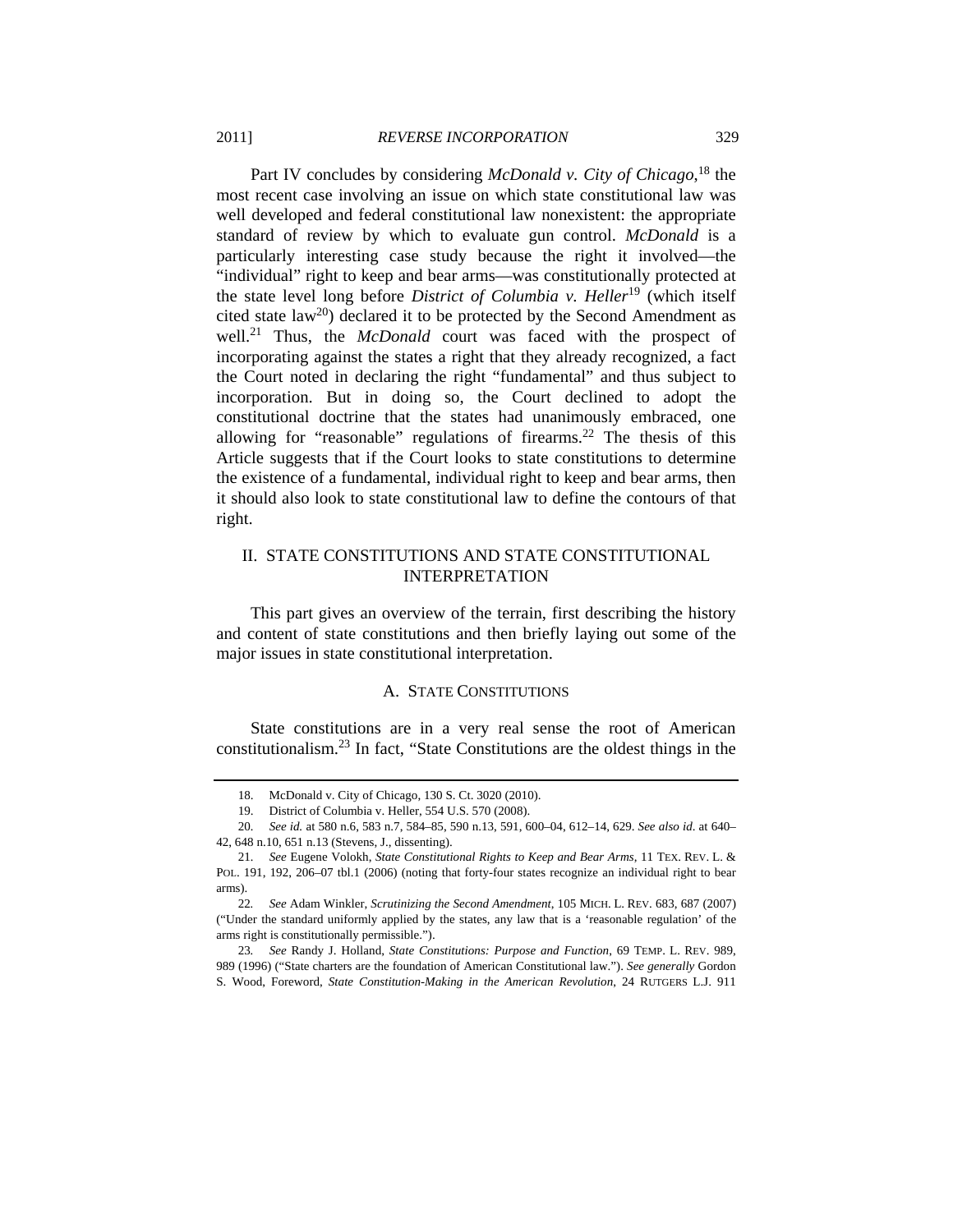political history of America, for they are continuations and representatives of the royal colonial charters, whereby the earliest English settlements in America were created."<sup>24</sup> By 1783—four years before the federal Constitution was sent to them for ratification—all but one of the thenexisting states had formally adopted written constitutions, the majority of which included specific declarations of rights.<sup>25</sup> These state constitutions not only predated their federal counterpart, but also inspired its structure and some of its most recognizable features.26

The existence of these state constitutional guarantees shaped the ratification debates, particularly the debate about the need for (and possible content of) a federal bill of rights. The fact that the federal Constitution omitted a declaration of rights when it was submitted to the states "stood in sharp contrast to the state constitutions . . . virtually all of which contained explicit provisions" to that effect.<sup>27</sup> The Federalists and Antifederalists drew opposite conclusions from that contrast. The Federalists argued, among other things, that political safeguards were sufficient to protect individual rights and that the states' bills of rights were not worthy of emulation.<sup>28</sup> The Antifederalists responded that the federal government should hold itself to the same limitations as the states did themselves.<sup>29</sup> When the Federalists eventually gave in and drafted a federal bill of rights, they looked to the states' bills of rights as a model.<sup>30</sup> Thus, "Far from being

 25. Hans A. Linde, *First Things First: Rediscovering the States' Bills of Rights*, 9 U. BALT. L. REV. 379, 381 (1980).

27. Seminole Tribe of Fla. v. Florida, 517 U.S. 44, 137 (1996) (Souter, J., dissenting).

28. James Madison, for example, clearly considered the state protections problematic:

[S]ome States have no bills of rights [four states had none], there are others provided with very defective ones, and there are others whose bills of rights are not only defective, but absolutely improper; instead of securing some in the full extent which republican principles would require, they limit them too much to agree with the common ideas of liberty.

Brennan, *The Bill of Rights*, *supra* note 6, at 763 (quoting 1 ANNALS OF CONG. 456 (1789) (Joseph Gales ed., 1834)).

29*. See, e.g.*, Roger Sherman, *A Countryman, II*., *in* ESSAYS ON THE CONSTITUTION OF THE UNITED STATES 218, 219–20 (Paul Leicester Ford ed., 1892).

 30. Holland, *supra* note 23, at 997 ("In fact, state Declarations of Rights were the primary origin and model for the provisions set forth in the Federal Bill of Rights."). *See also* LEONARD W. LEVY, ORIGINS OF THE BILL OF RIGHTS 1–11 (1999); Brennan, *State Constitutions*, *supra* note 6, at 501

<sup>(1993) (</sup>discussing the role of state constitutions in establishing "the primary conceptions of America's political and constitutional culture").

 <sup>24.</sup> Robert F. Williams, *Equality Guarantees in State Constitutional Law*, 63 TEX. L. REV. 1195, 1199 (1985) (quoting 1 JAMES BRYCE, THE AMERICAN COMMONWEALTH 413 (2d rev. ed. 1891)). *See also* McDonald v. City of Chicago, 130 S. Ct. 3020, 3066 (2010) (Thomas, J., concurring) ("After declaring their independence, the newly formed States replaced their colonial charters with constitutions and state bills of rights, almost all of which guaranteed the same fundamental rights that the former colonists previously had claimed by virtue of their English heritage.").

 <sup>26.</sup> LUTZ, *supra* note 14, at 97.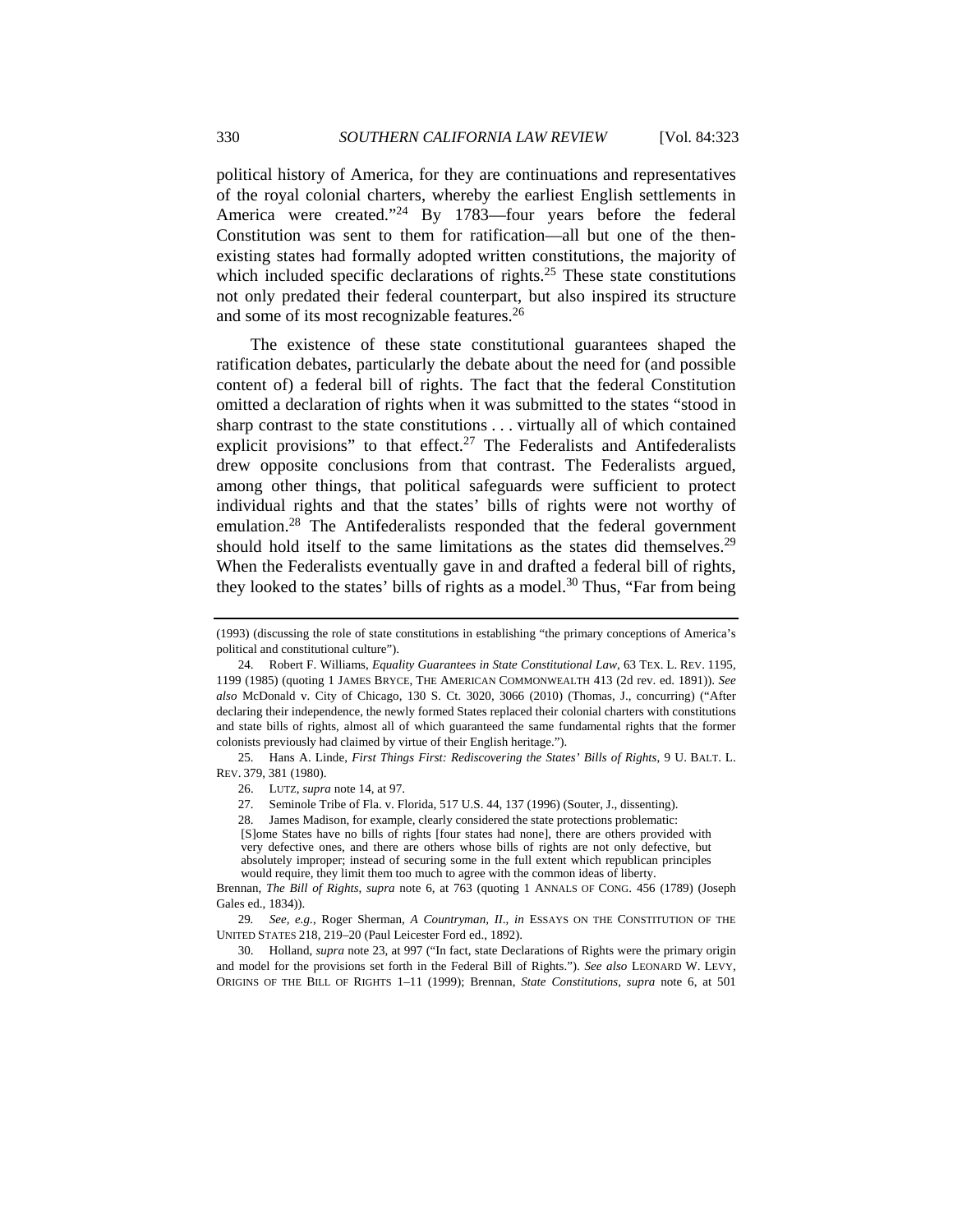the model for the states, the Federal Bill of Rights was added to the Constitution to meet demands for the same guarantees against the new central government that people had secured against their own local officials."31 As Justice Brennan would later note, "Prior to the adoption of the federal Constitution, each of the rights eventually recognized in the federal Bill of Rights had previously been protected in one or more state constitutions."<sup>32</sup>

James Gardner explains that "state constitutions were originally intended to be the primary vehicles for protecting the liberties of Americans, not the supplementary charters they have in many ways become."33 And despite the addition of the federal Bill of Rights, state constitutions remained the primary guarantors of individual rights throughout most of American history.<sup>34</sup> Over time, however, the federal Constitution displaced state constitutions as the most important source of individual rights. There are many reasons for this, but certainly much of the blame must lie with the states, which trampled rights their constitutions nominally guaranteed, and with the state judges who acquiesced.<sup>35</sup> The

 32. Brennan, *State Constitutions*, *supra* note 6, at 501 (citing William J. Brennan, Jr., *The Bill of Rights and the States*, *in* THE GREAT RIGHTS (Edmond Cahn ed., 1963)). *See also* Stewart G. Pollock, *Adequate and Independent State Grounds as a Means of Balancing the Relationship Between State and Federal Courts*, 63 TEX. L. REV. 977, 979 (1985) ("Before the enactment of the first ten amendments to the United States Constitution, fundamental liberties such as freedom from unreasonable searches and seizures were protected by state constitutions.").

35*. See, e.g.*, Jeffrey M. Shaman, *The Evolution of Equality in State Constitutional Law*, 34 RUTGERS L.J. 1013, 1018 (2003) ("[F]or a long period of time state equality guarantees lay relatively dormant, ignored by state courts or enervated by them of their potential vitality."). *See generally* ROBERT M. COVER, JUSTICE ACCUSED: ANTISLAVERY AND THE JUDICIAL PROCESS (1975) (exploring the role of antebellum judges in applying the law of slavery). *But see* Williams, *supra* note 24, at 1203 ("State constitutional equality provisions played a minor but important part in the overall process of

<sup>(</sup>explaining that state court decisions in the 1960s and 1970s "put[] to rest the notion that state constitutional provisions were adopted to mirror the federal Bill of Rights. The lesson of history is otherwise; indeed, the drafters of the federal Bill of Rights drew upon corresponding provisions in the various state constitutions"); Stanley Mosk, *State Constitutionalism: Both Liberal and Conservative*, 63 TEX. L. REV. 1081, 1081 (1985) (noting that the federal Framers "derived much of their inspiration from guarantees provided by the colonies that became the original states").

 <sup>31.</sup> Linde, *supra* note 25, at 381. *See also* People v. Brisendine, 531 P.2d 1099, 1113 (Cal. 1975) ("It is a fiction too long accepted that provisions in state constitutions textually identical to the Bill of Rights were intended to mirror their federal counterpart. The lesson of history is otherwise: the Bill of Rights was based upon the corresponding provisions of the first state constitutions, rather than the reverse.").

 <sup>33.</sup> James A. Gardner, *The Failed Discourse of State Constitutionalism*, 90 MICH. L. REV. 761, 773 (1992).

 <sup>34.</sup> Robert K. Fitzpatrick, Note, *Neither Icarus nor Ostrich: State Constitutions as an Independent Source of Individual Rights*, 79 N.Y.U. L. REV. 1833, 1836 (2004) ("As James Madison suggested during the ratification debates, for the first 175 years after the adoption of the federal Constitution, state constitutions were the primary guarantors of individual rights." (footnote omitted)).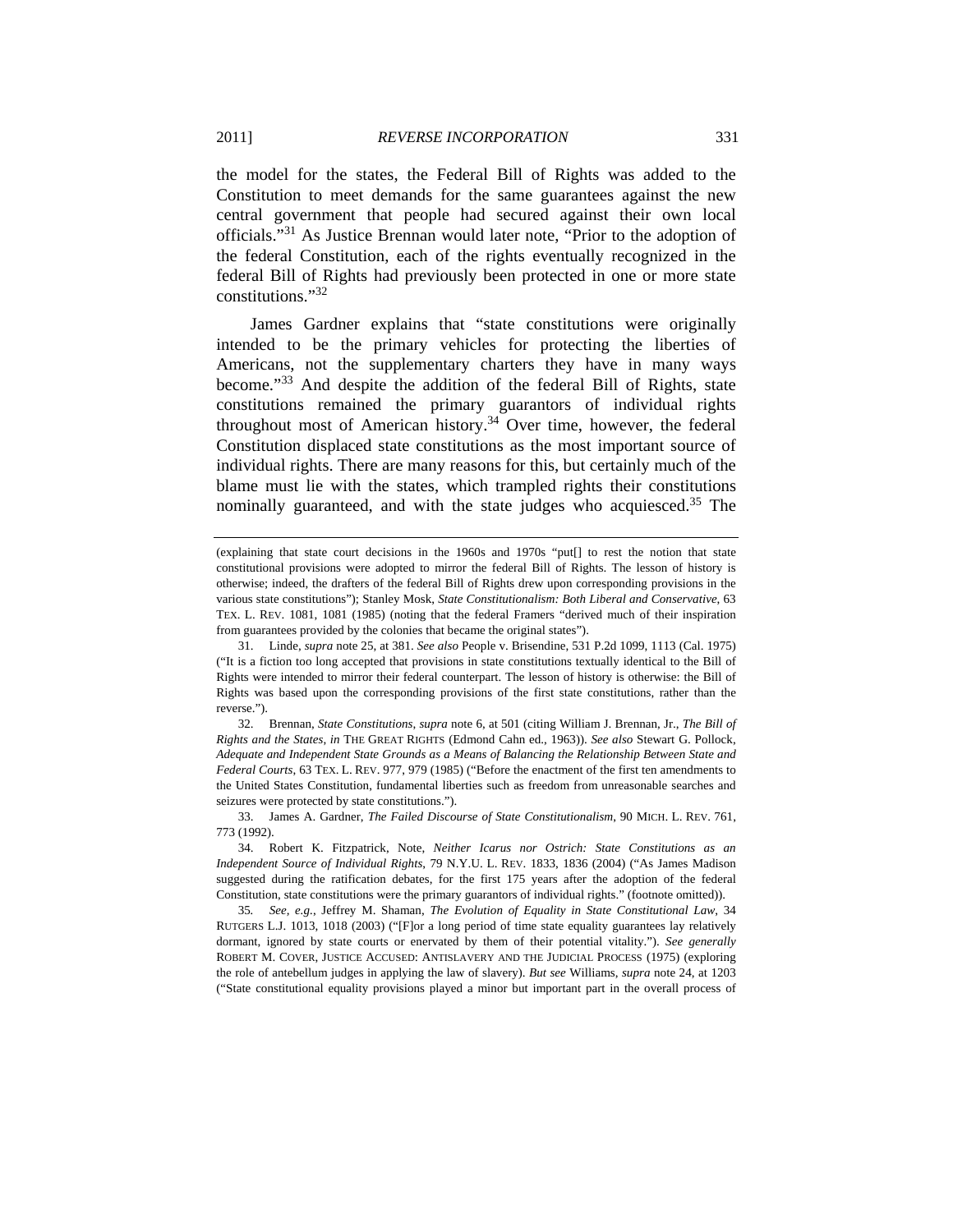Civil War and Reconstruction, of course, inaugurated a sea change from a state-based protection of individual rights toward one that was federally centered.36 The Fourteenth Amendment's declaration that all citizens of the states were also citizens of the United States, subject to the protections of its laws and Constitution,  $37$  laid the textual foundation for this move.

As a doctrinal matter, the state-to-federal shift put into motion by the Fourteenth Amendment stumbled at first, $38$  but became a constitutional reality in the twentieth century through the Court's "incorporation" jurisprudence. That doctrine has bound the states to almost all of the guarantees in the federal Bill of Rights—the same list of rights that was inspired by state constitutions two centuries ago. Incorporation, however, does not require state courts to interpret their own constitutions in lockstep with the federal document. A state court can interpret its state's free speech right as being more or less expansive than the First Amendment, for example, even if the two are identically worded and even though the state itself cannot violate the federal standard.<sup>39</sup>

State courts' efforts to craft a distinct and useful state constitutional doctrine in the shadow of the federal document are discussed in more detail in the following section. Suffice it to say their task has been eased somewhat by the fact that state constitutions echo one another and the federal Constitution.40 Whether because they have copied the federal document or because it copied them, most state constitutions today contain rights guarantees that are either identical or substantially similar to those found in the federal charter. Every state has a bill of rights, $41$  and almost all of them reproduce in some form or another the full list of rights protected

eliminating slavery and segregation.").

<sup>36</sup>*. See* McDonald v. City of Chicago, 130 S. Ct. 3020, 3028 (2010) (plurality opinion) ("The constitutional Amendments adopted in the aftermath of the Civil War fundamentally altered our country's federal system.").

 <sup>37.</sup> U.S. CONST. amend. XIV, § 1.

 <sup>38.</sup> *See* Slaughter-House Cases, 83 U.S. (16 Wall.) 36, 37 (1873) (interpreting the Privileges or Immunities Clause narrowly).

 <sup>39.</sup> Barry Latzer, *Four Half-Truths About State Constitutional Law*, 65 TEMP. L. REV. 1123, 1127 (1992) ("[N]othing in federal constitutional law prevents state courts from interpreting state law more narrowly than federal, despite the fact that they are barred [by the Supremacy Clause] from enforcing the less-protective state law.").

 <sup>40.</sup> G. ALAN TARR, UNDERSTANDING STATE CONSTITUTIONS 50–55 (1998) (noting that state constitutions have borrowed extensively from one another); James A. Gardner, *State Constitutional Rights as Resistance to National Power: Toward a Functional Theory of State Constitutions*, 91 GEO. L.J. 1003, 1029 (2003) ("[T]he texts of the state constitutions are, at many critical points, similar or even identical to one another and to parallel provisions of the U.S. Constitution.").

 <sup>41.</sup> Gardner, *supra* note 40, at 1015.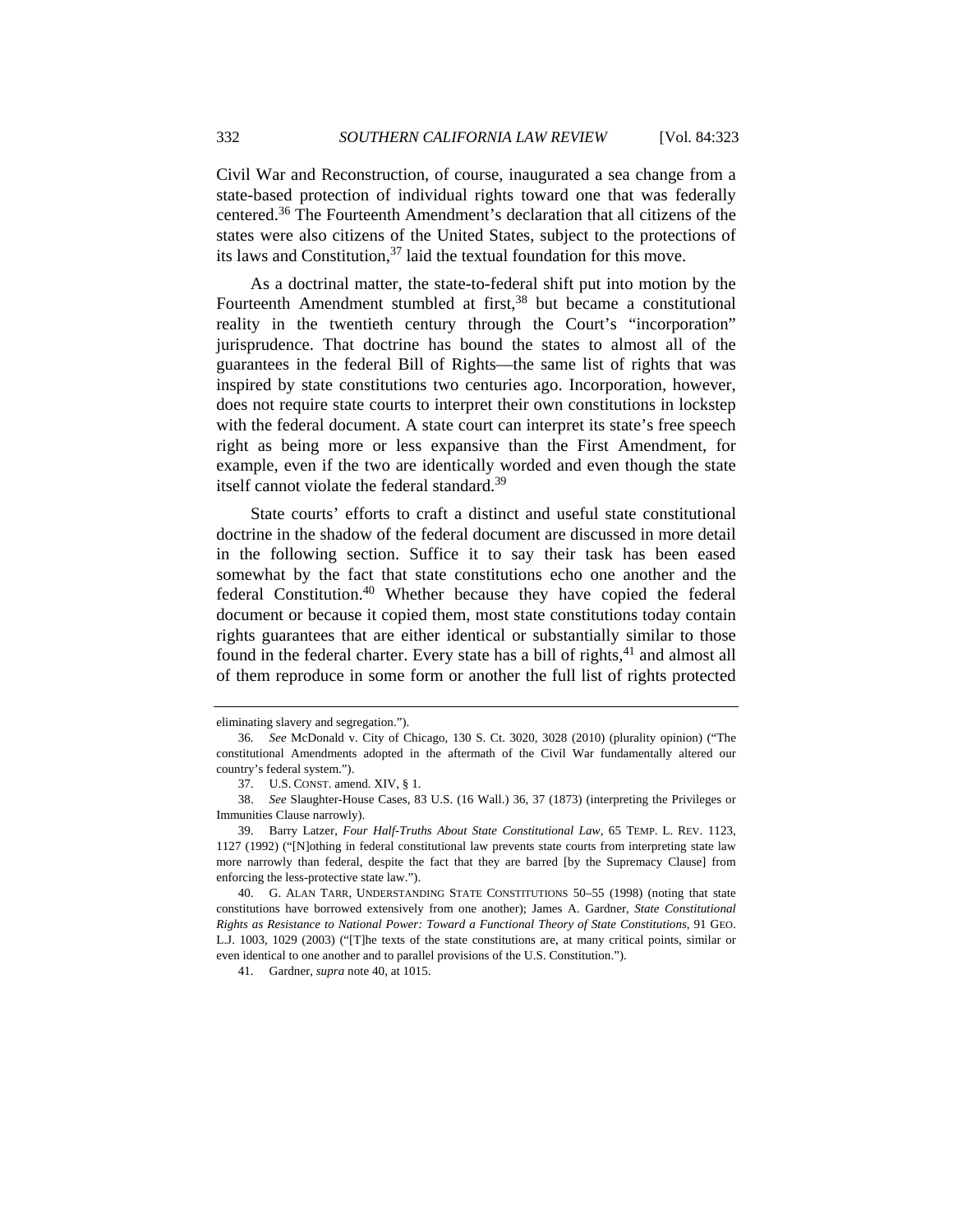by the federal Bill of Rights.42 "For example, the constitutions of thirty-two states contain due process clauses identical to the Due Process Clauses of the . . . U.S. Constitution" and "[t]he constitutions of thirty-seven states contain language identical to the Speedy Trial Clause of the federal Sixth Amendment."<sup>43</sup> All but one state specifically protect the right to free speech, and each protects the rights to freedom of religion, to a jury trial, and from unreasonable searches and seizures.<sup>44</sup>

Although they cover the same ground as the federal Bill of Rights, nearly all state constitutions also go much further in terms of the rights they protect. Many guarantee "positive" rights—obligations on the government to provide public education, for example<sup>45</sup>—which are unheard of in the federal system.46 But perhaps the most striking (and arguably most important) aspect of state constitutions is not their substantive content, but the ease with which they can be amended, and the corresponding frequency with which they are. $47$  As discussed in more detail in Part III.B.2, this feature has important implications for state constitutionalism and its relationship with federal constitutional law.

# B. STATE CONSTITUTIONAL INTERPRETATION

Just as the language of federal and state constitutions has been closely

43. Gardner, *supra* note 40, at 1029.

44*. Id.* at 1028. Delaware is the outlier, lacking an explicit provision protecting freedom of speech. *Id.* at 1028 n.118.

 <sup>42.</sup> Robert Force, *State "Bills of Rights": A Case of Neglect and the Need for a Renaissance*, 3 VAL. U. L. REV. 125 app. at 165–82 (1969) (comparing state bills of rights provisions to guarantees in the federal Bill of Rights and finding substantial similarities). *See also id.* at 138 ("Every state provides for the protection of some or all of the rights usually referred to as First Amendment rights. All states, with varying degrees of generality or specificity, guarantee the free exercise of religion and freedom of the press."); *id.* at 139 ("The Second and Third Amendments are also well represented in the states . . . . The Fourth Amendment search and seizure warrant provisions are present in some degree in every state . . . ."); *id.* at 140 ("With the exception of the requirement of indictment by grand jury, all of the Fifth Amendment rights are well represented . . . . Almost all Sixth Amendment rights are also present in most of the states."); *id.* at 140–41 (reaching a similar conclusion with regard to the Seventh and Eighth Amendments).

 <sup>45.</sup> A.E. Dick Howard, *State Courts and Constitutional Rights in the Day of the Burger Court*, 62 VA. L. REV. 873, 917 (1976) ("Today forty-two state constitutions direct the legislature to establish a system of schools."); Paul W. Kahn, *State Constitutionalism and the Problems of Fairness*, 30 VAL. U. L. REV. 459, 466 n.27 (1996) ("Every state constitution, except that of Mississippi, includes an education clause, requiring provision of free public education."). *See also* Allen W. Hubsch, *The Emerging Right to Education Under State Constitutional Law*, 65 TEMP. L. REV. 1325, 1335–42 (1992) (discussing state constitutional educational rights).

<sup>46</sup>*. See* Helen Hershkoff, *"Just Words": Common Law and the Enforcement of State Constitutional Social and Economic Rights*, 62 STAN. L. REV. 1521, 1533–34 (2010).

<sup>47</sup>*. See infra* notes 174–77 and accompanying text.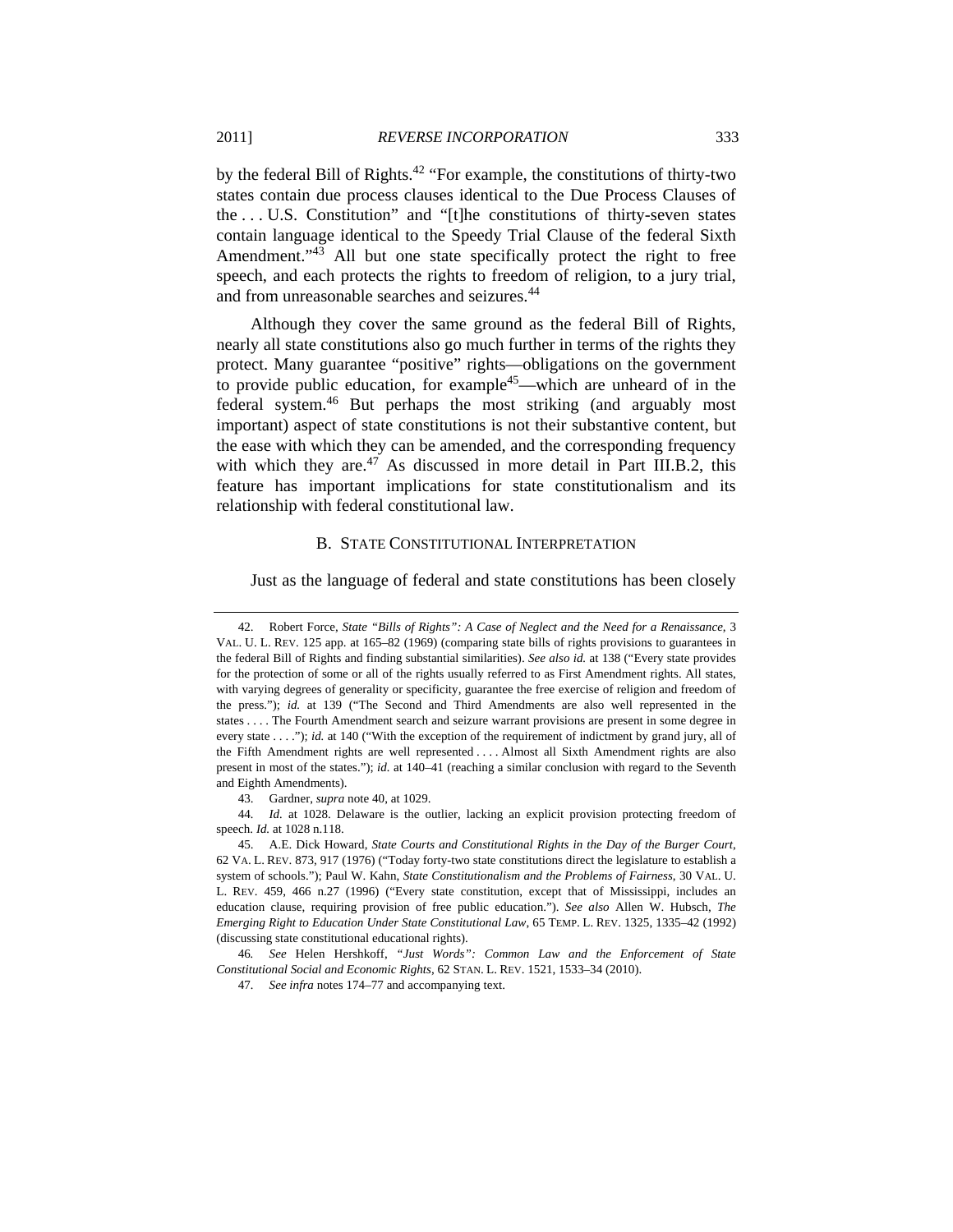related since the Founding, so too has the interpretation of those constitutions by federal and state judges. To take just one fundamental but often overlooked example, judicial review—sometimes characterized as the most important proposition in American constitutional law<sup>48</sup>—was a state constitutional principle before John Marshall embraced it in *Marbury v. Madison*. 49 As Jeff Powell notes, "Only the eclipse of state constitutional law has led to *Marbury*'s enthronement as the case that 'established' judicial review."50 That eclipse has been lengthy and almost total. Despite their formal interpretive independence, state courts have generally followed the Supreme Court's lead, adopting its tests and doctrines as their own. Thus, the first question for state constitutional interpretation is an existential one: Can and should it be an enterprise independent from the Supreme Court's exposition of the federal Constitution?

As a doctrinal matter, the most important starting point is the fact that state courts have final authority in construing state charters, just as the Supreme Court bears ultimate power over the federal Constitution.<sup>51</sup> This means that there is no legal reason why state courts must construe their own cases in "lockstep" with federal doctrine, even when the terms of the rights guarantees are identical.52 As a result, state courts can accord protection to state constitutional rights that differs from the protection given by federal courts to analogous federal rights. In practice, of course, state protections that fall below the federal floor are unlikely ever to be invoked, since states may not violate those federal rights that have been incorporated against them. But where states accord *more* protection than the Court has given for analogous federal rights, the federal floor might become irrelevant.<sup>53</sup>

<sup>48</sup>*. See, e.g.*, ERWIN CHEMERINSKY, CONSTITUTIONAL LAW: PRINCIPLES AND POLICIES 39 (3d ed. 2006) ("*Marbury v. Madison* is the single most important decision in American constitutional law.").

 <sup>49.</sup> Marbury v. Madison, 5 U.S. (1 Cranch) 137 (1803). *See* Howard, *supra* note 45, at 877 ("[L]ong before Chief Justice John Marshall decided *Marbury v. Madison*, state courts had begun fashioning the doctrine of judicial review.").

 <sup>50.</sup> H. Jefferson Powell, *The Uses of State Constitutional History: A Case Note*, 53 ALB. L. REV. 283, 294 (1989).

 <sup>51.</sup> *See, e.g.*, Michigan v. Mosley, 423 U.S. 96, 120–21 (1975) (Brennan, J., dissenting) (providing examples of state supreme court decisions interpreting state constitutions to protect individual rights); Lawrence Friedman, *The Constitutional Value of Dialogue and the New Judicial Federalism*, 28 HASTINGS CONST. L.Q. 93, 100 (2000) ("[S]tate supreme courts have the unquestioned, final authority to interpret their state constitutions.").

<sup>52</sup>*. See* Gardner, *supra* note 40, at 1030.

<sup>53</sup>*. See* California v. Greenwood, 486 U.S. 35, 43 (1988) ("Individual states may surely construe their own constitutions as imposing more stringent constraints on police conduct than does the Federal Constitution."); California v. Ramos, 463 U.S. 992, 1013–14 (1983) ("It is elementary that States are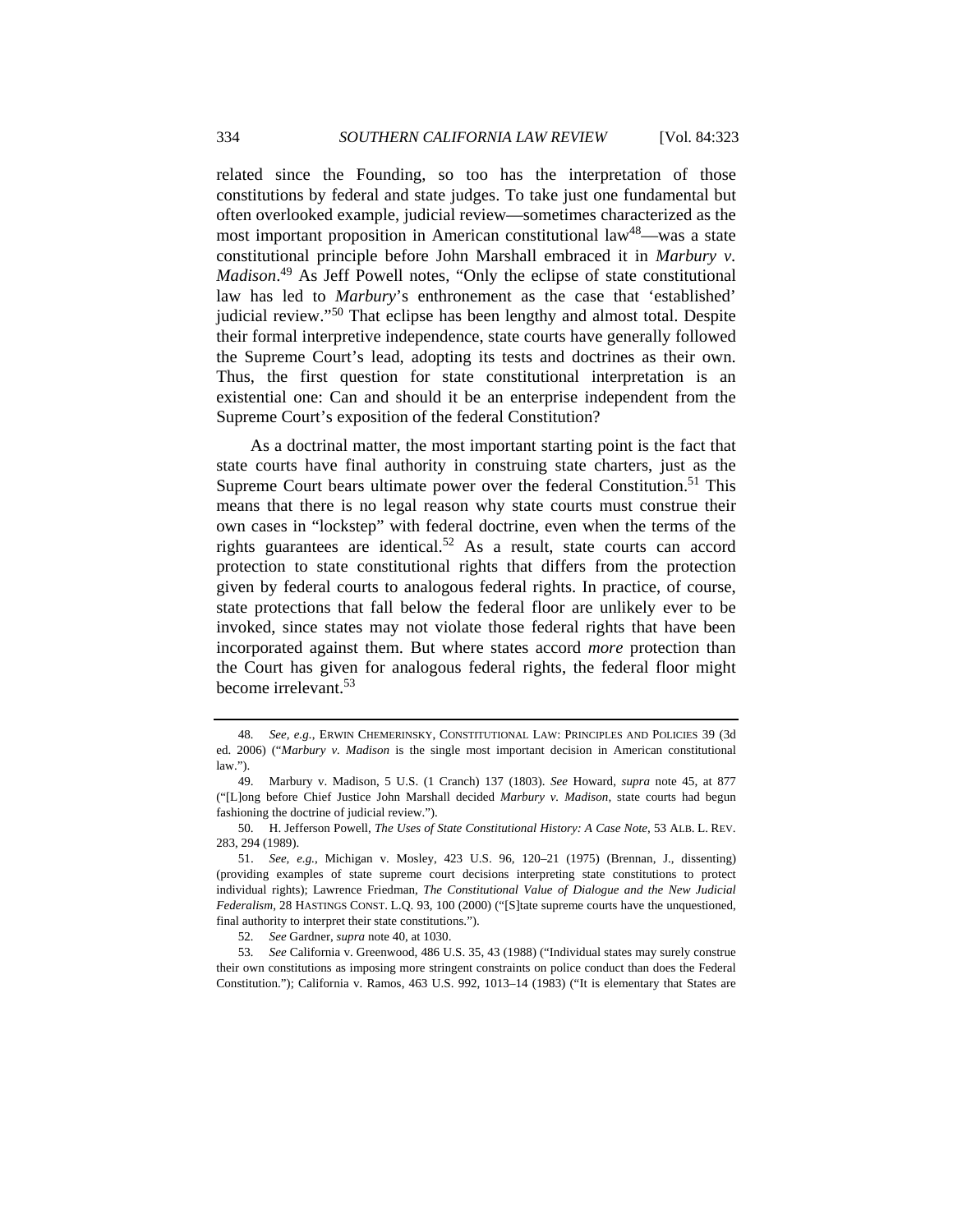With that basic interpretive fact in mind, it is somewhat less surprising that throughout much of American history, state constitutional interpretation was the most important game in town. When the Court (per Chief Justice Marshall) held in *Barron v. Mayor of Baltimore*<sup>54</sup> that states were not beholden to the federal Bill of Rights, the only "individual rights" provisions they were bound to respect were those found in their own constitutions. Moreover, at least until the 1930s, state statutes and common law were more important than their federal equivalents. In the 1970s, Justice Brennan reminisced that in the "days of innocence" of his early law practice, "the preoccupation of the profession, bench and bar, was with questions usually answered by application of state common law principles or state statutes."<sup>55</sup>

Of course, the preeminence of state law changed in part due to the New Deal,<sup>56</sup> as the reach of federal law grew in ways that would have been unimaginable decades earlier. But in the decades following this expansion of federal statutory law (and the "structural" constitutional law necessary to justify and sustain it<sup>57</sup>), an even more serious challenge to the centrality of state constitutional law would emerge. This was the Supreme Court's "incorporation" doctrine, which applied the guarantees of the federal Bill of Rights to the states. The process of incorporation began slowly in the 1930s, but accelerated throughout the 1960s under the Warren Court.<sup>58</sup> This expansion of federal rights was doubtless due in part to state courts' apparent inability or unwillingness to effectuate the rights guaranteed by their own constitutions.<sup>59</sup>

free to provide greater protections in their criminal justice system than the Federal Constitution requires."); PruneYard Shopping Ctr. v. Robins, 447 U.S. 74, 81 (1980) (noting that each state has a "sovereign right to adopt in its own Constitution individual liberties more expansive than those conferred by the Federal Constitution").

 <sup>54.</sup> Barron v. Mayor of Balt., 32 U.S. (7 Pet.) 243, 250–51 (1833).

 <sup>55.</sup> Brennan, *State Constitutions*, *supra* note 6, at 489.

<sup>56</sup>*. See* 1 BRUCE ACKERMAN, WE THE PEOPLE: FOUNDATIONS 42–44 (1991) ("[T]he 1930's mark the definitive constitutional triumph of activist national government.").

<sup>57</sup>*. See, e.g.*, W. Coast Hotel Co. v. Parrish, 300 U.S. 379, 400 (1937).

 <sup>58.</sup> Brennan, *State Constitutions*, *supra* note 6, at 493 ("It was in the years from 1962 to 1969 that the face of the law changed.").

<sup>59</sup>*. See* Linde, *supra* note 5, at 174; David Schuman, *A Failed Critique of State Constitutionalism*, 91 MICH. L. REV. 274, 280 (1992) (arguing that incorporation doctrine "resulted from the unwillingness of many state courts, particularly in the South, to use their own constitutions to protect their citizens from state overreaching"). For a contemporary observation on the issue, see Monrad G. Paulsen, *State Constitutions, State Courts and First Amendment Freedoms*, 4 VAND. L. REV. 620, 642 (1951) ("Although state constitutions contain full statements of our civil liberties, . . . . [o]nly occasionally do state cases concerned with freedom of press, speech, assembly and worship take a position protecting the freedoms beyond what has been required by the United States Supreme Court.").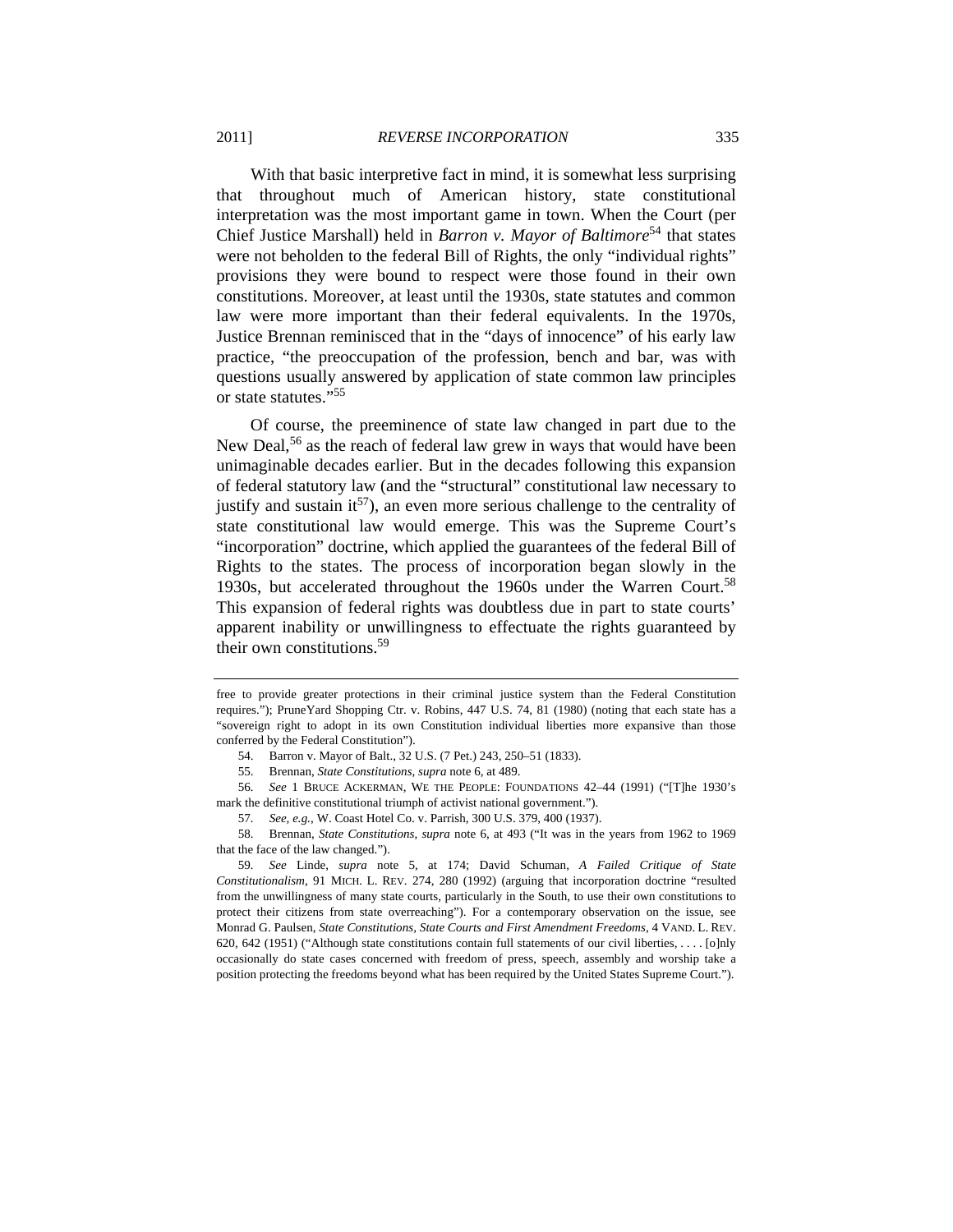Incorporation, combined with the Warren Court's expansive reading of the federal rights that were being incorporated, effectively sidelined state constitutional law.60 States could continue to read their constitutions however they pleased—many had already recognized the rights that were being incorporated against them $61$ —but the Supremacy Clause required them to treat the federal guarantees as a "floor" beneath which state rights could not fall. As a result, state constitutional law emerged as an independent legal force only where it exceeded the federal floor.<sup>62</sup> And since relatively few state courts were inclined to read rights more broadly than the Warren Court, the *Federal Reporter* effectively displaced state constitutions.63 Any litigant with a modicum of litigation savvy knew to put federal claims front and center, meaning that state court decisions were increasingly ignored by litigants<sup>64</sup> and scholars<sup>65</sup> alike. And many state courts, knowing that federal rights were so expansive, tended to resolve cases on the basis of federal guarantees rather than state analogues. The result was an atrophying of state constitutional interpretation.

 63. Force, *supra* note 42, at 125 (suggesting, partly in jest, "The state Bills of Rights have been superseded. No one pays any attention to them anymore; lawyers don't even cite them in their briefs now. A state constitution should be streamlined. The Bill of Rights has to go!").

 <sup>60.</sup> Charles G. Douglas, III, *State Judicial Activism—The New Role for State Bills of Rights*, 12 SUFFOLK U. L. REV. 1123, 1140 (1978) ("The federalization of all our rights has led to a rapid withering of the development of state decisions based upon state constitutional provisions."); Gardner, *supra* note 33, at 805 ("By far the most widely accepted explanation for the poverty of contemporary state constitutional law holds that it was marginalized by the Fourteenth Amendment incorporation doctrine."); James A. Gardner & Jim Rossi, Foreword, *The New Frontier of State Constitutional Law*, 46 WM. & MARY L. REV. 1231, 1232–33 (2005) (noting that after the Warren Court's expansive reading of individual rights, "state constitutional law was seen, not illogically, as in some fundamental way subordinate to national constitutional law").

 <sup>61.</sup> Linde, *supra* note 25, at 382 ("[T]he states had all these guarantees in their own laws long before the Federal Bill of Rights was applied to the states. State courts had been administering these laws, sometimes generously, more often not, for a century or more without awaiting an interpretation from the United States Supreme Court.").

<sup>62</sup>*. See* Robin B. Johansen, Note, *The New Federalism: Toward a Principled Interpretation of the State Constitution*, 29 STAN. L. REV. 297, 297 (1977) ("Because United States Supreme Court decisions interpreting the Bill of Rights and the 14th amendment mark the minimum guarantees of individual rights, state courts that give truly independent force to their own constitutions generally reach decisions more protective of those rights than the Supreme Court.").

 <sup>64.</sup> Linde, *supra* note 25, at 391 ("A generation of lawyers brought up on United States Supreme Court opinions seems literally speechless when we ask from the bench, as we sometimes do, how we should decide a constitutional question if the Supreme Court has never addressed it."); Paulsen, *supra* note 59, at 620 ("State court decisions and state constitutional materials are too frequently ignored by both commentator and counsel when civil liberties questions arise.").

 <sup>65.</sup> Hans A. Linde, *State Constitutions Are Not Common Law: Comments on Gardner's* Failed Discourse, 24 RUTGERS L.J. 927, 936 (1993) (decrying the "ingrained assumption[]" that "attention to the constitutional law of a state . . . is for ambitious professors and law review editors a distinctly minor league game").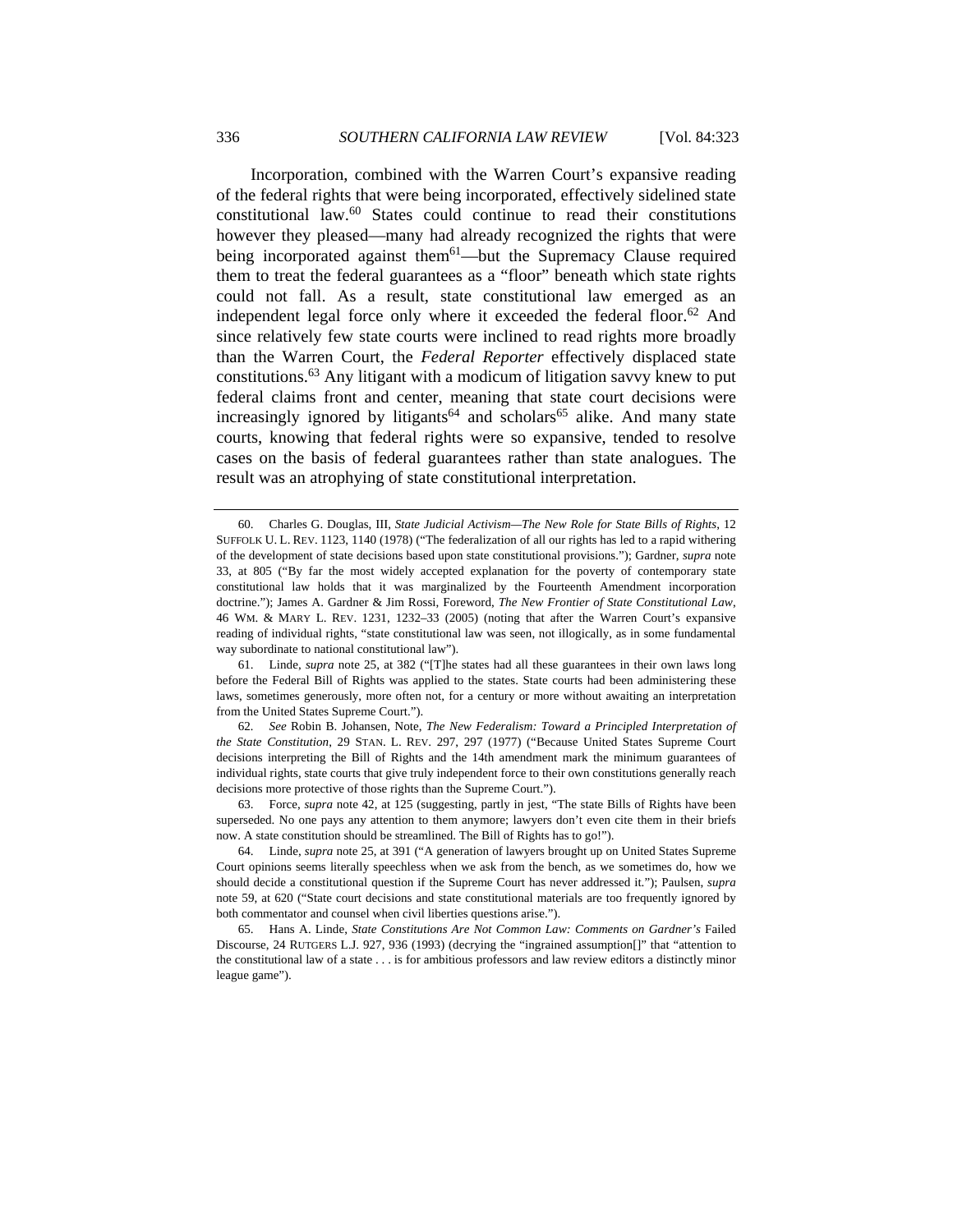But if state constitutional interpretation was submerged when the

Warren Court's tide rolled in, it was uncovered again when that tide rolled back out. As belief spread that the Burger Court would not read individual rights guarantees as expansively as its predecessor, state constitutional guarantees ceased being irrelevant—the federal floor had receded, and it was now possible that a state constitutional claim might succeed where its federal analogue would fail. Liberals saw their opportunity.<sup>66</sup> Led by Justice Brennan—who called them to arms both in his opinions (usually dissents<sup>67</sup>) and in articles and speeches—liberals urged state courts to "step into the breach" left by the Burger Court's "contraction of federal rights and remedies on grounds of federalism."68 The "Magna Carta" of this new movement in state constitutional interpretation was Justice Brennan's 1977 *Harvard Law Review* article, "State Constitutions and the Protection of Individual Rights,"<sup>69</sup> in which he called on state courts to reclaim ground the Burger Court had allegedly given away.<sup>70</sup> Brennan undoubtedly saw

69. Brennan, *State Constitutions*, *supra* note 6.

 <sup>66.</sup> It seems to be relatively well accepted that the push for expanded state constitutionalism was a liberal phenomenon. Kahn, *supra* note 45, at 464 ("State constitutionalism represented a kind of forum shopping for liberals."); Johansen, *supra* note 62, at 299 ("Writers on both sides of the independent interpretation debate suggest that state courts are turning to their own constitutions primarily because they disagree with the growing 'conservatism' of the Burger Court."); Earl M. Maltz, *The Political Dynamic of the "New Judicial Federalism*,*"* 2 EMERGING ISSUES ST. CONST. L. 233, 235 (1989) ("[T]he revival of interest in state constitutionalism is generally conceded to be a reaction to the Burger Court's perceived hostility to Warren Court activism and its extension.").

<sup>67</sup>*. See, e.g.*, United States v. Miller, 425 U.S. 435, 454–55 (1976) (Brennan, J., dissenting); Paul v. Davis, 424 U.S. 693, 735 n.18 (1976) (Brennan, J., dissenting); Michigan v. Mosley, 423 U.S. 96, 120 (1975) (Brennan, J., dissenting) ("In light of today's erosion of *Miranda* standards as a matter of federal constitutional law, it is appropriate to observe that no State is precluded by the decision from adhering to higher standards under state law.").

 <sup>68.</sup> William J. Brennan, Jr., *The Bill of Rights and the States: The Revival of State Constitutions as Guardians of Individual Rights*, 61 N.Y.U. L. REV. 535, 548 (1986). *See also Brennan Lauds State Courts for Taking Lead in Defending Rights*, 18 CRIM. JUST. NEWSL., May 1, 1987, at 5. Similar voices were heard even before Warren E. Burger became Chief Justice. *See, e.g.*, Force, *supra* note 42, at 126 ("[S]tates in the past have played an important, although far from ideal, role in the protection of individual rights and must be prepared to play an even more important role in the future."). Justice Brennan himself had been emphasizing these issues for years, and already in 1961 had written of the importance of state guarantees of individual rights beyond the "incorporation" doctrine, and encouraged judicial intervention and a larger role for state courts in enforcing state bills of rights. Brennan, *The Bill of Rights*, *supra* note 6, at 777–78.

 <sup>70.</sup> Stewart G. Pollock, *State Constitutions as Separate Sources of Fundamental Rights*, 35 RUTGERS L. REV. 707, 716 (1983) (describing Brennan's article as the "Magna Carta of state constitutional law"). *See also* Friedman, *supra* note 51, at 93 (claiming that "[t]he story of the modern state constitutionalism movement begins with [Brennan's article]"); Gardner, *supra* note 40, at 1031 (concluding that the "present era in state constitutional jurisprudence can be traced" to Brennan's article); Kahn, *supra* note 45, at 459 n.2 (referring to Brennan's article as "the starting point of a new scholarly attention to state constitutionalism"). Hans A. Linde, however, concludes that "[c]ontemporary discussion in the law reviews began . . . in 1969." Linde, *supra* note 5, at 175 (citing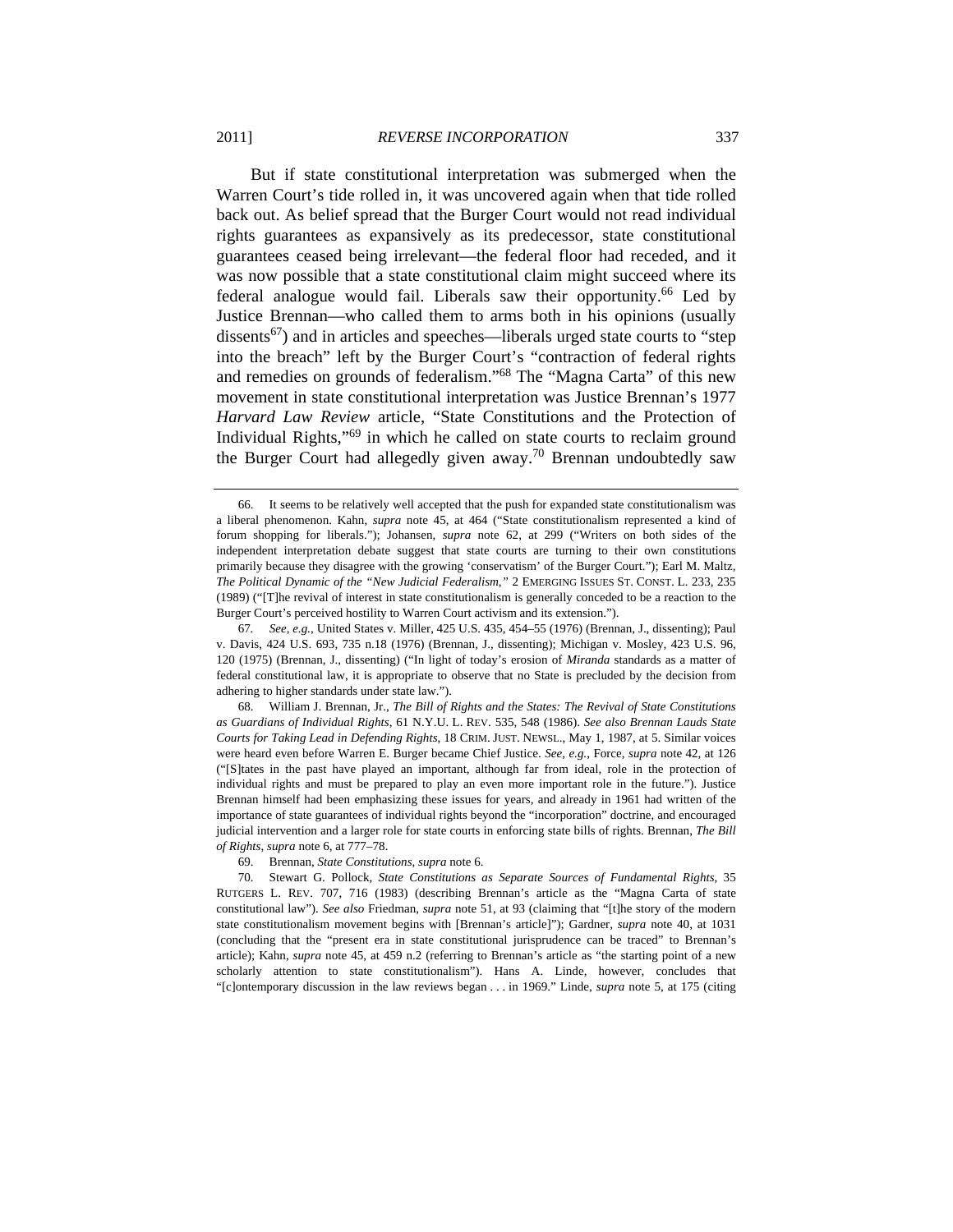this as a way to expand individual rights,  $71$  and for good reason: state constitutional doctrine will almost inevitably have a rights-expanding effect, since—at least for state constitutional rights whose federal analogues have been incorporated—state constitutional law will be irrelevant wherever it falls below the federal floor, but can always build on that floor.<sup>72</sup> Even so, the desire for a more robust system of state constitutional interpretation was not, and is not, confined to liberals. Many supported—and continue to support—the importance of state constitutional law on grounds that are not so outcome oriented, or which focus on principles like federalism.<sup>73</sup> Chief Justice Burger, for example, occasionally gestured toward an expanded role for state courts.74

The degree to which state courts have answered the call to action remains debatable. Paul Kahn writes that "[a]s much as any judicial opinion [Brennan] ever wrote, this plea has influenced the development of American constitutionalism."<sup>75</sup> This is certainly true in some sense: many state courts gave broader protection to state constitutional rights than the Burger Court did for those rights' federal analogues.<sup>76</sup> This was most notable in the area of criminal procedure, where the Burger Court was perceived as being especially rights restrictive and some state courts responded by expanding state-level protections.<sup>77</sup>

74*. See, e.g.*, Wisconsin v. Constantineau, 400 U.S. 433, 440 (1971) (Burger, C.J., dissenting) ("For all we know, the state courts would find this statute invalid under the State Constitution, but no one on either side of the case thought to discuss this or exhibit any interest in the subject.").

77*. See* Donald E. Wilkes, Jr., *More on the New Federalism in Criminal Procedure*, 63 KY. L.J.

Force, *supra* note 42).

 <sup>71.</sup> Earl M. Maltz, *False Prophet—Justice Brennan and the Theory of State Constitutional Law*, 15 HASTINGS CONST. L.Q. 429, 432 (1988) (criticizing Brennan's outcome-oriented vision of state constitutional law).

<sup>72.</sup> *Id.* at 433 (concluding that it is "virtually guarantee[d] that state court activism" primarily will favor liberal causes and have a liberal effect because state courts have to respect the floor set by federal rights guarantees).

<sup>73</sup>*. See, e.g.*, Randall T. Shepard, *The Maturing Nature of State Constitution Jurisprudence*, 30 VAL. U. L. REV. 421, 421 (1996) ("[T]he continuing strength of this movement does not derive from a desire to continue, at the state level, the agenda of the Warren-Brennan Court. It derives from the aspiration of state court judges to be independent sources of law.").

 <sup>75.</sup> Paul W. Kahn, *Interpretation and Authority in State Constitutionalism*, 106 HARV. L. REV. 1147, 1147 (1993).

 <sup>76.</sup> TARR, *supra* note 40, at 165–66 (finding that between 1950 and 1969, state courts relied on state constitutions to afford greater protection than the federal Constitution in only ten cases, but that they did so in more than three hundred cases between 1970 and 1986); Brennan, *supra* note 68, at 549 ("[S]tate courts have responded with marvelous enthusiasm to many not-so-subtle invitations to fill the constitutional gaps left by the decisions of the Supreme Court majority."); James N.G. Cauthen, *Expanding Rights Under State Constitutions: A Quantitative Appraisal*, 63 ALB. L. REV. 1183, 1201–02 (2000) (concluding that state supreme courts have, in hundreds of cases, interpreted state constitutions to provide more protection for individual liberties than similar provisions of the federal Constitution).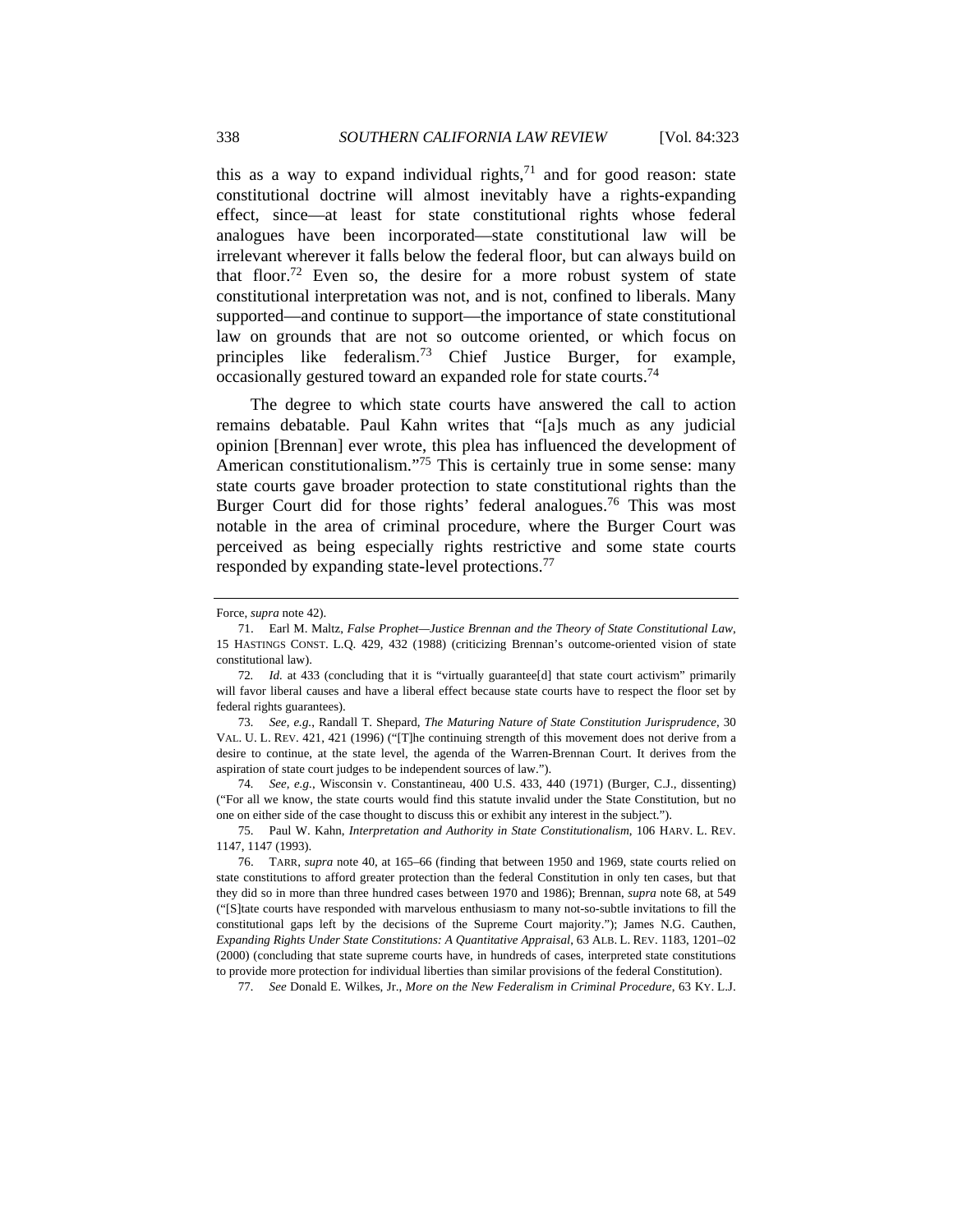On the other hand, either from force of habit, mistaken belief that they were bound by the federal rules, lack of expertise, or simply because they agreed with the Burger Court's reasoning, most state courts continued to apply their own constitutional provisions in lockstep with federal analogues.<sup>78</sup> To this day, most state courts adopt federal constitutional law as their own.79 Bowing to the nationalization of constitutional discourse, they "tend to follow whatever doctrinal vocabulary is used by the United States Supreme Court, discussed in the law reviews, and taught in the law schools."80

As state courts struggled with the questions of when, why, and how to follow or diverge from federal doctrine, the debate launched by Justice Brennan in the pages of the *Harvard Law Review* began to fill other law journals with scholarly treatment of what many called the "New Judicial Federalism." That scholarship did not—and still has  $not<sup>81</sup>$ —come anywhere near rivaling the attention lavished on the federal Constitution, but after decades in the wilderness its appearance in polite society has nonetheless been startling. The literature is too varied to summarize easily, but it is fair to say that the major question it seeks to answer is whether state courts should follow federal constitutional law when addressing state constitutional questions.

At least three major schools of thought have emerged—all of them useful both as descriptions of state courts' actual behavior and as normative accounts of what that behavior should be. The first is known as the *primacy*

80. Linde, *supra* note 5, at 186.

<sup>873, 873–75 (1975);</sup> Donald E. Wilkes, Jr., *The New Federalism in Criminal Procedure: State Court Evasion of the Burger Court*, 62 KY. L.J. 421, 425–26 (1974).

 <sup>78.</sup> Gardner & Rossi, *supra* note 60, at 1233 ("[S]tate courts often acted as though they need not bother to look any further than the shared national principles embodied in the U.S. Constitution.").

 <sup>79.</sup> Craig F. Emmert & Carol Ann Traut, *State Supreme Courts, State Constitutions, and Judicial Policymaking*, 16 JUST. SYS. J. 37, 47 (1992) (concluding "that much constitutional policymaking by state supreme courts involves application of national judicial policy to the states"); Fitzpatrick, *supra* note 34, at 1850 ("Despite . . . criticism, the lockstep approach remains the most common approach to state constitutionalism."); Michael E. Solimine & James L. Walker, *Federalism, Liberty and State Constitutional Law*, 23 OHIO N.U. L. REV. 1457, 1467 (1997) ("Despite the considerable hoopla afforded a few decisions from a few states, the vast majority of state courts follow federal law when construing the liberty-protecting provisions of their own constitutions . . . .").

<sup>81</sup>*. See, e.g.*, Paul Brest, *The Fundamental Rights Controversy: The Essential Contradictions of Normative Constitutional Scholarship*, 90 YALE L.J. 1063, 1105 n.228 (1981) ("[D]espite the increasing activism of some courts, the state judiciary remains at the periphery of the scholars' vision."); Jennifer Friesen, *Adventures in Federalism: Some Observations on the Overlapping Spheres of State and Federal Constitutional Law*, 3 WIDENER J. PUB. L. 25, 32 (1993) ("It is past the hour when state constitutional law should lose the glamour of innovation and become part of the standardized curriculum.").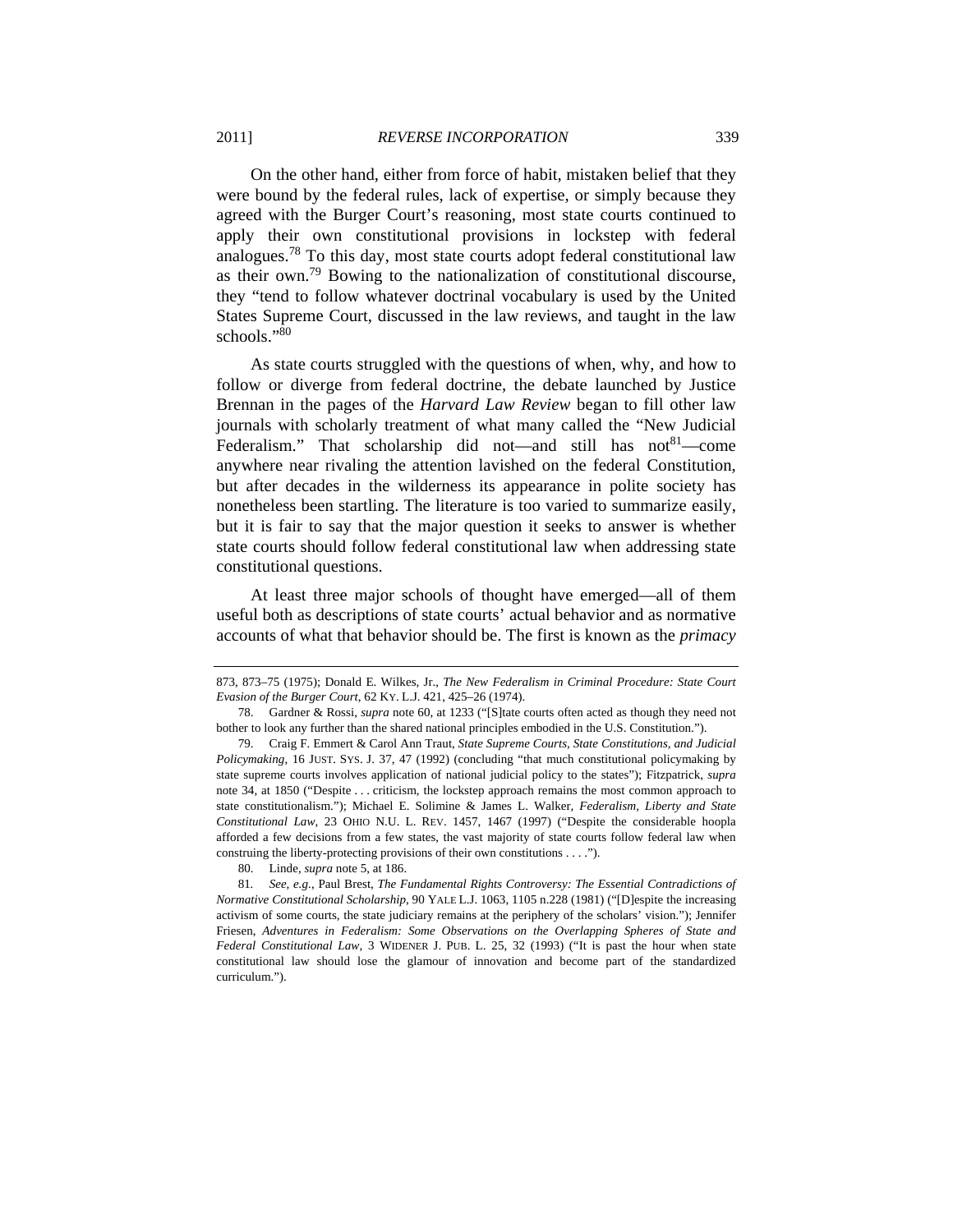approach, and is associated with law professor and former justice of the Oregon Supreme Court Hans Linde. Under this approach, state courts faced with state and federal constitutional claims should resolve the former first, thereby encouraging the growth of an independent and relevant body of state constitutional law.82 The second approach is called the *criteria* (or *interstitial*<sup>83</sup>) approach, under which "state courts assume 'the dominance of federal law and focus directly on the gap-filling potential of state constitutions.'"84 Under this approach, federal constitutional law plays the lead role, with state constitutional law emerging only in certain predefined circumstances or where gaps remain to be filled. The third method is known somewhat derogatively as the *lockstep* approach, under which state courts interpret their constitutional provisions as having the same meaning as their federal analogues.<sup>85</sup> This final approach is perhaps the most accurate descriptively,<sup>86</sup> but it is nonetheless widely reviled by scholars of state constitutional law. Overlaying the discussions of these three approaches to state constitutional interpretation, as well as various permutations and iterations thereof, are sharply divergent views about whether a robust state constitutionalism is desirable, or even possible.<sup>87</sup>

The purpose of this Article is not to resolve, nor even thoroughly to explore, the debate about how state courts should interpret their own constitutions, but rather to focus on if and how federal courts should rely on those interpretations. For that debate, the relevant point is that a major and perhaps primary—question for state constitutional law has been the degree to which state courts should rely on federal constitutional doctrine when interpreting parallel provisions of state constitutions. And yet there has been no corresponding call for federal courts to learn from the state

<sup>82</sup>*. See* Linde, *supra* note 5, at 178 ("My own view has long been that a state court always is responsible for the law of its state before deciding whether the state falls short of a national standard, so that no federal issue is properly reached when the state's law protects the claimed right."); Hans A. Linde, *Without "Due Process": Unconstitutional Law in Oregon*, 49 OR. L. REV. 125, 135 (1970) ("Claims raised under the state constitution should always be dealt with and disposed of before reaching a fourteenth amendment claim of deprivation of due process or equal protection." (emphasis omitted)).

 <sup>83.</sup> Gardner, *supra* note 33, at 774–75. Justin Long describes a similar approach he calls "intermittent" state constitutionalism. *See* Justin Long, *Intermittent State Constitutionalism*, 34 PEPP. L. REV. 41, 48–50 (2006).

 <sup>84.</sup> Friedman, *supra* note 51, at 104 (quoting *Developments in the Law—The Interpretation of State Constitutional Rights*, 95 HARV. L. REV. 1324, 1357 (1982)).

<sup>85</sup>*. Id.* at 102 ("Under the lockstep approach, the state constitutional analysis begins and ends with consideration of the U.S. Supreme Court's interpretation of the textual provision at issue.").

<sup>86</sup>*. See supra* note 78 and accompanying text.

<sup>87</sup>*. See, e.g.*, Gardner, *supra* note 33, at 823–32 (presenting practical and normative arguments against robust state constitutionalism); Daniel B. Rodriguez, *State Constitutional Theory and Its Prospects*, 28 N.M. L. REV. 271, 286–300 (1998) (similar).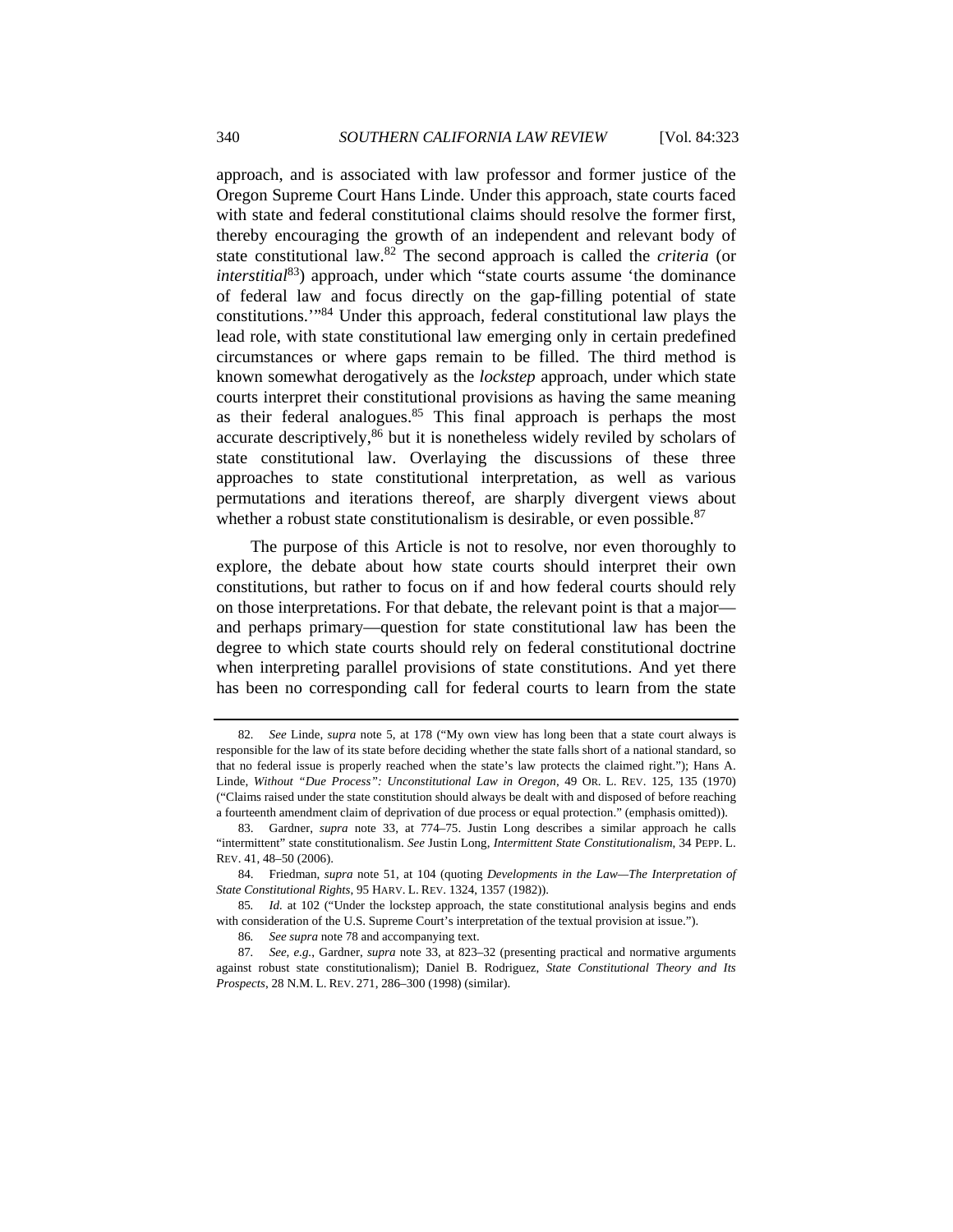courts, despite the fact that many of the benefits of constitutional borrowing would presumably flow in that direction as well. The following part considers why this asymmetry exists and whether it is justified.

# III. USING STATE CONSTITUTIONAL LAW IN FEDERAL CONSTITUTIONAL INTERPRETATION

The overall project of this Article is to consider whether state constitutional law is, can be, and perhaps should be a useful tool for federal constitutional interpretation. Rather than suggesting a single overarching answer to that question, this part aims to consider the weighty arguments for and against such a practice.

By cataloguing positives and negatives, I do not mean to suggest that determining the appropriateness of borrowing state constitutional law is a simple matter of counting up hash marks and finding, for example, three convincing arguments in favor and only two against. Undoubtedly some arguments are more important than others. Nor by listing arguments do I mean to indicate that there are no deeper threads connecting them. To the contrary, separating the arguments is important precisely because it makes it easier to tease out those threads.

Moreover, identifying the separate arguments helps demonstrate how the use of state constitutional law as an interpretive aid fits more comfortably with some theories of federal constitutional interpretation than it does with others. For example, use of state constitutional law may be particularly germane for those who believe in "pragmatic" adjudication, <sup>88</sup> since it provides a systematic way to take into account such practical matters as the experience and wisdom of state courts, and to a lesser degree the contemporary constitutional values of the people as a whole. For the same reasons, applying state constitutional law as an interpretive tool may be attractive to those who believe that there is a moral and ethical component to constitutional interpretation,<sup>89</sup> or that constitutional law can

<sup>88</sup>*. See* STEPHEN BREYER, ACTIVE LIBERTY: INTERPRETING OUR DEMOCRATIC CONSTITUTION 16 (2005); RICHARD A. POSNER, LAW, PRAGMATISM, AND DEMOCRACY 385 (2003) ("[P]ragmatic analyses are connected by their common origin in an unillusioned conception of the character, motives, and competence of the participants in the governmental process, whether judges, politicians, other officials, or ordinary voters.").

<sup>89</sup>*. See* Lawrence G. Sager, *Cool Federalism and the Life-Cycle of Moral Progress*, 46 WM. & MARY L. REV. 1385, 1391–97 (2005) (describing the system by which states' moral experimentation should be allowed and encouraged, with the federal government imposing uniformity only after principles have become generally accepted).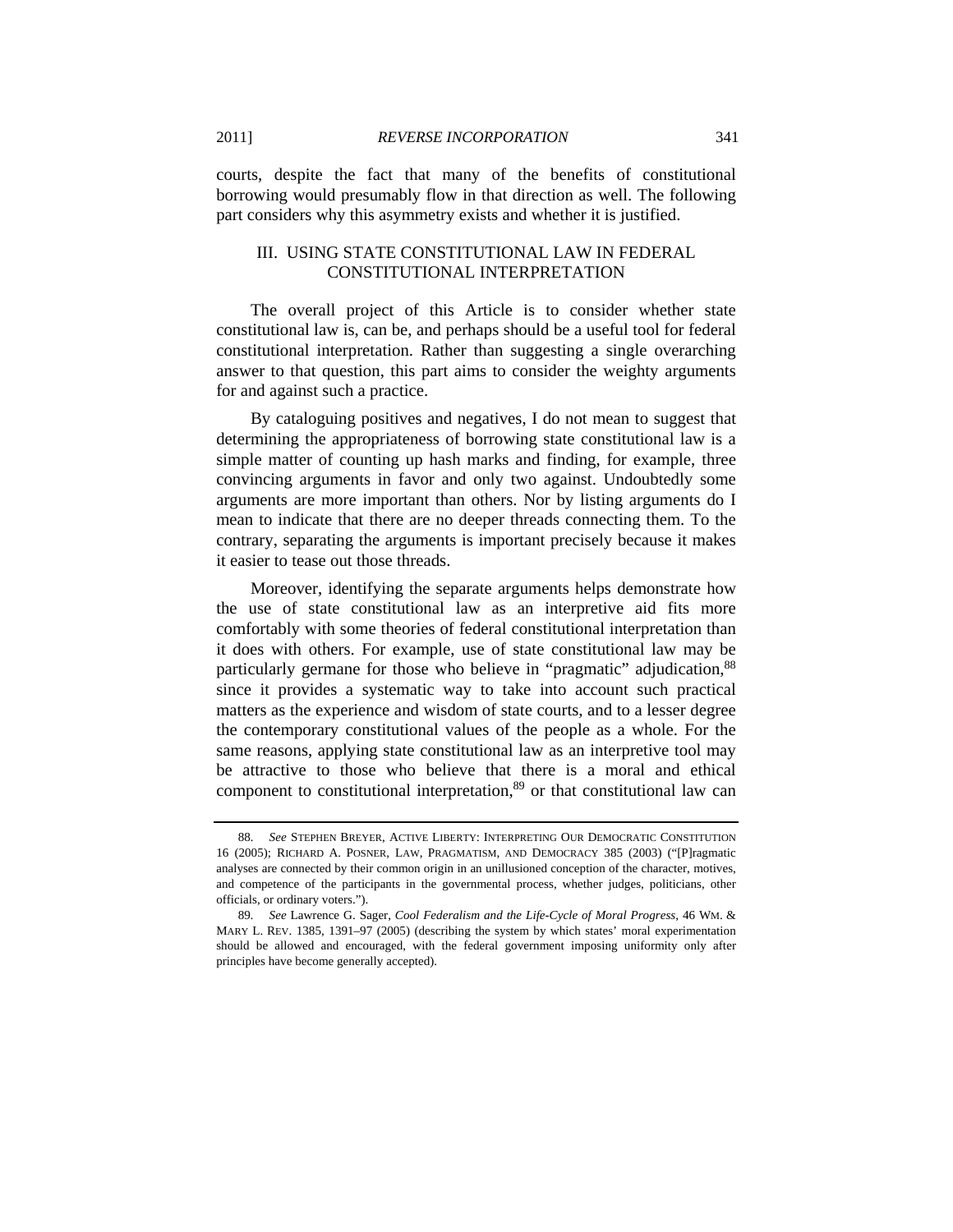and should be shaped by popular values. $90$  And for those who seek to interpret the Constitution in light of the "structure" it creates  $91$ —respect for the states being one of the most important incidents of that structure relying on states' interpretations of parallel constitutional provisions is a powerful way to respect not just the states' political branches, but their courts as well.

#### A. ARGUMENTS FOR

For simplicity's sake, the discussion here focuses on three potential benefits of using state constitutional law as persuasive authority: federalism, measuring contemporary constitutional values, and comparativism.

#### 1. Federalism

It has often been said that the hallmark of American constitutionalism is the division of power between the federal government and the states.  $92$ State constitutional law has an important and arguably underappreciated role to play in this federalist structure.<sup>93</sup>

#### a. States as Laboratories

There are many ways to explain and justify our commitment (whether real or imagined) to federalism. One of the most powerful, however, derives from Justice Brandeis's obligatorily quotable observation that "[i]t is one of the happy incidents of the federal system that a single courageous State may, if its citizens choose, serve as a laboratory; and try novel social and economic experiments without risk to the rest of the country."<sup>94</sup> The

<sup>90</sup>*. See* LARRY D. KRAMER, THE PEOPLE THEMSELVES: POPULAR CONSTITUTIONALISM AND JUDICIAL REVIEW 107 (2004) ("In a world of popular constitutionalism, government officials are the regulat*ed*, not the regulat*ors*, and final interpretive authority rests with the people themselves.").

 <sup>91.</sup> CHARLES L. BLACK, JR., STRUCTURE AND RELATIONSHIP IN CONSTITUTIONAL LAW 15 (1969) ("[J]udgment is reached not fundamentally on the basis of that kind of textual exegesis which we tend to regard as normal, but on the basis of reasoning from the total structure which the text has created.").

<sup>92</sup>*. See, e.g.*, Rachel E. Barkow, *Institutional Design and the Policing of Prosecutors: Lessons from Administrative Law*, 61 STAN. L. REV. 869, 869 (2009) (describing the American system as "a government whose hallmark is supposed to be the separation of powers"); Jonathan Zasloff, *The Tyranny of Madison*, 44 UCLA L. REV. 795, 810 (1997) ("The separation of powers serves as the central hallmark of American constitutional structure.").

 <sup>93.</sup> Henry M. Hart, Jr., *The Relations Between State and Federal Law*, 54 COLUM. L. REV. 489, 491 (1954) ("Nowhere is the theory and practice of American federalism more significantly revealed than in the constitutions of the states."). *See also* Holland, *supra* note 23, at 989 ("A knowledge of the origins and history of state constitutions is essential to understanding federalism in the United States.").

 <sup>94.</sup> New State Ice Co. v. Liebmann, 285 U.S. 262, 311 (1932) (Brandeis, J., dissenting).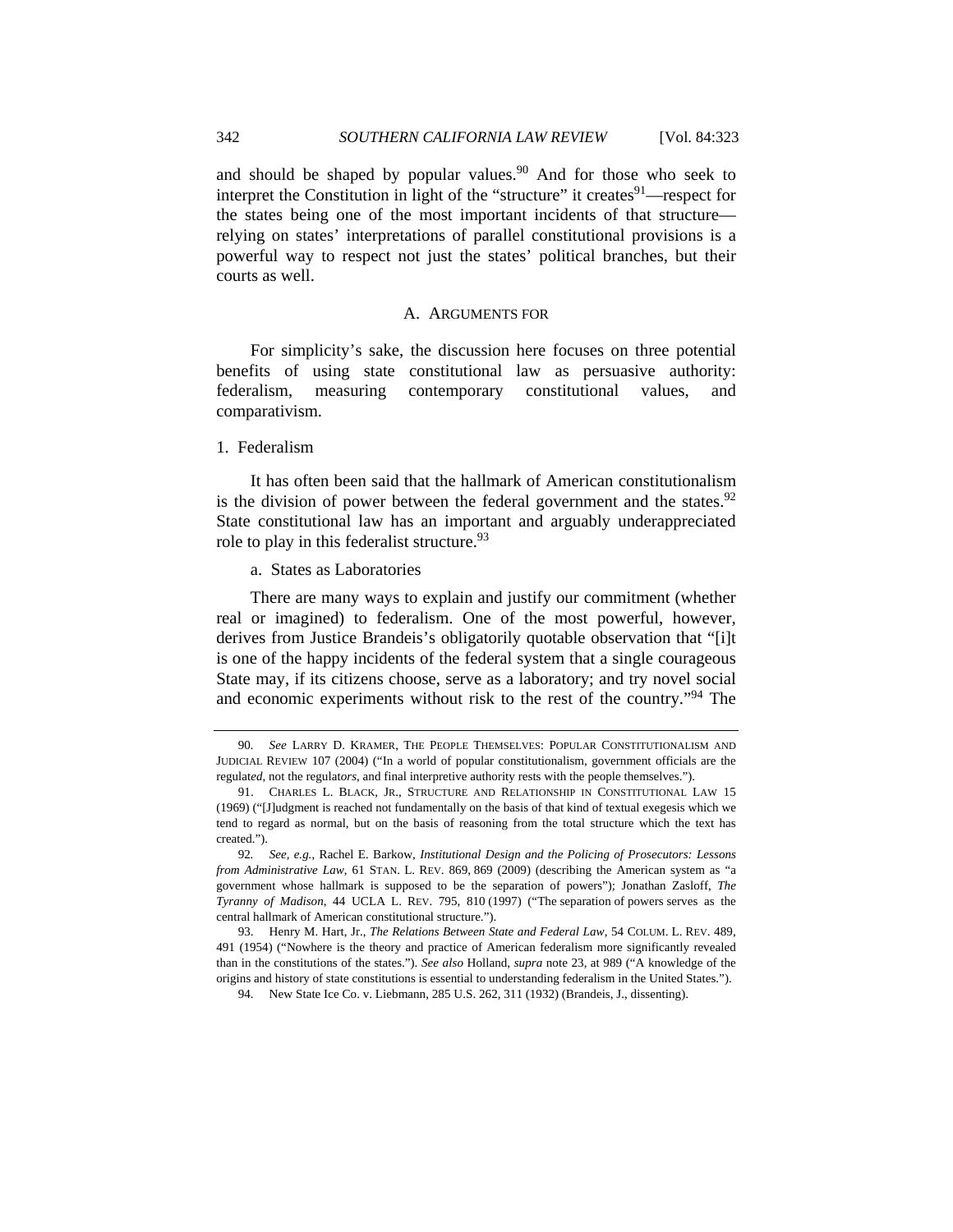Supreme Court often invokes this principle when declining to create a single binding federal rule for the entire country.<sup>95</sup> But states may also have experience with a constitutional problem before it ever reaches the Supreme Court. And if the Court is going to respect the role of states as laboratories, then it would seem that whenever the Court confronts a federal constitutional problem with a state analogue, it might usefully learn from the experience of the state courts that got there first. After all, if the Court defers to states' laboratories while they work on a constitutional problem, shouldn't the Court take into account whatever answer they

The use of the exclusionary rule, which is discussed in more detail below,<sup>96</sup> provides an interesting and illustrative example. After the Supreme Court introduced the exclusionary rule in *Weeks v. United*  States,<sup>97</sup> many state courts followed suit under their own constitutional guarantees. Most influential of these was the California Supreme Court, which concluded that no other rule sufficed to deter unconstitutional searches and seizures.<sup>98</sup> When, in *Mapp v. Ohio*,<sup>99</sup> the Supreme Court incorporated the Fourth Amendment's exclusionary rule against the states, it did so based largely on California's experience.<sup>100</sup> The Court followed the California Supreme Court's conclusion not necessarily out of respect for state sovereignty, but because the state had hands-on experience with a specific problem and had, in its role as a laboratory, settled on a solution. That kind of pragmatic borrowing is different in kind from borrowing based on respect for federalism as a political value. It is also different from using the states as some kind of barometer for "moral" or values-based inquiries, such as the Court arguably does in the due process and Eighth Amendment contexts.

In other words, state courts need not be independent laboratories. They can be part of the same general research institution as the Supreme Court.101 And respect for their work need not always lead the Supreme

reach?

<sup>95</sup>*. See, e.g.*, Oregon v. Ice, 129 S. Ct. 711, 718–19 (2009); Arizona v. Evans, 514 U.S. 1, 8 (1995); Cruzan v. Dir., Mo. Dep't of Health, 497 U.S. 261, 292 (1990) (O'Connor, J., concurring); Chandler v. Florida, 449 U.S. 560, 579–80, 582 (1981); Reeves, Inc. v. Stake, 447 U.S. 429, 441, 446 (1980); San Antonio Indep. Sch. Dist. v. Rodriguez, 411 U.S. 1, 50 (1973); Johnson v. Louisiana, 406 U.S. 356, 376 (1972) (Powell, J., concurring).

<sup>96</sup>*. See infra* Part IV.B.1.

 <sup>97.</sup> Weeks v. United States, 232 U.S. 383, 391–93 (1914).

 <sup>98.</sup> People v. Cahan, 282 P.2d 905, 912–13 (Cal. 1955).

 <sup>99.</sup> Mapp v. Ohio, 367 U.S. 643 (1961).

<sup>100</sup>*. Id.* at 651–52.

<sup>101</sup>*. See* Kahn, *supra* note 75, at 1148 (explaining that state courts should be viewed as having "the authority to put into place, within [each] community, [their] unique interpretation [of a] common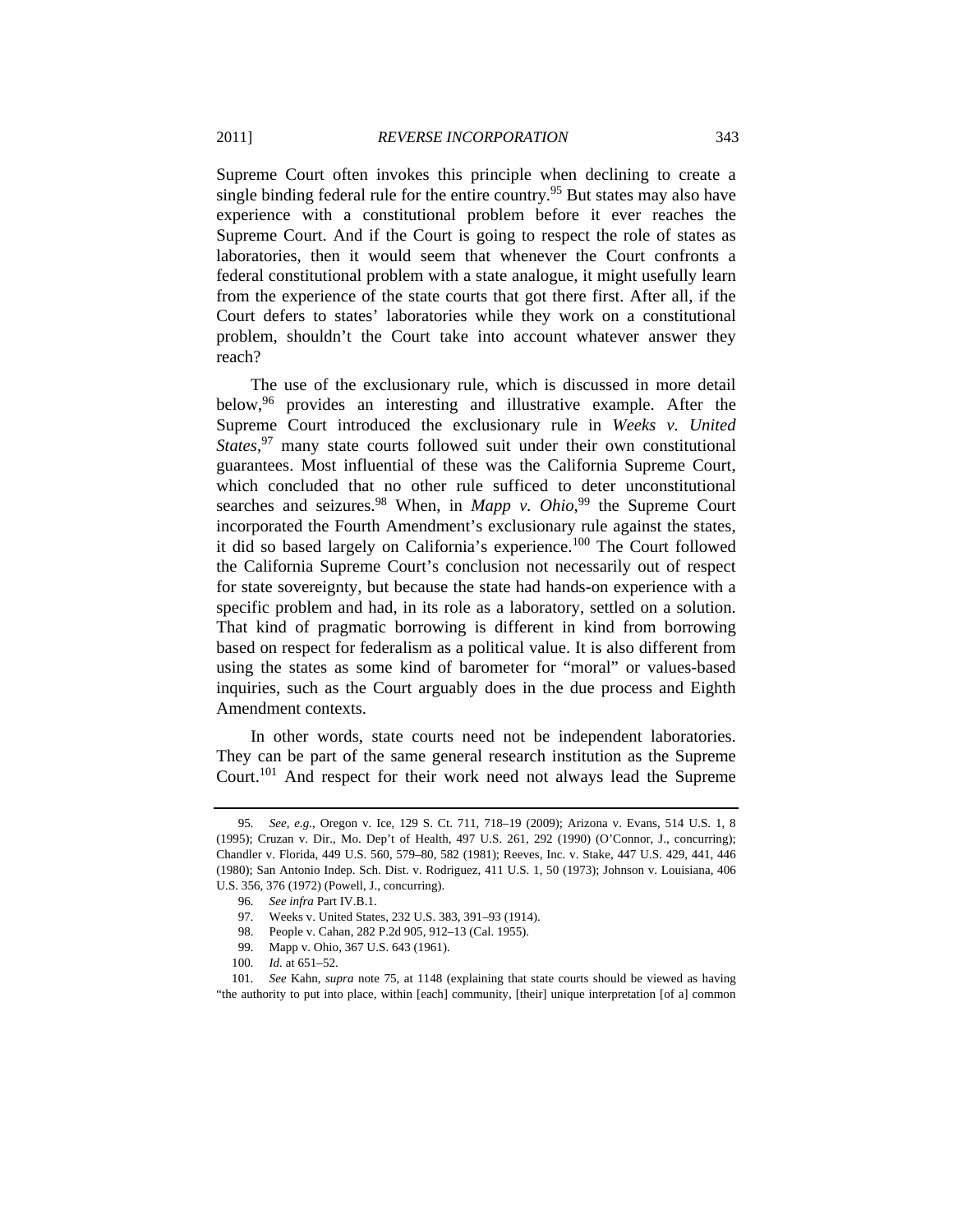Court to *avoid* deciding issues; it can also be a factor in shaping the Court's own federal constitutional jurisprudence.<sup>102</sup>

# b. The Political Values of Federalism

There is another federalism-related reason why state constitutional doctrine can be useful in resolving constitutional disputes: dividing power between the federal and state governments prevents either of them from overreaching, and can thereby help protect individual liberty.<sup>103</sup>

Many theories of federalism emphasize the important role of the states' political branches in preserving the federalist structure. The "political safeguards" theory of federalism, for example, focuses on the degree to which states can protect their own interests and sovereignty through political means.104 This view of federalism has, in turn, influenced the Court's constitutional jurisprudence, perhaps most notably in *Garcia v. San Antonio Metropolitan Transit Authority*, 105 in which the Court held that the Tenth Amendment need not serve as an independent check on congressional power, since the states can protect themselves through the political process.

One may be left wondering, however, about the "judicial safeguards" of federalism. If the sharing of decisionmaking authority protects states and encourages better decisions in the political branches, it would seem that the same principle should apply to judicial decisionmaking. The state and federal judicial branches, after all, are every bit as intertwined as the state and federal legislatures, and far more so than state and federal executives. If the essence of federalism is that state actors must be given due respect within these spheres, then the suggestion that federal courts should consider borrowing state constitutional doctrine seems, if anything, too modest.

object").

 <sup>102.</sup> Howard, *supra* note 45, at 879 (concluding, after reviewing state constitutional law regarding economic regulation, criminal procedure, religion, education, environment, and "autonomy and lifestyles," that "[t]he picture . . . goes far in giving empirical vindication to the textbook portrait of the states in the Federal Union as vehicles for experimentation, with their achievements and their mistakes available for others to study").

 <sup>103.</sup> THE FEDERALIST NO. 51, at 258 (James Madison) (Lawrence Goldman ed., 2008) ("In the compound republic of America, the power surrendered by the people is first divided between two distinct [state and federal] governments, and then the portion allotted to each subdivided among distinct and separate departments. Hence a double security arises to the rights of the people. The different governments will control each other, at the same time that each will be controlled by itself.").

<sup>104</sup>*. See, e.g.*, JESSE H. CHOPER, JUDICIAL REVIEW AND THE NATIONAL POLITICAL PROCESS 176– 90 (1980); Herbert Wechsler, *The Political Safeguards of Federalism: The Role of the States in the Composition and Selection of the National Government*, 54 COLUM. L. REV. 543, 558 (1954).

 <sup>105.</sup> Garcia v. San Antonio Metro. Transit Auth., 469 U.S. 528, 551–54 (1985).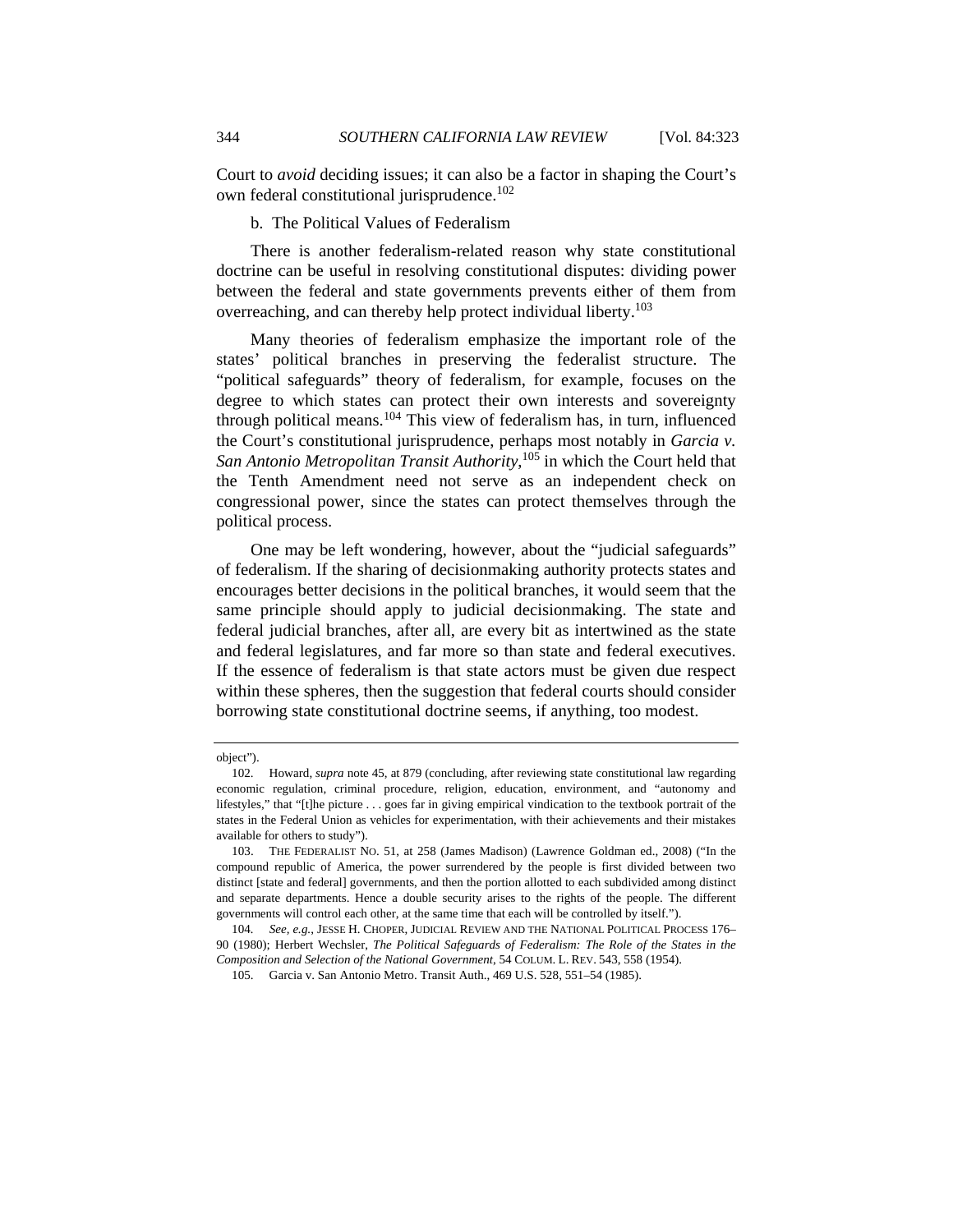This is not to suggest that current federal doctrine totally neglects state courts and state constitutions. But rather than encourage federal courts to engage directly with state constitutional law, present doctrine tends to adopt a much more categorical approach, requiring federal courts in certain situations to respect state law by *avoiding* it. Abstention principles do this by requiring federal courts to avoid hearing state court cases or state law claims.106 Perhaps the most easily recognizable of these is the independent and adequate state grounds rule, pursuant to which federal courts will decline to reverse the decision of a state court, even if it is based on an incorrect interpretation of federal law, so long as there are sufficient reasons for the decision that are grounded in state law.<sup>107</sup>

This line-drawing reflects a "dualist" vision of federalism. Under that view, states and the federal government are sovereign and independent in their own spheres, and the primary function of federalism jurisprudence is to maintain the boundary between them.108 As effectuated in the "federalism revolution" associated with the Rehnquist Court, this often meant limiting federal power and protecting the power of states.<sup>109</sup> Jurisdictional rules that discourage state and federal courts from jointly addressing common constitutional issues make sense under this dualist vision because they preserve separate roles for state and federal courts. Such rules keep them from stepping on each other's toes by preventing them from dancing at all.

But many have begun to question whether the dualist vision is accurate as a descriptive matter or desirable as a normative one. Robert Schapiro, for example, explores what he calls "polyphonic federalism"<sup>110</sup>—

<sup>106</sup>*. See, e.g.*, Colo. River Water Conservation Dist. v. United States, 424 U.S. 800, 817–21 (1976) (allowing abstention in cases of parallel litigation); Younger v. Harris, 401 U.S. 37, 52–54 (1971) (requiring, with limited exceptions, federal courts to abstain from hearing civil rights tort claims arising from criminal prosecution until the plaintiff/defendant is convicted); Burford v. Sun Oil Co., 319 U.S. 315, 333–34 (1943) (allowing federal abstention when state courts have greater expertise in the matter); R.R. Comm'n v. Pullman Co., 312 U.S. 496, 499–502 (1941) (holding that in most cases federal courts should not adjudicate the constitutionality of a state law until state courts have had a reasonable opportunity to do so).

 <sup>107.</sup> *See, e.g.*, Fox Film Corp. v. Muller, 296 U.S. 207, 210 (1935) (describing this as a "settled rule").

 <sup>108.</sup> *Younger*, 401 U.S. at 44 (describing the idea of "Our Federalism" as "the belief that the National Government will fare best if the States and their institutions are left free to perform their separate functions in their separate ways").

 <sup>109.</sup> *See, e.g.*, Erwin Chemerinsky, *The Federalism Revolution*, 31 N.M. L. REV. 7, 7–8 (2001) (describing the Rehnquist Court's "federalism revolution"); Ernest A. Young, *The Rehnquist Court's Two Federalisms*, 83 TEX. L. REV. 1, 2 (2004) (describing the same development as a "Federalist Revival").

 <sup>110.</sup> Robert A. Schapiro, *Polyphonic Federalism: State Constitutions in the Federal Courts*, 87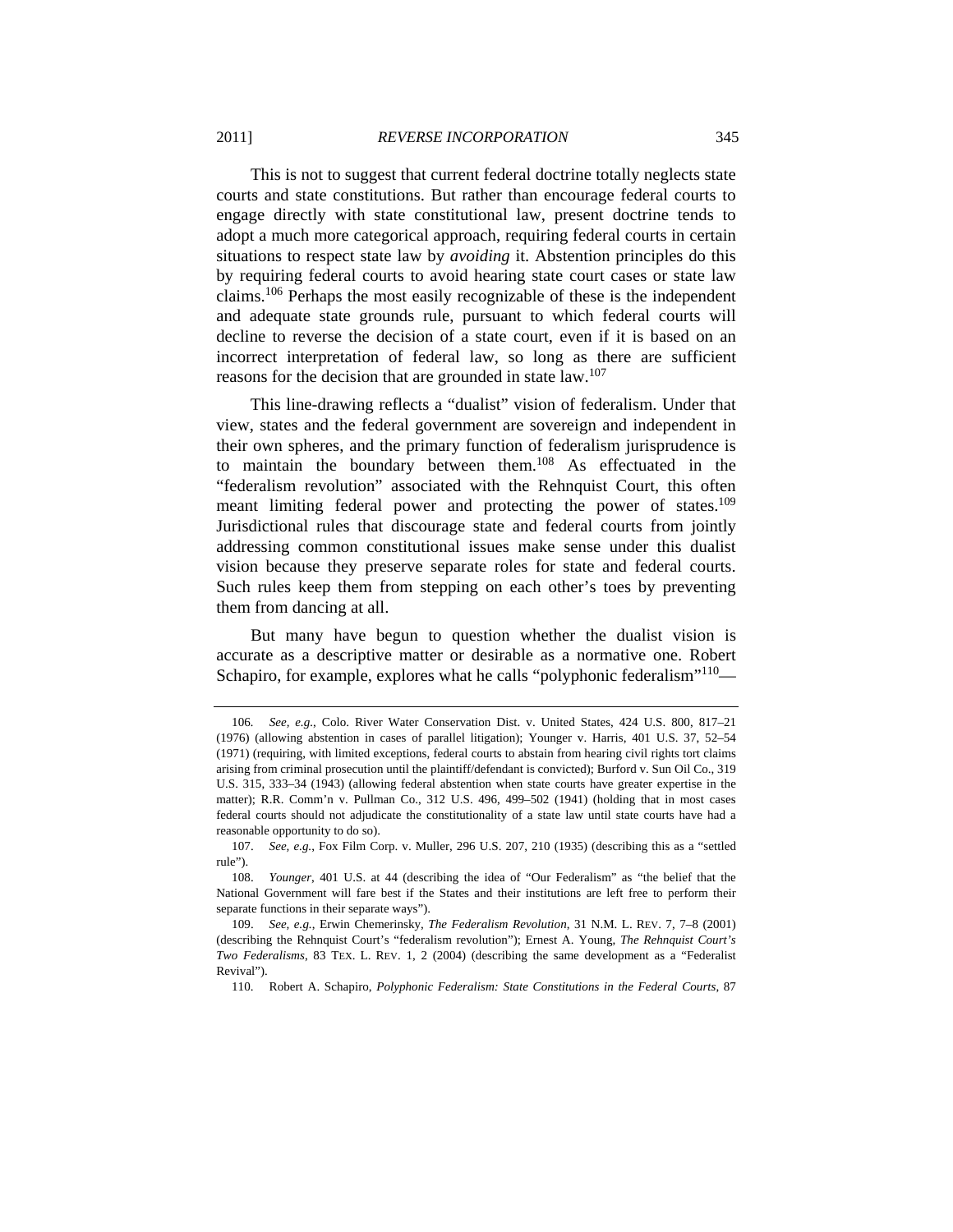a federalism that "achieves its goals not through the separation of state and national power, but through their interaction."<sup>111</sup> That approach to federalism, it turns out, may well be a truer description of current practice and also a more attractive aspiration. Rather than seeing state and federal governments as fully independent entities, such theories cast them, in Gardner's words, as parts of an "interlocking plan of federalism devised collectively by the people of the nation and maintained by them as part of a comprehensive plan designed to serve the overriding national purpose of protecting the liberty of all Americans."<sup>112</sup>

If respecting federalism means more than simply drawing lines between state and federal court judgments, then abstention-type rules that quarantine the courts are not ideal. What is needed instead is an approach under which state and federal courts are not hermetically sealed off from each other, but rather partners in a shared enterprise of articulating constitutional values. Federal utilization of state constitutional law has the potential to do just that. Rather than simply insulating state court decisions from federal review, it would encourage federal courts to give increased consideration to state constitutional law, even in federal cases. Although this would require a more nuanced approach than the current rules of abstention, it would not be contrary to their general purposes. That is, if federalism is an adequate justification for requiring federal courts to avoid disturbing state court judgments, it would seem to follow that federalism principles might similarly require federal courts to be attuned to general state court doctrine even in cases governed by federal law. State courts, in other words, should be able to have a more generalized but less rigid impact on federal constitutional law—not just displacing it in those areas in which federal courts defer to state adjudication, but systematically influencing it whenever state and federal courts face similar constitutional questions.

State courts appear to be holding up their end of this arrangement (perhaps with too much enthusiasm) by borrowing heavily from federal doctrine. Federal courts, on the other hand, generally are not. And if the vision of federalism as a shared constitutional enterprise is to be effectuated in doctrine, federal courts should take better account of their cousins.

CALIF. L. REV. 1409, 1411 (1999) (defending "a robust role for federal courts in interpreting state constitutions").

 <sup>111.</sup> Robert A. Schapiro, *Toward a Theory of Interactive Federalism*, 91 IOWA L. REV. 243, 316 (2005).

 <sup>112.</sup> Gardner, *supra* note 40, at 1005.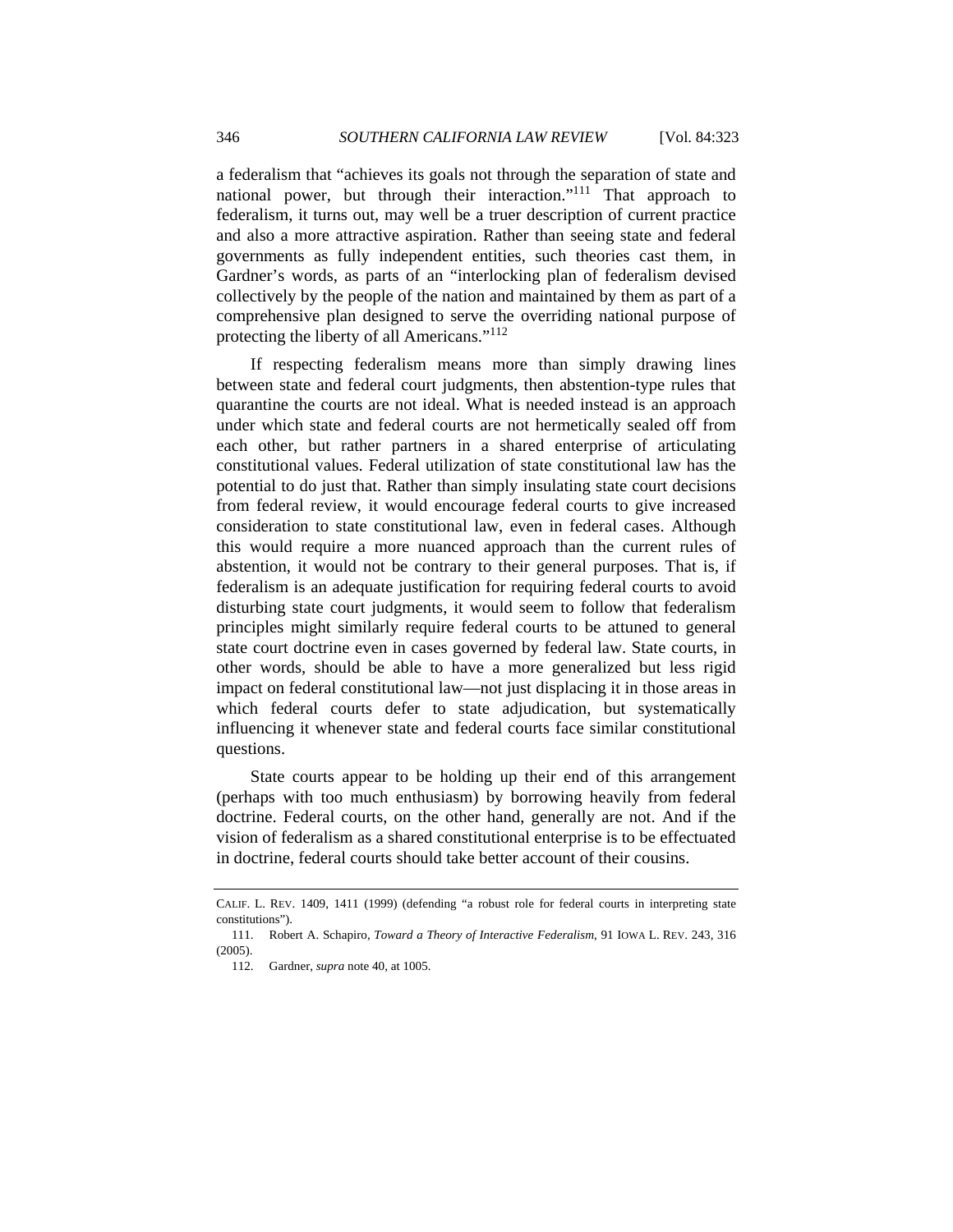#### 2. An "Objective" Measure of Current Constitutional Values

The relationship between contemporary, popular constitutional values and constitutional doctrine has long bedeviled Justices and scholars. Some argue that the former should be irrelevant to the latter,  $^{113}$  others that the two are intertwined,  $114$  and others that the latter is (and should be) meaningfully influenced by the former.<sup>115</sup>

Assuming for the moment that the search for contemporary constitutional values is a worthy enterprise, at least in some cases, it nonetheless faces evidentiary obstacles. Article V of the Constitution provides one way for the people to make their constitutional views heard, but its requirements are so rigid and cumbersome that formal amendments are, at best, an extremely rough barometer for current constitutional values.<sup>116</sup> How, then, is one to know what the people think about a constitutional issue? The Court has no power to "certify" a question to the American people, and it seems unsatisfactory—base, even—to rely on polling data. Statutory enactments are a better measure, perhaps, since they arguably provide a more "objective" indicator of the current will of the people, as effectuated by their elected officials. And indeed the Court has often relied on state legislative enactments when charting the bounds of its due process, Fourth Amendment, and Eighth Amendment jurisprudence.<sup>117</sup> But even assuming that state legislatures' views can be tallied (an assumption the Court frequently makes $118$ ), if the Constitution is interpreted according to state legislative enactments, how can it prevent state legislatures from overreaching?

What is needed is some middle ground between the rigidity of the Article V process and the fuzziness of public polling. State constitutional law can help provide that middle ground. As the formal constitutive

<sup>113</sup>*. Cf.* 1 JOSEPH STORY, COMMENTARIES ON THE CONSTITUTION OF THE UNITED STATES § 426, at 326 (5th ed. 1891) ("[T]he policy of one age may ill suit the wishes or the policy of another. The Constitution is not to be subject to such fluctuations. It is to have a fixed, uniform, permanent construction. It should be, so far at least as human infirmity will allow, not dependent upon the passions or parties of particular times, but the same yesterday, to-day, and forever.").

<sup>114</sup>*. See generally* BARRY FRIEDMAN, THE WILL OF THE PEOPLE (2009) (arguing that the Supreme Court is deeply engaged with, and rarely strays far from, public opinion).

<sup>115</sup>*. Cf.* Robert Post & Reva Siegel, *Popular Constitutionalism, Departmentalism, and Judicial Supremacy*, 92 CALIF. L. REV. 1027, 1029 (2004) ("The question we pursue, therefore, is how the nation can strike a viable balance between the rule of law and the people's authority to speak to issues of constitutional meaning.").

<sup>116</sup>*. See* U.S. CONST. art. V (describing the amendment process).

<sup>117</sup>*. See* Hills, *supra* note 8, at 17–18.

<sup>118</sup>*. Id.*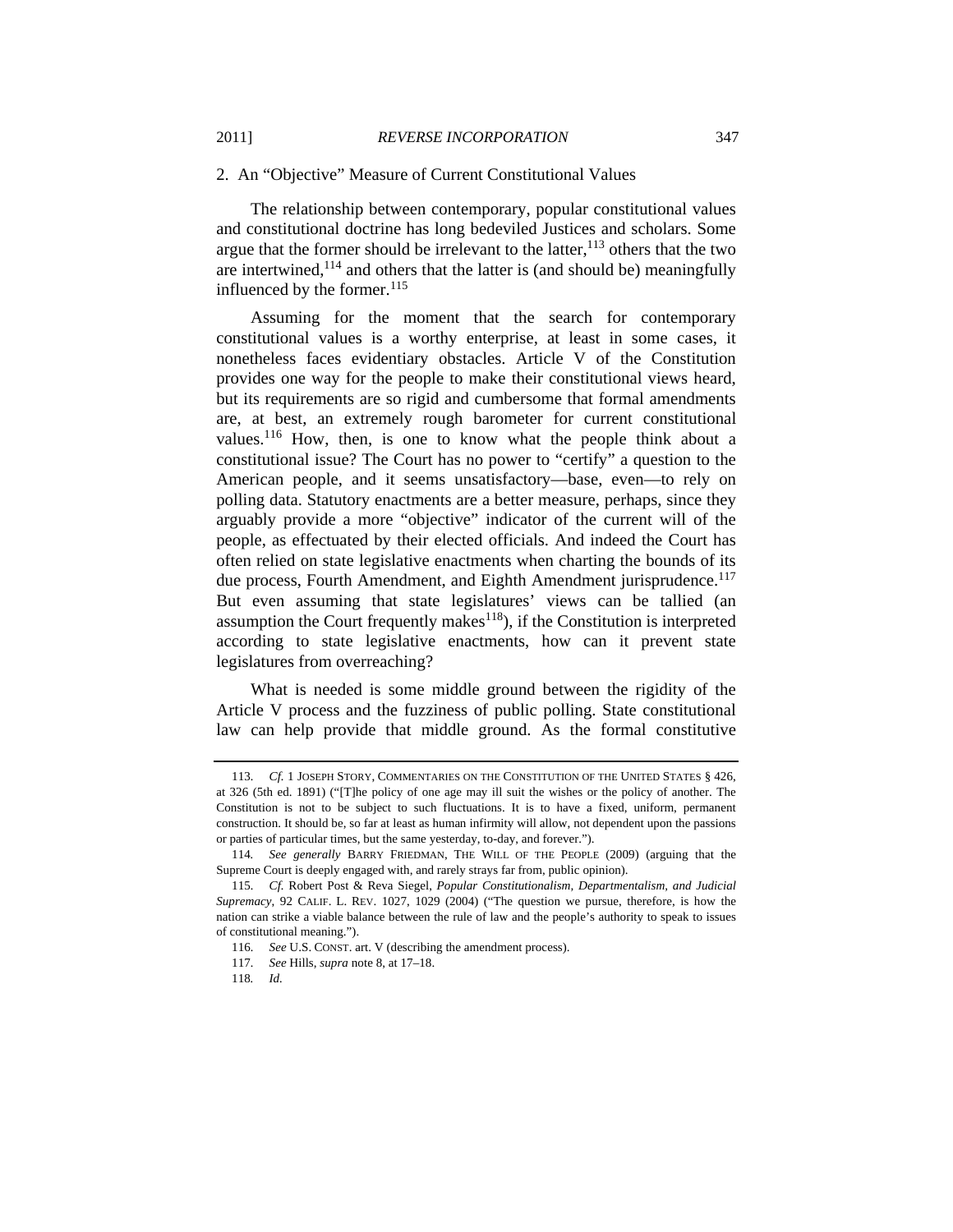documents of the sovereign states, state constitutions are not as hard to amend as the federal Constitution, $119$  but are usually harder to alter than a statute is to pass.<sup>120</sup> Similarly, the decisions of elected state judges—who, unlike the Justices, have a formal incentive to follow "th' iliction returns"<sup>121</sup>—are likely to be at least a rough approximation of the constitutional values of their states' citizens, since state supreme court justices can be voted out of office if they deviate too far from those values.

State constitutions may be a particularly good measure of public values when they are amended or reinterpreted in response to a Supreme Court decision. This is not an uncommon occurrence, and at times the Supreme Court has taken note of it. After the Court held in *Bowers v. Hardwick* that a Georgia law prohibiting sodomy was not unconstitutional under the federal Due Process Clause, $122$  the Georgia courts found that the law violated Georgia's analogous constitutional provision.<sup>123</sup> Other states followed suit, some by amending their constitutions and some through court decisions.124 Of course, the matter could have come to rest right there, since states are free to protect more or different rights than the federal Constitution. But when the Supreme Court reversed *Bowers* fewer than twenty years later in *Lawrence v. Texas*, 125 it specifically relied on the states' constitutional response as a barometer of whether the right at issue was "fundamental."<sup>126</sup> Thus, where the constitutional inquiry itself demands some measure of current values—as modern due process doctrine arguably does—state constitutional law may be a useful evidentiary tool. State courts can therefore partner with federal courts in the shared project

<sup>119</sup>*. Cf.* Adam Winkler, Heller*'s Catch-22*, 56 UCLA L. REV. 1551, 1574 (2009) ("Today, fortytwo of the fifty state constitutions provide for the individual right to keep and bear arms unrelated to militia service—by far the best expression of the constitutional commitments of We the People." (footnote omitted)).

<sup>120</sup>*. See infra* Part III.B.2.

 <sup>121.</sup> Ernest A. Young & Erin C. Blondel, *Does the Supreme Court Follow the Economic Returns? A Response to a Macrotheory of the Court*, 58 DUKE L.J. 1759, 1759 (2009) (quoting FINLEY PETER DUNNE, MR. DOOLEY'S OPINIONS 26 (1901)).

 <sup>122.</sup> Bowers v. Hardwick, 478 U.S. 186, 189–96 (1986).

 <sup>123.</sup> Powell v. State, 510 S.E.2d 18, 26 (Ga. 1998).

<sup>124</sup>*. See, e.g.*, Jegley v. Picado, 80 S.W.3d 332, 349–54 (Ark. 2002); Commonwealth v. Wasson, 842 S.W.2d 487, 492 (Ky. 1992); Gay & Lesbian Advocates & Defenders v. Att'y Gen., 763 N.E.2d 38, 40–41 (Mass. 2002); Williams v. State, 722 A.2d 886 (Md. 1999) (holding at the trial court level that sodomy statute did not apply to consensual, noncommercial, private sexual behavior, and the decision was not appealed by the State); Gryczan v. State, 942 P.2d 112, 123–26 (Mont. 1997); Campbell v. Sundquist, 926 S.W.2d 250, 260–66 (Tenn. Ct. App. 1996); State v. Morales, 826 S.W.2d 201, 204–05 (Tex. App. 1992).

 <sup>125.</sup> Lawrence v. Texas, 539 U.S. 558 (2003).

<sup>126</sup>*. Id.* at 576.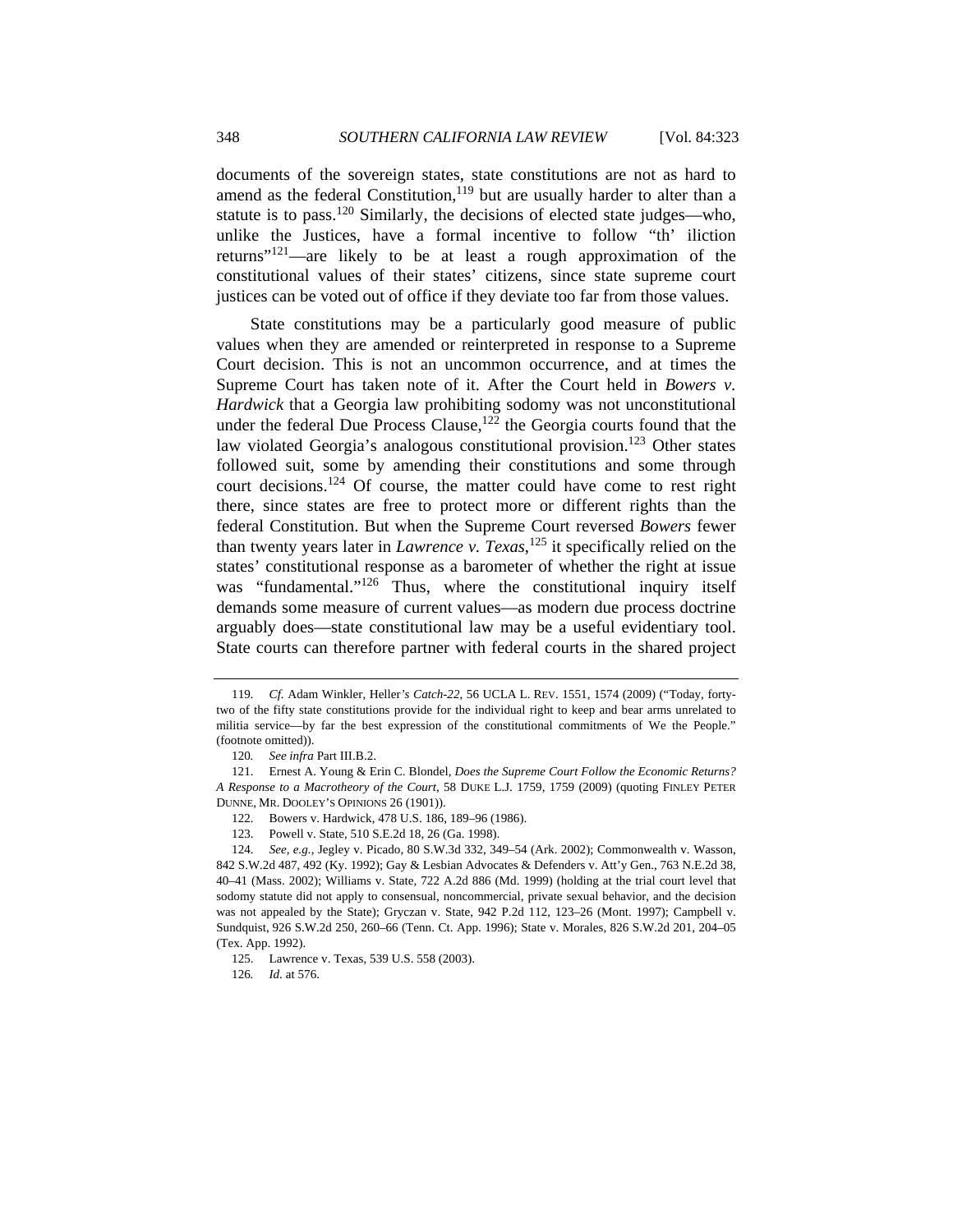of identifying and expounding constitutional values.<sup>127</sup>

Even those who are skeptical of relying on contemporary constitutional values would surely agree that state constitutional amendments can be a better gauge of those values than, say, Gallup polls.<sup>128</sup> Even so, one might reasonably question how much weight state constitutional doctrine should receive. It has been reported that a majority of Americans are not even aware that their states *have* constitutions, much less what they contain.<sup>129</sup> If that is so, then it can hardly be said that those constitutions reflect their values in any meaningful way. And yet it would also be too much to conclude that citizens are indifferent to state constitutional law or state courts. For evidence that people are perfectly willing and able to engage with state constitutional law when it touches on an issue that matters to them, one need look no further than the public outcry in response to the Massachusetts Supreme Judicial Court's decision validating same-sex marriage,  $^{130}$  the purge of the California Supreme Court after the justices on that court were labeled "soft on crime" in the  $1980s$ ,  $^{131}$ or the Iowa elections in which three of the justices who extended constitutional protection to gay marriage in 2009 were voted out of office.132 To the degree that citizens actively engage with state constitutional law issues, state constitutional law should serve as a relatively accurate barometer of their current constitutional values.

#### 3. Comparativism

Finally, the simplest argument for federal borrowing of state constitutional law may be that it is a near-ideal form of comparative constitutionalism.

<sup>127</sup>*. See* Lawrence Gene Sager, Foreword, *State Courts and the Strategic Space Between the Norms and Rules of Constitutional Law*, 63 TEX. L. REV. 959, 973 (1985) ("The idea that constitutional judges throughout the United States are engaged in a common enterprise, are colleagues in the effort to shape and explicate a common tradition of political morality, is an attractive one.").

<sup>128</sup>*. Cf.* Atkins v. Virginia, 536 U.S. 304, 347 (2002) (Scalia, J., dissenting) ("[T]he views of professional and religious organizations and the results of opinion polls are irrelevant.").

 <sup>129.</sup> Gardner, *supra* note 33, at 829 (citation omitted).

 <sup>130.</sup> *See* Pam Belluck & Katie Zezima, *Hearts Beat Fast to Opening Strains of the Gay-Wedding March*, N.Y. TIMES, May 16, 2004, § 1, at 26; Alan Cooperman, *Massachusetts Clergy Are Divided on Eve of Historic Same-Sex Unions*, WASH. POST, May 16, 2004, at A01; John McElhenny, *Church Groups Rally on Gay Marriage*, BOSTON GLOBE, Mar. 8, 2004, at B3.

<sup>131</sup>*. See generally* John T. Wold & John H. Culver, *The Defeat of the California Justices: The Campaign, the Electorate, and the Issue of Judicial Accountability*, 70 JUDICATURE 348 (1987) (describing the debate and surrounding events leading up to the election).

<sup>132</sup>*. See* Krissah Thompson, *Gay Marriage Fight Targeted Iowa Judges, Politicizing Rulings on Issue*, WASH. POST, Nov. 3, 2010.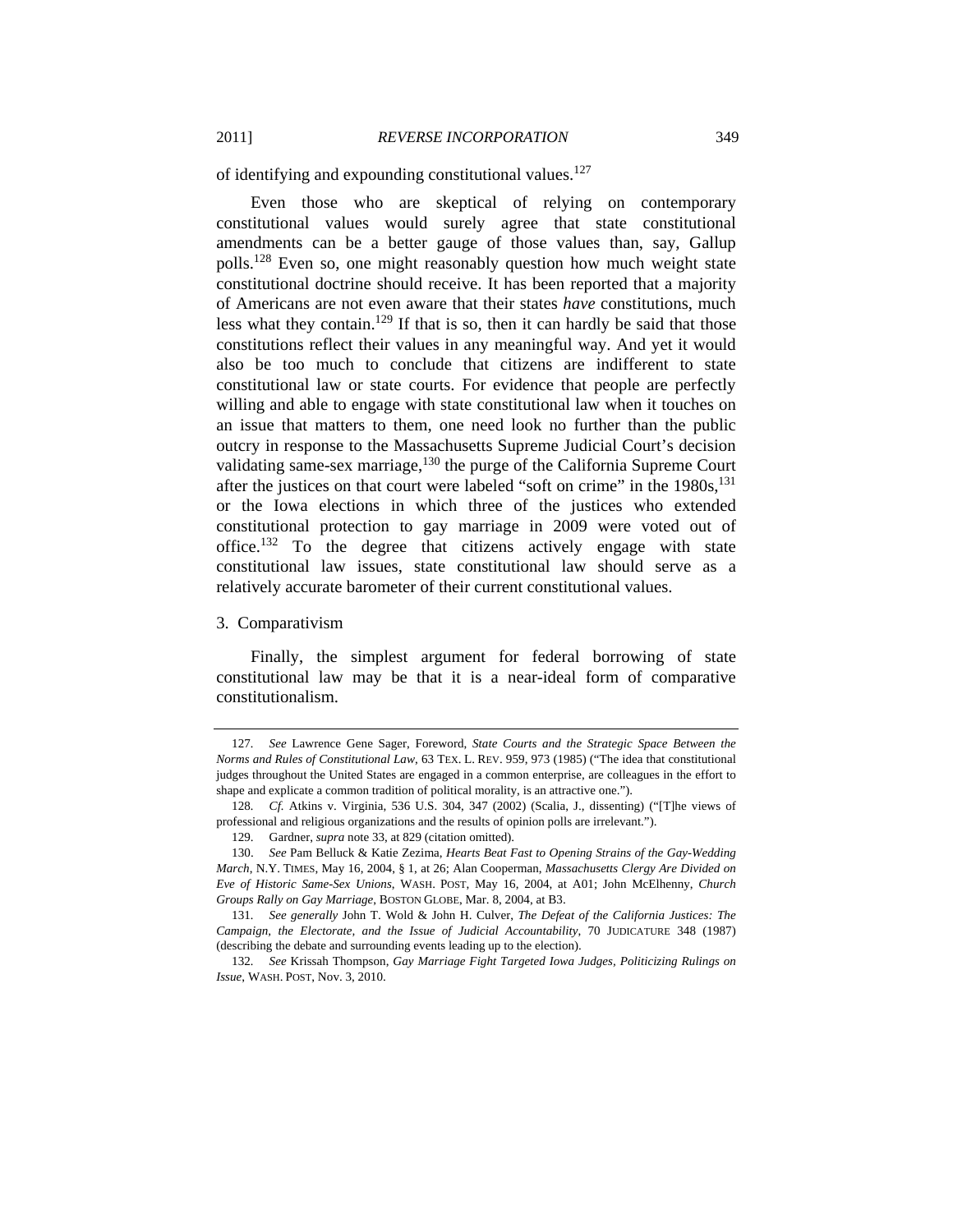Comparativism has long been a part of the Supreme Court's interpretive toolkit, perhaps increasingly so in recent years. For example, the Court has often relied on international and foreign law in Eighth Amendment cases, beginning with its seminal decision in *Trop v. Dulles*<sup>133</sup> and continuing through its more recent decisions in *Atkins v. Virginia*<sup>134</sup> and *Roper v. Simmons*. 135 International comparativism has also become a part of the Court's due process jurisprudence. In *Lawrence v. Texas*, 136 for example, the majority noted that the European Court of Human Rights had recently struck down the United Kingdom's sodomy ban in *Dudgeon v. United Kingdom*. 137 The Supreme Court observed that "[o]ther nations, too, have taken action consistent with an affirmation of the protected right of homosexual adults to engage in intimate, consensual conduct."<sup>138</sup> This kind of international comparativism is thought to be especially useful when the comparator countries have constitutional systems similar to ours.<sup>139</sup> As Justice Breyer has noted, the "Court has long considered as relevant and informative the way in which foreign courts have applied standards roughly comparable to our own constitutional standards in roughly comparable circumstances."140 And even when it comes to countries whose traditions differ from ours, foreign constitutional precedents may be relevant to federal constitutional interpretation "simply because of the enormous value in any discipline of trying to learn from the similar experience of others."141

Comparativism is also prevalent among the states themselves. State courts often cite one another's decisions<sup>142</sup> and borrow one another's

139*. See, e.g.*, William Rehnquist, *Constitutional Courts—Comparative Remarks*, *in* 14 GERMANY AND ITS BASIC LAW: PAST, PRESENT AND FUTURE—A GERMAN-AMERICAN SYMPOSIUM 411, 412 (Paul Kirchhof & Donald P. Kommers eds., 1993) ("[N]ow that constitutional law is solidly grounded in so many countries, it is time that the United States courts begin looking to the decisions of other constitutional courts to aid in their own deliberative process.").

140. Knight v. Florida, 528 U.S. 990, 997 (1999) (Breyer, J., dissenting from denial of certiorari).

 141. Stephen Breyer, *Keynote Address*, 97 AM. SOC'Y INT'L L. PROC. 265, 266 (2003). *See also* Sandra Day O'Connor, *Keynote Address*, 96 AM. SOC'Y INT'L L. PROC. 348, 350 (2002) ("[T]here is much to learn from other distinguished jurists who have given thought to the same difficult issues that we face here.").

142*. See also* Gregory A. Caldeira, *The Transmission of Legal Precedent: A Study of State Supreme Courts*, 79 AM. POL. SCI. REV. 178, 179–80 (1985) (surveying scholarly studies on the interactions among courts of different states); Lawrence M. Friedman et al., *State Supreme Courts: A Century of Style and Citation*, 33 STAN. L. REV. 773, 796–97 (1981) (summarizing data regarding state

 <sup>133.</sup> Trop v. Dulles, 356 U.S. 86, 102–03 (1958) (plurality opinion).

 <sup>134.</sup> Atkins v. Virginia, 536 U.S. 304, 316 n.21 (2002).

 <sup>135.</sup> Roper v. Simmons, 543 U.S. 551, 575–78 (2005).

 <sup>136.</sup> Lawrence v. Texas, 539 U.S. 558, 573 (2003).

 <sup>137.</sup> Dudgeon v. United Kingdom, 45 Eur. Ct. H.R. (ser. A) at 25 (1981).

<sup>138</sup>*. Lawrence*, 539 U.S. at 576. *See also id.* at 573.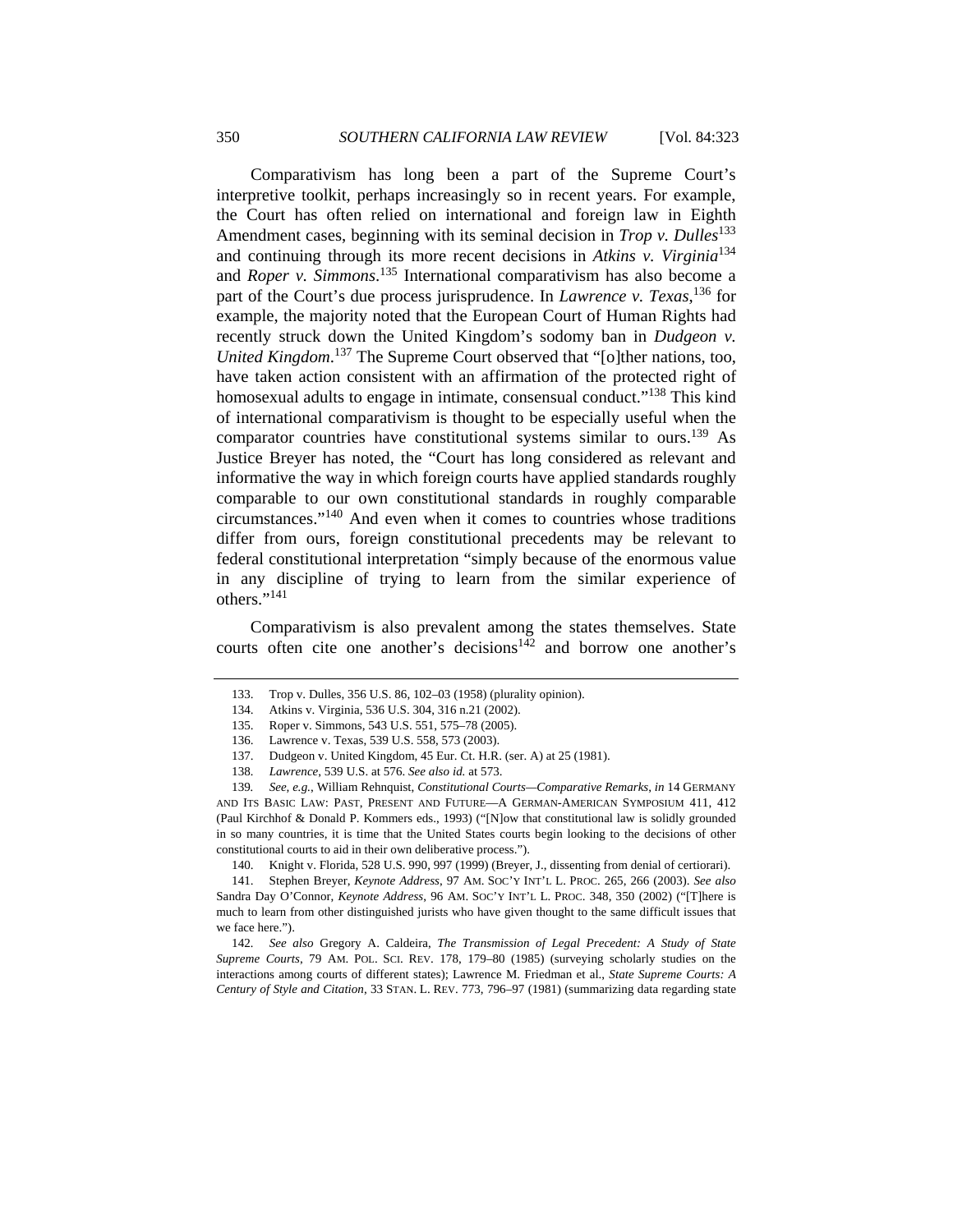doctrine,<sup>143</sup> even in constitutional cases.<sup>144</sup> They do so despite the fact that they are no more bound by one another's precedents when interpreting their own law than the Supreme Court is when interpreting federal law. Thus, the federal courts borrow from international sources, state courts borrow freely from one another, and—as noted above—state courts borrow from federal courts. What is largely missing, however, is *intra*national borrowing by federal courts. If international law can be a valid comparator, then why not also the law of those sovereign states whose constitutional tradition is historically, culturally, and formally enmeshed with the nation's?<sup>145</sup>

Of course, comparativism is controversial. Those opposed to its international variant—including, perhaps most vocally, Justice Scalia<sup>146</sup> complain that it amounts to substituting other countries' views for our own, and imports principles from countries whose constitutional traditions (assuming that they exist) are very different from ours. But these arguments against comparativism are far weaker when American state constitutions are the subject of the comparison, because "the differences between the relevant state constitutions and the federal Constitution are much smaller than the differences involved in the transnational comparisons that are a staple of comparative constitutional law."147 As described in more detail in Part II, state constitutions—and the state courts' gloss on them—are often

 144. Margaret H. Marshall, *"Wise Parents Do Not Hesitate to Learn from Their Children": Interpreting State Constitutions in an Age of Global Jurisprudence*, 79 N.Y.U. L. REV. 1633, 1641–42 (2004) ("As a state court judge, I have frequent occasion to look to the constitutional law of fifty other American jurisdictions, even though other states' interpretations of their constitutions have no precedential weight for Massachusetts.").

145*. See* Martha F. Davis, *The Spirit of Our Times: State Constitutions and International Human Rights*, 30 N.Y.U. REV. L. & SOC. CHANGE 359, 374 (2006) (comparing federal citation of international materials and state court citation of other states' decisions); Note, *State Law as "Other Law": Our Fifty Sovereigns in the Federal Constitutional Canon*, 120 HARV. L. REV. 1670, 1672 (2007) (questioning "the disparate attitudes toward the Court's use of state and foreign law").

146*. See, e.g.*, Roper v. Simmons, 543 U.S. 551, 624 (2005) (Scalia, J., dissenting) ("[T]he basic premise of the Court's argument—that American law should conform to the laws of the rest of the world—ought to be rejected out of hand."); Antonin Scalia, Commentary, 40 ST. LOUIS U. L.J. 1119, 1119 (1996) (arguing against reliance on "international norms").

 147. Adrian Vermeule, *The Judicial Power in the State (and Federal) Courts*, 2000 SUP. CT. REV. 357, 359.

court citations). *See generally* Patrick Baude, *Interstate Dialogue in State Constitutional Law*, 28 RUTGERS L.J. 835 (1997) (examining state court references to constitutions of other states); Bradley C. Canon & Lawrence Baum, *Patterns of Adoption of Tort Law Innovations: An Application of Diffusion Theory to Judicial Doctrines*, 75 AM. POL. SCI. REV. 975 (1981) (using statistical methods to study the diffusion of state judicial doctrines).

<sup>143</sup>*. See* Shirley S. Abrahamson & Michael J. Fischer, *All the World's a Courtroom: Judging in the New Millennium*, 26 HOFSTRA L. REV. 273, 285 (1997) (noting that state supreme court justices have become "seasoned comparatists").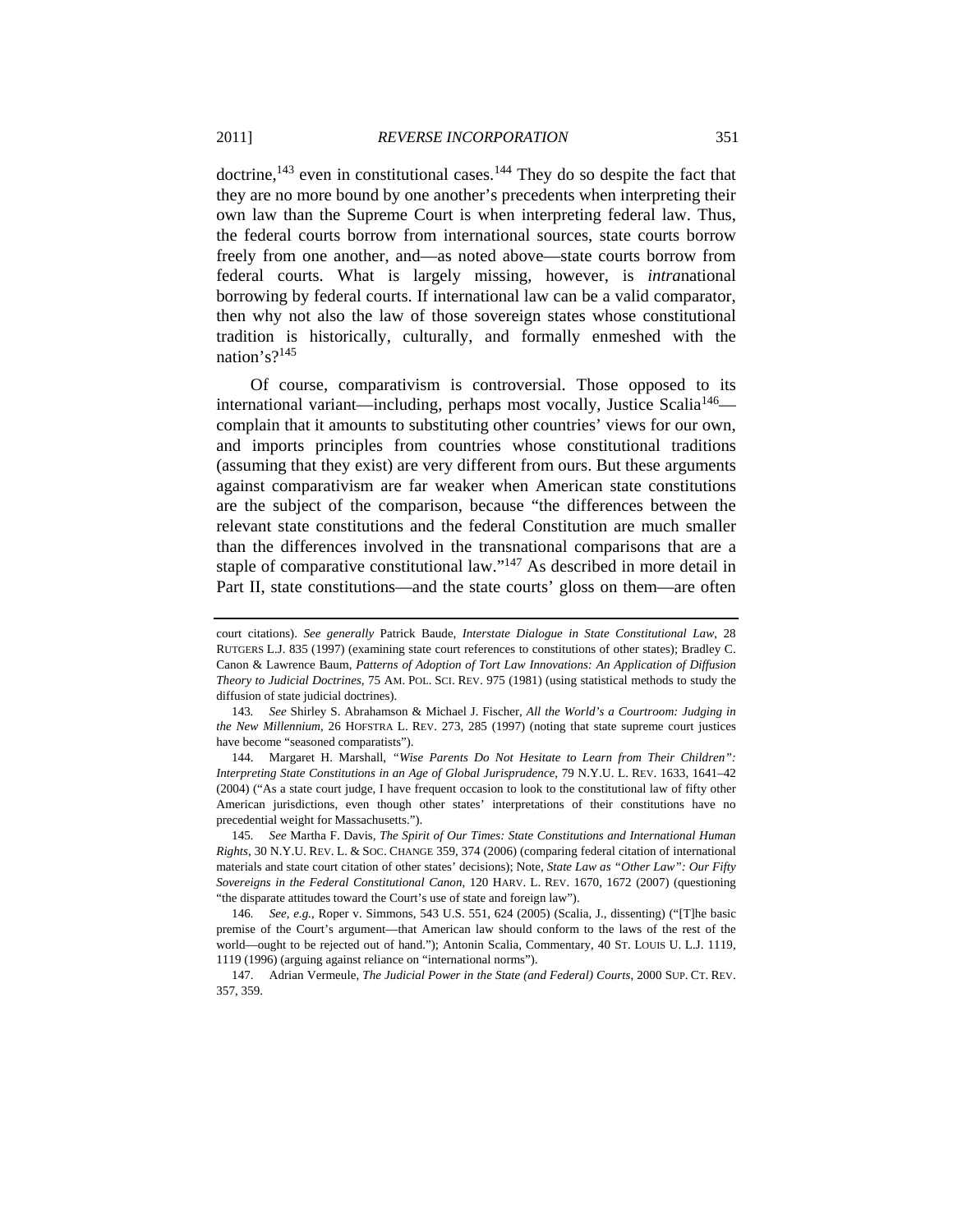substantially identical to the federal Constitution. Indeed, "The development of individual rights under [state] Bills of Rights has been a cooperative, common law–like effort by federal and state courts."148 If that development is to be truly cooperative, then federal courts should do more to take into account interpretations of the state courts with which they are supposedly cooperating.

#### B. ARGUMENTS AGAINST

The purpose of this Article is not to present a unified theory of constitutional interpretation, but to consider carefully whether one particular interpretive tool is worthwhile, and under what circumstances. This section therefore aims to evaluate the arguments against increased federal reliance on state constitutional law.

#### 1. Conflicts with Originalism, Textualism, and Positivism

It would appear that originalists and textualists are unlikely to have much interest in using contemporary state constitutional doctrine to illuminate the federal document.<sup>149</sup> Strict originalists focus on the intent, understandings, and practices in place when the federal Constitution was written and ratified.<sup>150</sup> The modern constitutional practices of states particularly those states that did not even exist in the late 1700s—are therefore presumably irrelevant except perhaps to the degree that they elucidate or rely on Founding-era materials. Textualists, in turn, focus on specific words in the federal Constitution, and often do so through an originalist lens by looking for Founding-era sources<sup>151</sup> or contextual clues within the federal Constitution itself.<sup>152</sup> Again, contemporary state

152*. See* Akhil Reed Amar, *Intratextualism*, 112 HARV. L. REV. 747, 788–801 (1999) (describing the theory of "intratextualism," under which the meaning of constitutional text is established in part by

 <sup>148.</sup> Force, *supra* note 42, at 130.

<sup>149</sup>*. State Law as "Other Law*,*" supra* note 145, at 1681 ("Under originalism, both contemporary state and foreign sources are likely irrelevant to constitutional interpretation.").

 <sup>150.</sup> ROBERT H. BORK, THE TEMPTING OF AMERICA 144 (1990) ("All that counts is how the words used in the Constitution would have been understood at the time. The original understanding is thus manifested in the words used and in secondary materials, such as debates at the conventions, public discussion, newspaper articles, dictionaries in use at the time, and the like."); Antonin Scalia, *Originalism: The Lesser Evil*, 57 U. CIN. L. REV. 849, 851–52 (1989) (explaining that the "'originalist' approach to constitutional interpretation" includes "examining various evidence, including not only, of course, the text of the Constitution and its overall structure, but also the contemporaneous understanding . . . , the background understanding . . . under the English constitution, and . . . the various state constitutions in existence when the federal Constitution was adopted").

 <sup>151.</sup> *See, e.g.*, William Michael Treanor, *Against Textualism*, 103 Nw. U. L. REV. 983, 984 (2009) (citing textualist use of Founding-era materials).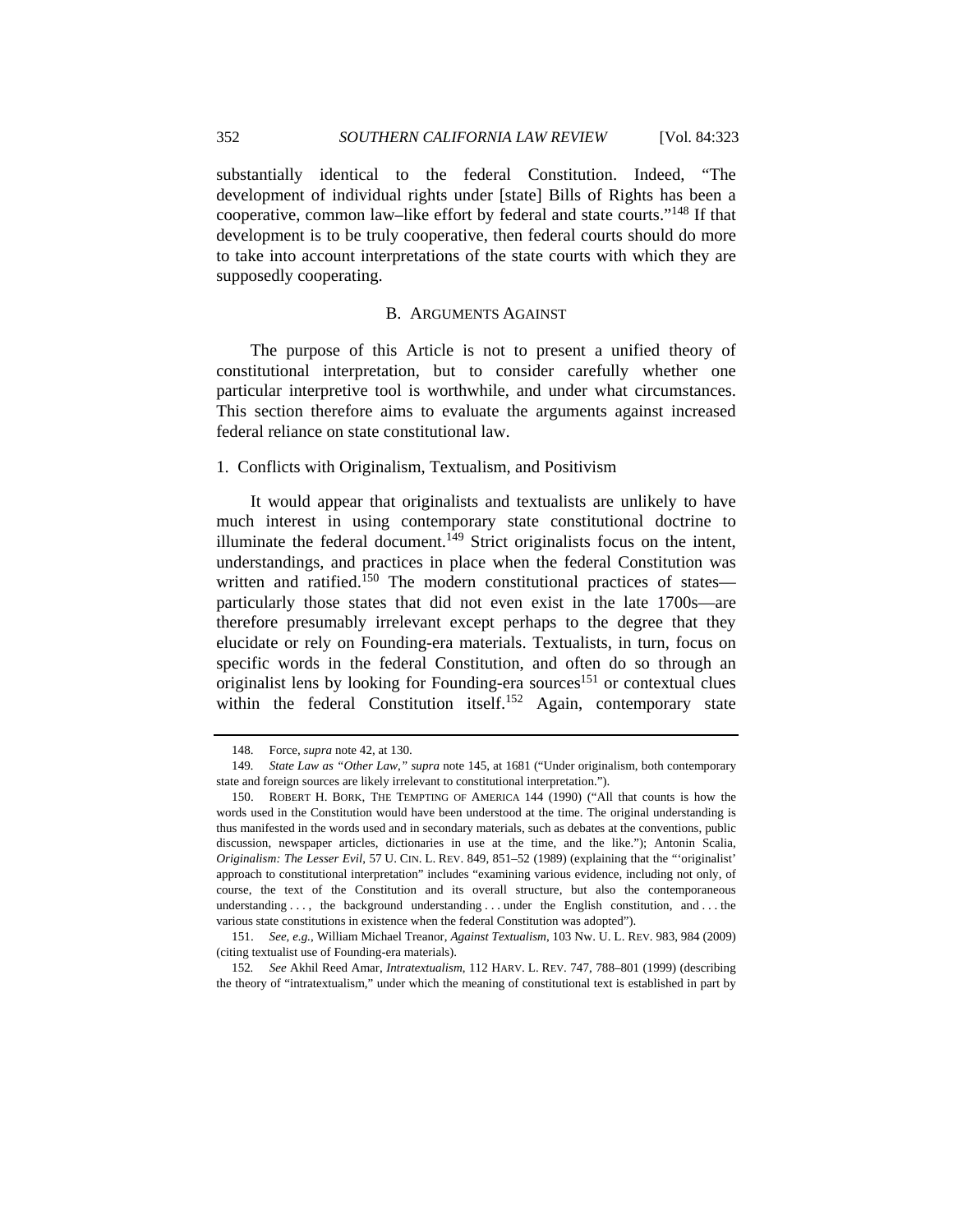constitutional law seems unlikely to offer much useful guidance.

More generally, objections to constitutional borrowing of any kind may be grounded in a certain view of legal positivism, a concept that has made frequent appearances in debates about state constitutionalism. Gardner explains that positivism "requires courts to approach a constitution as an authoritative expression of the will of the people who made it, and to interpret the constitution strictly in accordance with that popular will as it is expressed in the document."<sup>153</sup> In other words, one cannot compare state constitutional apples to the federal orange, because they were produced by different sets of "the people." Invoking this principle, some scholars and judges argue that state constitutions are unique and must be interpreted in light of their specific texts, original intents and original understandings,  $154$ or in line with the character of the states themselves,<sup>155</sup> rather than in accordance with federal constitutional principles. One could easily turn the argument around to say that federal courts should not borrow state law for precisely the same reasons.

uses of other, similar language elsewhere in the document).

 <sup>153.</sup> James A. Gardner, *Whose Constitution Is It? Why Federalism and Constitutional Positivism Don't Mix*, 46 WM. & MARY L. REV. 1245, 1245 (2005).

<sup>154</sup>*. See* Gardner, *supra* note 153, at 1246 ("Sometimes a jurisprudence of state constitutional positivism is justified on the ground that, because state constitutions are so easily and frequently amended, it is often possible to discern 'the framers' true intent' in a way that is sometimes impossible to accomplish when interpreting the U.S. Constitution due to its age." (footnote omitted)); Howard, *supra* note 45, at 936 ("A state's history and traditions should be considered. Early events often throw considerable light on constitutional interpretation in states tending to strict separation of church and state."); Thomas Morawetz, *Deviation and Autonomy: The Jurisprudence of Interpretation in State Constitutional Law*, 26 CONN. L. REV. 635, 640 (1994) ("[S]tate judges sometimes justify deviant interpretations of rights by arguing that the drafters of relevant state provisions had different intentions from those of the federal framers."); G. Alan Tarr, *State Constitutional Interpretation*, 8 TEX. REV. L. & POL. 357, 357 (2004) ("The interpretation of state constitutions, like the interpretation of the federal Constitution, should be rooted in the text and original understanding of the document.").

 <sup>155.</sup> *See* Shirley S. Abrahamson, *Reincarnation of State Courts*, 36 SW. L.J. 951, 965 (1982) ("I look at the peculiarities of my state—its land, its industry, its people, its history."); Judith S. Kaye, *Dual Constitutionalism in Practice and Principle*, 61 ST. JOHN'S L. REV. 399, 423 (1987) ("It should be immediately apparent that the Constitution established by New York . . . reflects its own values, which may or may not be identical to those held elsewhere."); Ronald L. Nelson, *Welcome to the "Last Frontier," Professor Gardner: Alaska's Independent Approach to State Constitutional Interpretation*, 12 ALASKA L. REV. 1, 5–8 (1995) (outlining Alaska's unique history and traditions); Peter R. Teachout, *Against the Stream: An Introduction to the Vermont Law Review Symposium on the Revolution in State Constitutional Law*, 13 VT. L. REV. 13, 35 (1988) ("The keystone is the development in each state of a jurisprudence that is faithful to that state's particular constitutional traditions."); Don S. Willner, *Constitutional Interpretation in a Pioneer and Populist State*, 17 WILLAMETTE L. REV. 757, 777–78 (1981) (outlining the distinctive qualities of Oregon that should influence its jurisprudence). *See generally* R. Lawrence Hachey, *Jacksonian Democracy and the Wisconsin Constitution*, 62 MARQ. L. REV. 485 (1979) (describing the origins of the Wisconsin Constitution).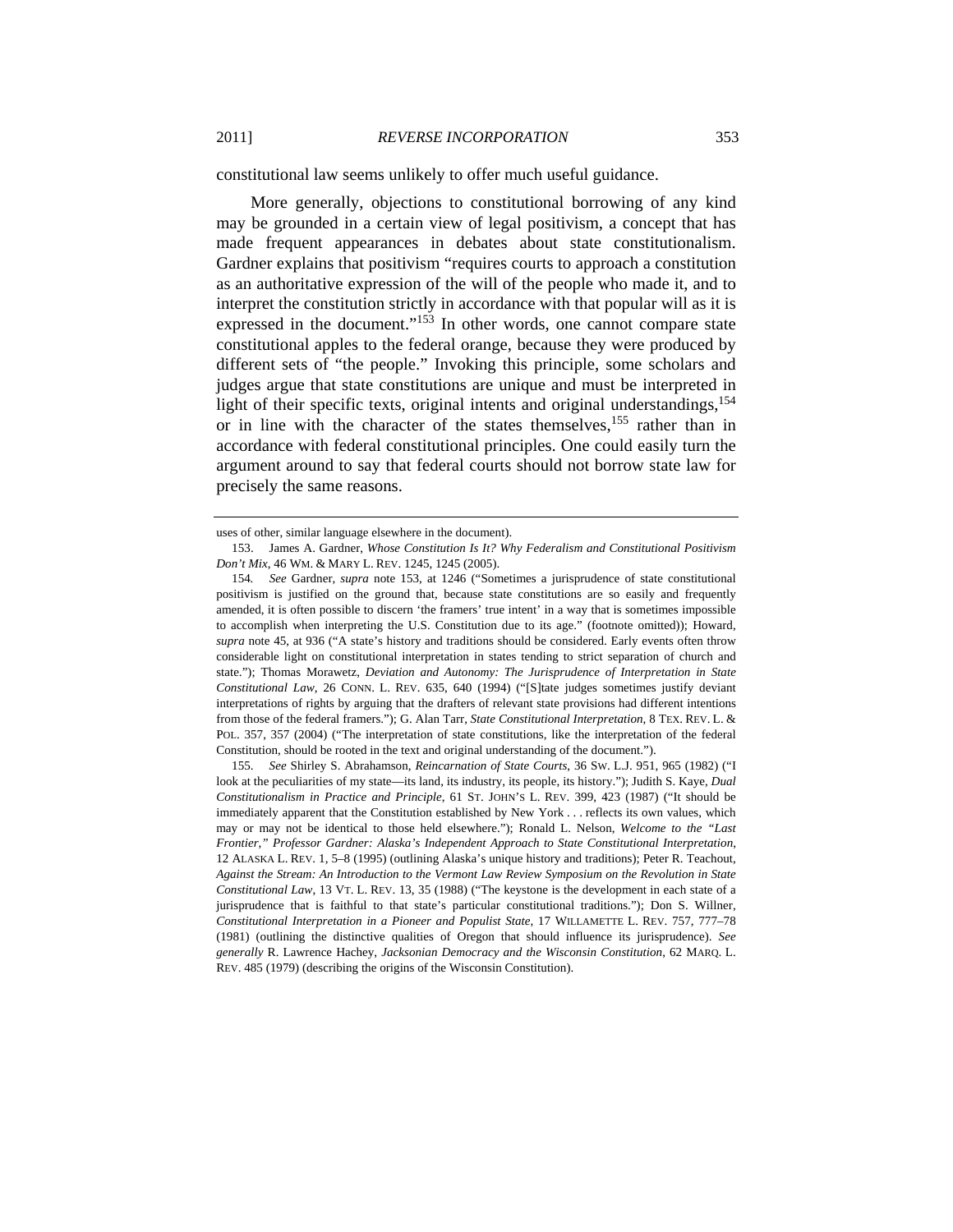Nevertheless, there are reasons to think that the originalist, textualist, and positivist objections are not necessarily devastating. Even the most committed originalists and textualists use Framing-era state constitutions to interpret the federal document.156 Justice Scalia's majority opinion in *Heller*—which has been called the leading originalist opinion the Court has ever issued<sup>157</sup>—does so,<sup>158</sup> as does Justice Alito's originalist opinion for the plurality in *McDonald*. 159 This makes perfect sense, of course, given that the federal Constitution was modeled on state constitutions, rather than the other way around.160 Moreover, just as originalists often look to scholarship for illumination of original intents or understandings, so too might they turn to state court decisions that are themselves originalist.<sup>161</sup> The originalist and textualist objections to reliance on state law therefore may not be quite as unqualified as they first appear.

The positivist objection, too, can be partially answered. As an argument against federal borrowing of state constitutional law, the positivist objection fails for the simple reason that the federal system is *not* independent of state constitutional law. That is, the federal Constitution both in its explicit terms and in the constitutional culture it creates—is deeply intertwined with state constitutions and state constitutionalism. The will of "the people" who made the federal Constitution, as expressed in that document, is emphatically one that respects states and state identity. Indeed, the federal Constitution and all of its amendments were ratified by the states, not directly by "the people." Because state constitutions are deeply intertwined with the federal Constitution—they inspired it and are modeled after it—comparativism cannot be ruled out on the basis of the

 <sup>156.</sup> Scalia, *supra* note 150, at 852. *See also* Powell, *supra* note 50, at 283 ("[B]oth legal history and constitutional jurisprudence would benefit from enhanced attention to those traditions of argument and interpretation that center on the fundamental law of the several states rather than on the federal Constitution."). *See generally* LUTZ, *supra* note 14 (arguing that understanding the U.S. Constitution requires understanding state constitutions).

 <sup>157.</sup> District of Columbia v. Heller, 554 U.S. 570 (2008). *See also, e.g.*, Randy E. Barnett, *News Flash: The Constitution Means What It Says*, WALL ST. J., June 27, 2008, at A13 ("Justice Scalia's opinion is the finest example of what is now called 'original public meaning' jurisprudence ever adopted by the Supreme Court.").

<sup>158</sup>*. See Heller*, 554 U.S. at 577 (interpreting the Second Amendment's first clause as "prefatory" in light of the fact that "other legal documents of the founding era, particularly individual-rights provisions of state constitutions, commonly included a prefatory statement of purpose"); *id.* at 640–42 (Stevens, J., dissenting).

<sup>159</sup>*.* McDonald v. City of Chicago, 130 S. Ct. 3020, 3037–38 (2010) (plurality opinion).

<sup>160</sup>*. See* LUTZ, *supra* note 14, at 97.

<sup>161</sup>*. See, e.g.*, State v. Sieyes, 225 P.3d 995, 1005 (Wash. 2010) ("We follow *Heller* . . . [and] look to the Second Amendment's original meaning, the traditional understanding of the right, and the burden imposed on children by upholding the statute.").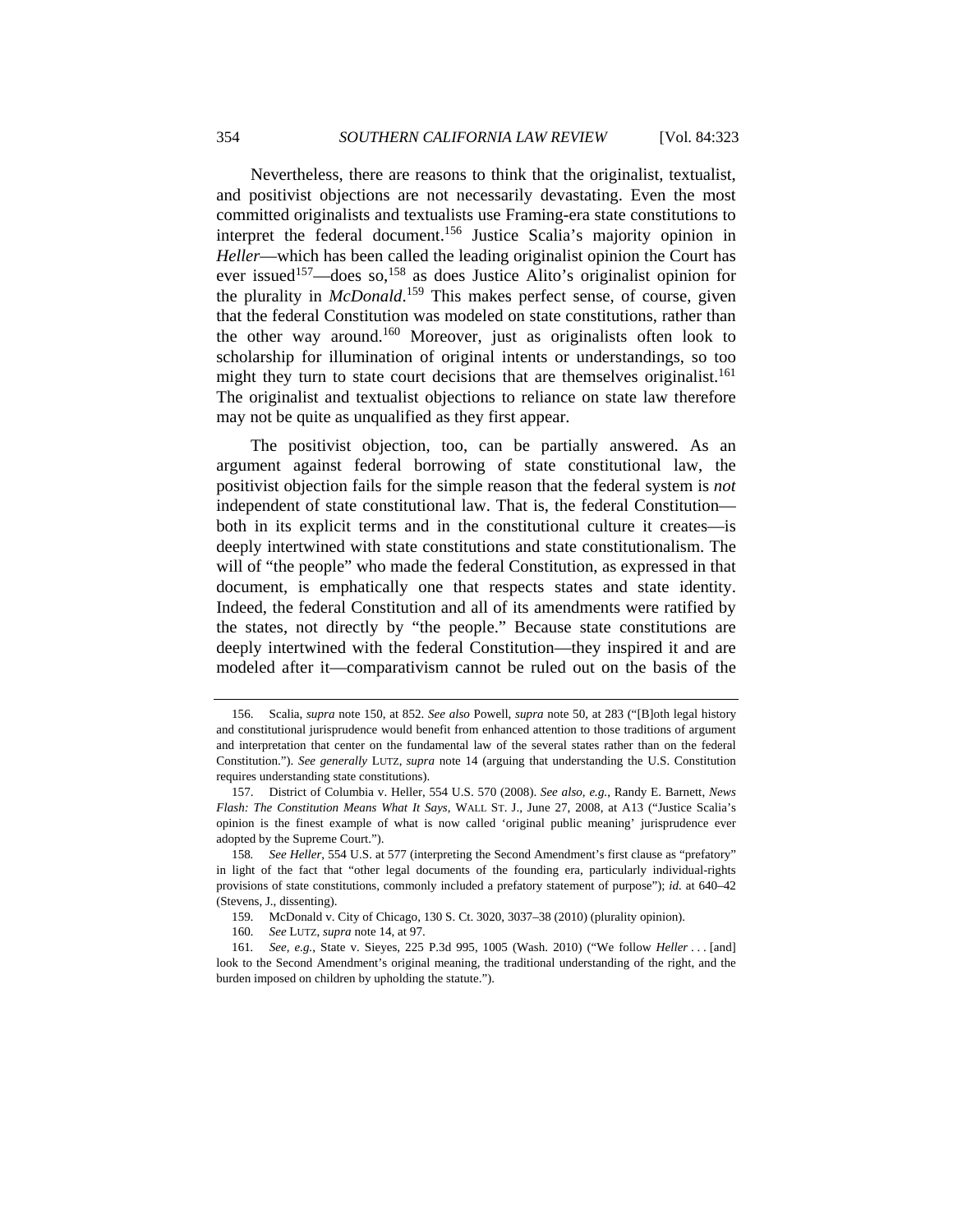documents' supposed independence from each other.

#### 2. The "Political" Nature of State Constitutional Law

Holding aside for a moment the differences in substantive rights guaranteed by state constitutions and the federal Constitution—an issue described in more detail in the following subsection—there are also important differences in their political responsiveness. The federal Constitution, of course, is largely impervious to political concerns. Amending it requires ratification by three quarters of the states, which is, of course, an extremely high bar.162 And although Supreme Court Justices may in fact tend to stay within the political mainstream,<sup>163</sup> Article III formally insulates them from politics by guaranteeing life tenure and nondiminution of salary.164 This entrenchment leads to the most famous constitutional "difficulty" of all—the countermajoritarian one—but it is also essential to the Constitution's role in protecting unpopular groups and rights.

State constitutional law, by contrast, is not nearly so far removed from politics, and therefore one might reasonably question whether it should serve as a model for the federal Constitution. This overarching concern can be divided into two arguments: state constitutions are too easily amended, and state court judges are too politically responsive.

#### a. State Constitutions Are Too Easily Amended

The biggest difference between state constitutions and their federal counterpart might lie not in the rights they protect, but in the relative ease with which the former can be amended, altered, or replaced. This malleability, in turn, contributes to further substantive differences between the documents.

In contrast to the rigid requirements of Article V, state constitutions can be amended through a wide array of methods, including popular initiative, $165$  convention, constitutional commission, $166$  and legislative

 <sup>162.</sup> U.S. CONST. art. V.

<sup>163</sup>*. See generally* FRIEDMAN, *supra* note 114 (describing tensions that result in balance between majoritarian values and judicial review).

 <sup>164.</sup> U.S. CONST. art. III, § 1.

<sup>165</sup>*. See generally* DAVID D. SCHMIDT, CITIZEN LAWMAKERS: THE BALLOT INITIATIVE REVOLUTION (1989) (describing the political trends and events that led to a much wider use of voterinitiated propositions nationwide beginning in the 1970s).

 <sup>166.</sup> Robert F. Williams, *Are State Constitutional Conventions Things of the Past? The Increasing Role of the Constitutional Commission in State Constitutional Change*, 1 HOFSTRA L. & POL'Y SYMP. 1, 22–26 (1996) (analyzing the rise in the use of constitutional commissions, and concluding that they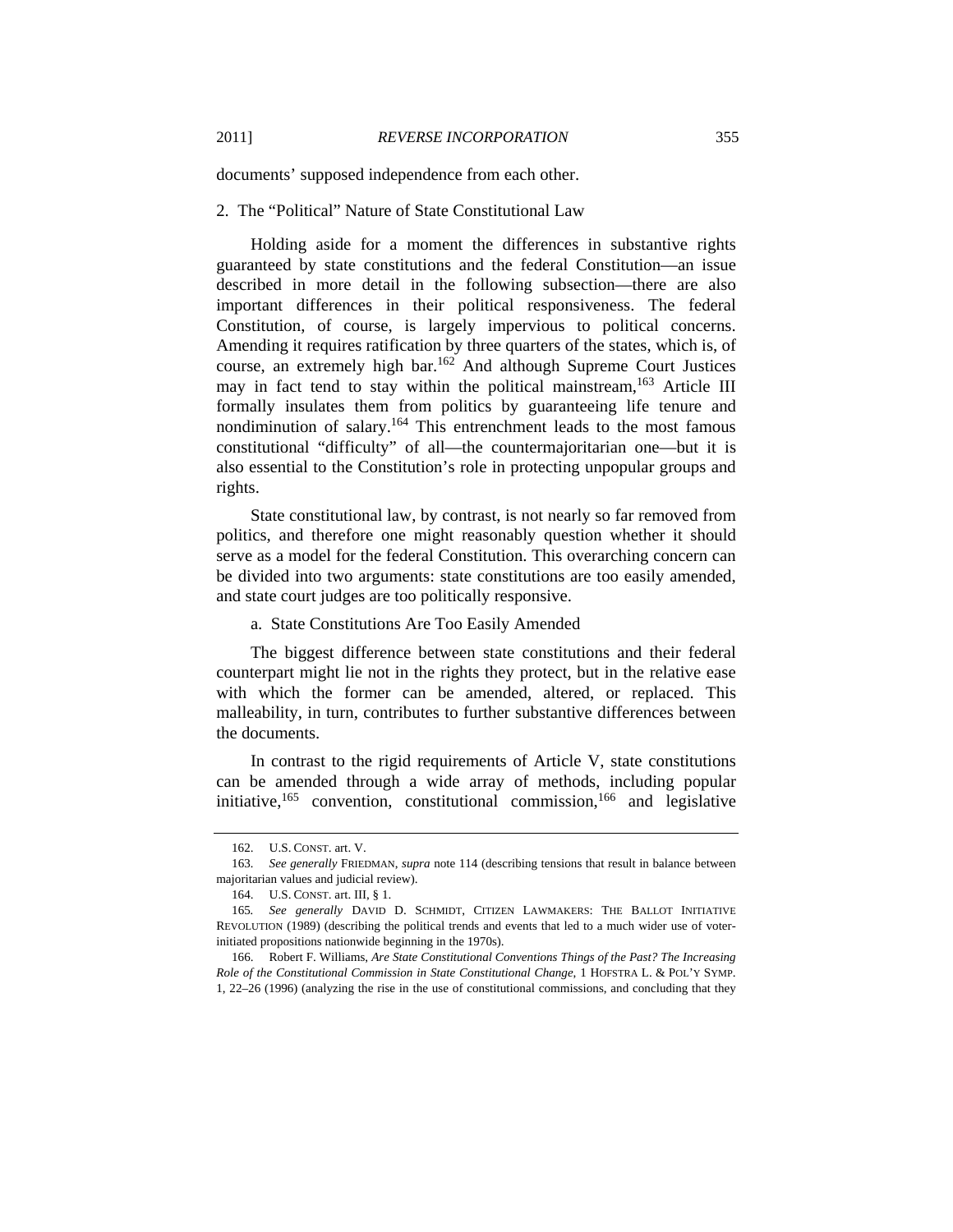proposal.<sup>167</sup> Those mechanisms have been frequently employed to amend state constitutions and even to replace them entirely. By Alan Tarr's count, "Only nineteen states retain their original constitutions, and most states have had three or more."<sup>168</sup> Although a dozen state constitutions predated the federal Constitution, only three states—Massachusetts, Vermont, and New Hampshire—still have the constitutions they adopted in the eighteenth century.169 Fifteen state constitutions were adopted in the final twenty-five years of the 1800s, and eighteen more were adopted after  $1900$ .<sup>170</sup> As of thirty years ago, the states had created a total of at least 145 constitutions.171

Even when state constitutions are not replaced entirely, they are amended with dizzying frequency. According to one estimate, there were 4700 state constitutional amendments between 1776 and 1980.<sup>172</sup> It should be noted, though, that a handful of states bear disproportionate responsibility for those numbers. By 1982, the Alabama Constitution had been amended more than 500 times, the California and South Carolina Constitutions each more than 400 times, and the Texas Constitution more than 200 times.<sup>173</sup> If anything, the pace has accelerated since then. By 2006, Alabama was up to 772 amendments, California to 514, South Carolina to 485, and Texas to  $432.<sup>174</sup>$  But they are by no means the only states to amend their constitutions frequently; most have averaged more than one amendment per year of their existence.<sup>175</sup>

To the degree that state constitutions can be altered on a whim, they

168. Tarr, *supra* note 154, at 359 (citing TARR, *supra* note 40, at 23).

 169. Gardner, *supra* note 33, at 811 (citing Albert L. Sturm, *The Development of American State Constitutions*, 12 PUBLIUS 57, 75–76 (1982)).

170*. Id.*

 172. James A. Henretta, Foreword, *Rethinking the State Constitutional Tradition*, 22 RUTGERS L.J. 819, 829 (1991) (citation omitted).

<sup>&</sup>quot;may also provide a fourth means to propose constitutional change directly to the people, in addition to the convention, the legislative route, or (where it exists) the initiative process").

 <sup>167.</sup> *See* Teresa Stanton Collett, *Judicial Independence and Accountability in an Age of Unconstitutional Constitutional Amendments*, 41 LOY. U. CHI. L.J. 327, 334–35 (2010) (summarizing the four methods of state constitutional amendment). Variations exist. Delaware allows for amendments solely by the General Assembly, DEL. CONST. art. XVI, § 1, and Florida allows for a constitution revision commission to meet every twenty years and propose amendments, FLA. CONST. art. XI, § 2.

 <sup>171.</sup> Sturm, *supra* note 170, at 57.

 <sup>173.</sup> Gardner, *supra* note 33, at 820 (citing Sturm, *supra* note 169, at 75–76 tbl.3).

<sup>174</sup>*. See* ROBERT L. MADDEX, STATE CONSTITUTIONS OF THE UNITED STATES, at xxxiii–xxxvii (2d ed. 2006).

 <sup>175.</sup> Tarr, *supra* note 154, at 359 (citing TARR, *supra* note 40, at 24). *See also* Janice C. May, *Amending State Constitutions 1996–97*, 30 RUTGERS L.J. 1025, 1025 (1999) (noting that from 1996 to 1997 alone, forty-two states considered 233 amendments, approving 178 of them (citation omitted)).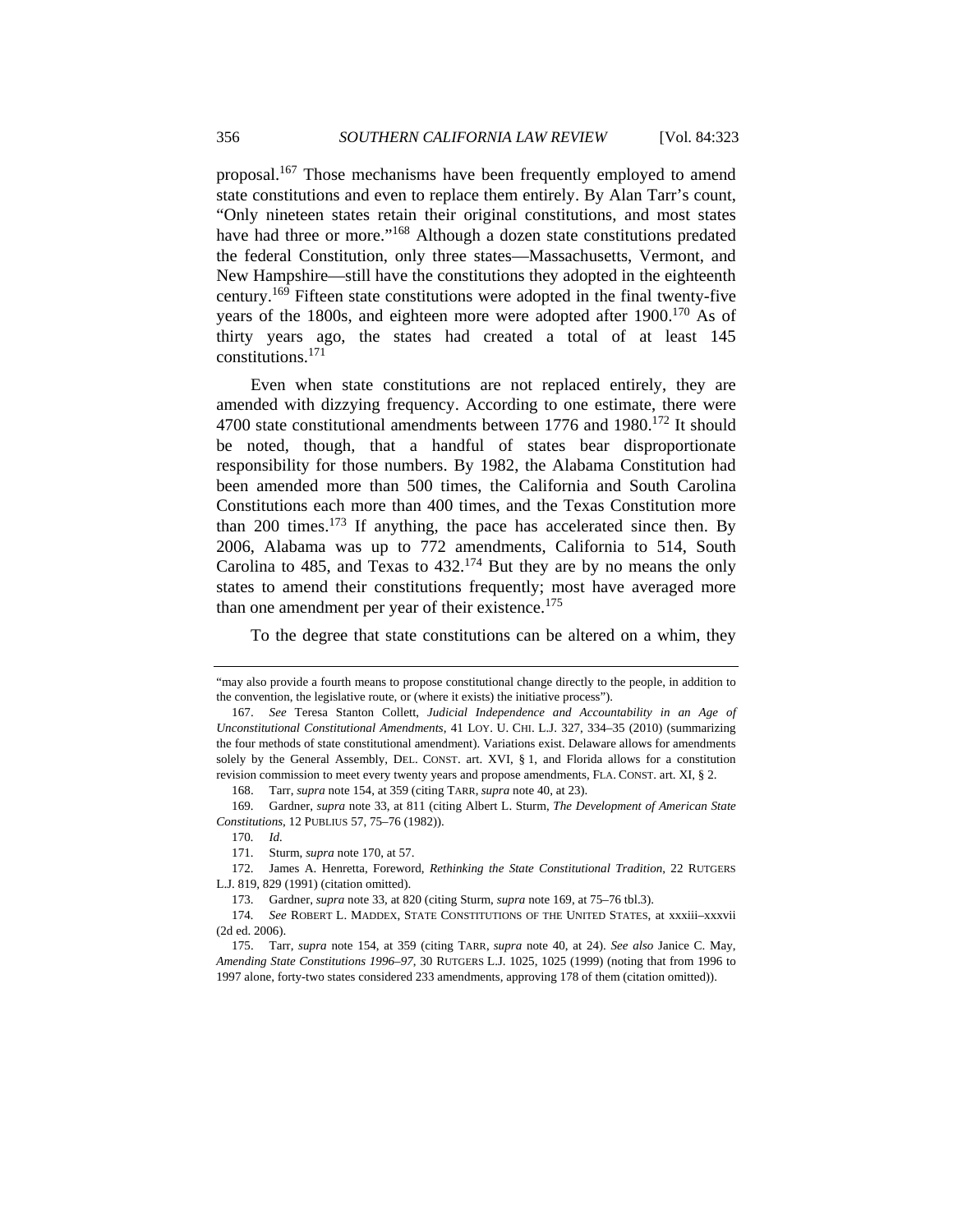may not accurately reflect entrenched constitutional values. But this is the inevitable tradeoff between timelessness and timeliness. State constitutions tend toward the latter; the federal Constitution toward the former. Each has its advantages and disadvantages. For example, whenever federal constitutional interpretation requires consideration of contemporary values, the ease with which state constitutions can be amended may in fact make them a valuable and accurate barometer.<sup>176</sup> Robert Williams notes that "proposed amendments to state constitutions sometimes provide a forum for resolving major societal conflicts."177 Because they have been amended so often, state constitutions contain a "layering" of different generations' constitutional concerns.178 As A.E. Dick Howard explains, "State constitutions are a peculiarly useful mirror of fundamental values."<sup>179</sup>

b. State Judges Are Elected

There is a second potential problem with the "political" nature of state constitutional law, one that springs not from the constitutions themselves but from the manner in which state judges are selected. Because many state judges are elected, and therefore politically responsive in ways that their federal counterparts are not, they may bend in the wind too much to serve as trustworthy and steady evaluators of constitutional rights.

The problems raised by judicial elections have been well covered elsewhere and need not be rehashed in any detail here.<sup>180</sup> In general, however, it would seem that if state judges are attuned to the whims of the popular electorate, then they will tend to underprotect unpopular rights and unpopular groups. And while it may be true that most voters, most of the time, do not know or care who their state judges are, they are nonetheless capable of mobilizing whenever the courts stray too far from majority public opinion in defense of unpopular people or principles. Perhaps the most well-known example is the bitter and successful campaign against Chief Justice Rose Bird and her colleagues on the California Supreme Court after they struck down California's death penalty statute and were

 <sup>176.</sup> Howard, *supra* note 45, at 938–39.

 <sup>177.</sup> Robert F. Williams, *State Constitutional Law Processes*, 24 WM. & MARY L. REV. 169, 176 (1983).

 <sup>178.</sup> ROBERT F. WILLIAMS, STATE CONSTITUTIONAL LAW: CASES AND MATERIALS 19 (2d ed. 1993).

 <sup>179.</sup> Howard, *supra* note 45, at 938–39.

<sup>180</sup>*. See, e.g.*, David E. Pozen, *The Irony of Judicial Elections*, 108 COLUM. L. REV. 265, 287–89 (2008). For a nuanced account of state courts' treatment of "backlash," see Neal Devins, *How State Supreme Courts Take Consequences into Account: Toward a State-Centered Understanding of State Constitutionalism*, 62 STAN. L. REV. 1629 (2010).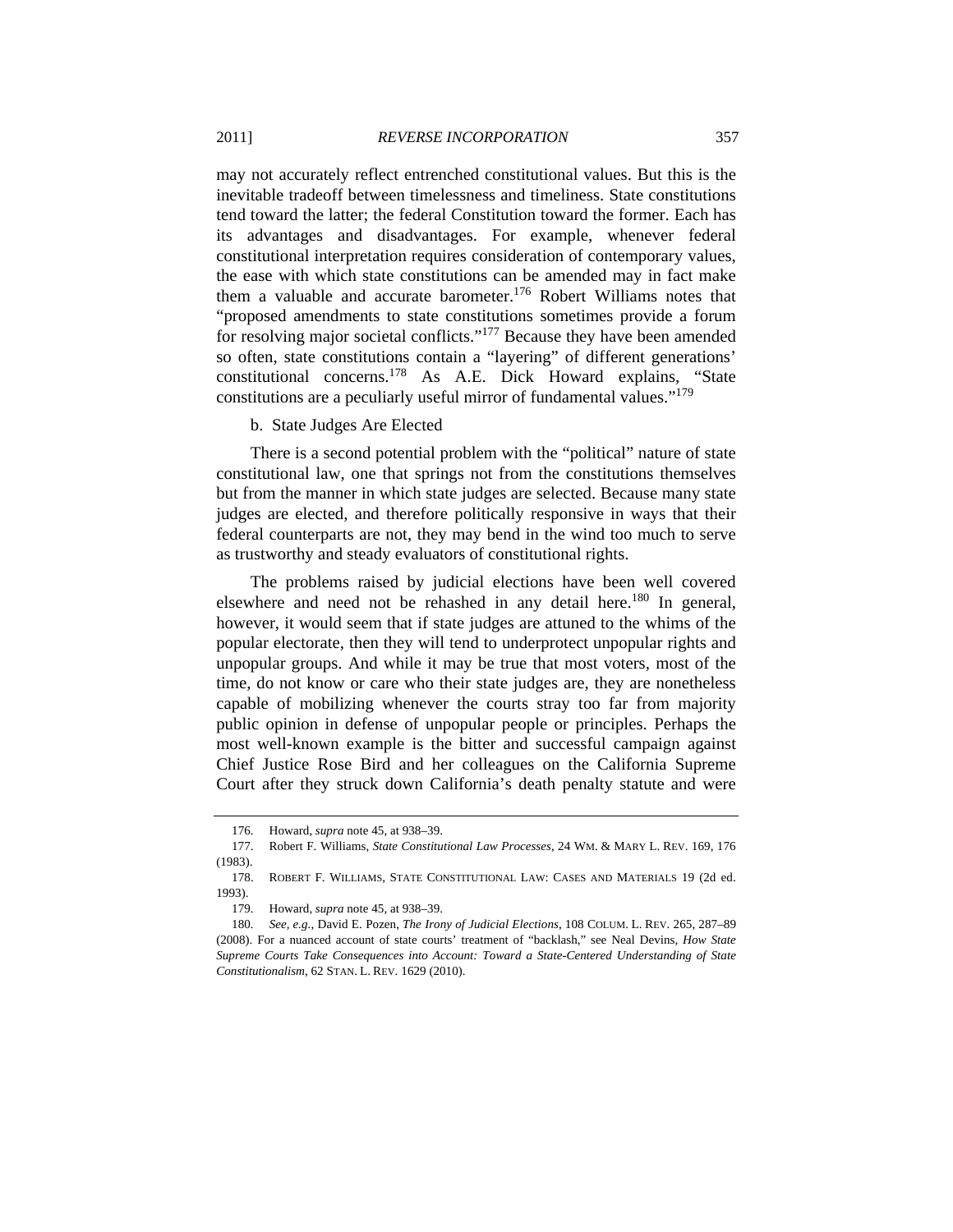generally accused of coddling criminals.<sup>181</sup> Other examples are not hard to find.182 State judges trying to avoid a similar fate may feel pressured to adopt federal constitutional law as their own.183 As Justin Long notes, "The public, not knowing (or caring) much about state constitutions or state high courts, sees only a state court refusing to follow precedent from 'the highest court in the land,' and by that refusal, protecting a disfavored group's rights over the wishes of the electoral majority."184

These political considerations raise concerns about federal borrowing of state constitutional law. Most importantly, they suggest that "reverse incorporating" state constitutional law—which for all the reasons listed above is likely to underprotect rights—would effectively weaken federal constitutional protections.185 One response to this concern might be to say that state constitutional underprotection should not be a problem because state constitutional protections cannot fall below the federal "floor." But that move, attractive as it may be, is not available. If state constitutional law is used to *define* the federal constitutional floor, then it is no answer to say that the federal floor will prevent underprotection by states.

There are other ways to minimize the problem, however. It is possible that the political accountability of state judges (and the amendability of state constitutions) might encourage them to read state constitutions *more* expansively, knowing that their rulings can always be "corrected" by a democratic majority.186 Moreover, for precisely the same reasons that the

<sup>181</sup>*. See supra* note 131 and accompanying text.

<sup>182</sup>*. See, e.g.*, Friesen, *supra* note 81, at 34–36.

<sup>183</sup>*. Cf.* State v. Hempele, 576 A.2d 793, 815–16 (N.J. 1990) (O'Hern, J., dissenting) (objecting to the court's divergence from Supreme Court doctrine and arguing that "[t]o the extent possible, we ought not personalize constitutional doctrine. When we do otherwise, we vindicate the worst fears of the critics of judicial activism").

 <sup>184.</sup> Long, *supra* note 83, at 65–66. *See also* Williams, *In the Supreme Court's Shadow*, *supra* note 4, at 368 ("[S]tate courts now face mounting criticism for reaching 'result-oriented' decisions. Without more of a justification, state courts may face criticism regardless of the persuasiveness of their state constitutional analysis."); Robert F. Williams, *State Courts Adopting Federal Constitutional Doctrines: Case-By-Case Adoptionism or Prospective Lockstepping?*, 46 WM. & MARY L. REV. 1499, 1525 (2005) [hereinafter Williams, *State Courts*] ("When two sets of interpreters reach the same outcome in a constitutional case, this increases confidence that the result is rooted in law rather than in will." (quoting TARR, *supra* note 40, at 175–76)).

 <sup>185.</sup> Those who believe that federal constitutional rights are *already* too expansive are unlikely to be troubled by this, of course.

<sup>186</sup>*. See, e.g.*, Commonwealth v. O'Neal, 339 N.E.2d 676, 694 (Mass. 1975) (Hennessey, J., concurring) ("[I]f the present will of the people of the Commonwealth is that capital punishment should be permitted in some or all cases of murder in the first degree, procedures for amendment of the State Constitution which are relatively speedy, but still require time for reasonable reflection, are available to accomplish that end."); Schapiro, *supra* note 110, at 1453 ("[T]heir greater accountability might render state judges more willing to read state constitutional guarantees expansively."); Robert S. Thompson,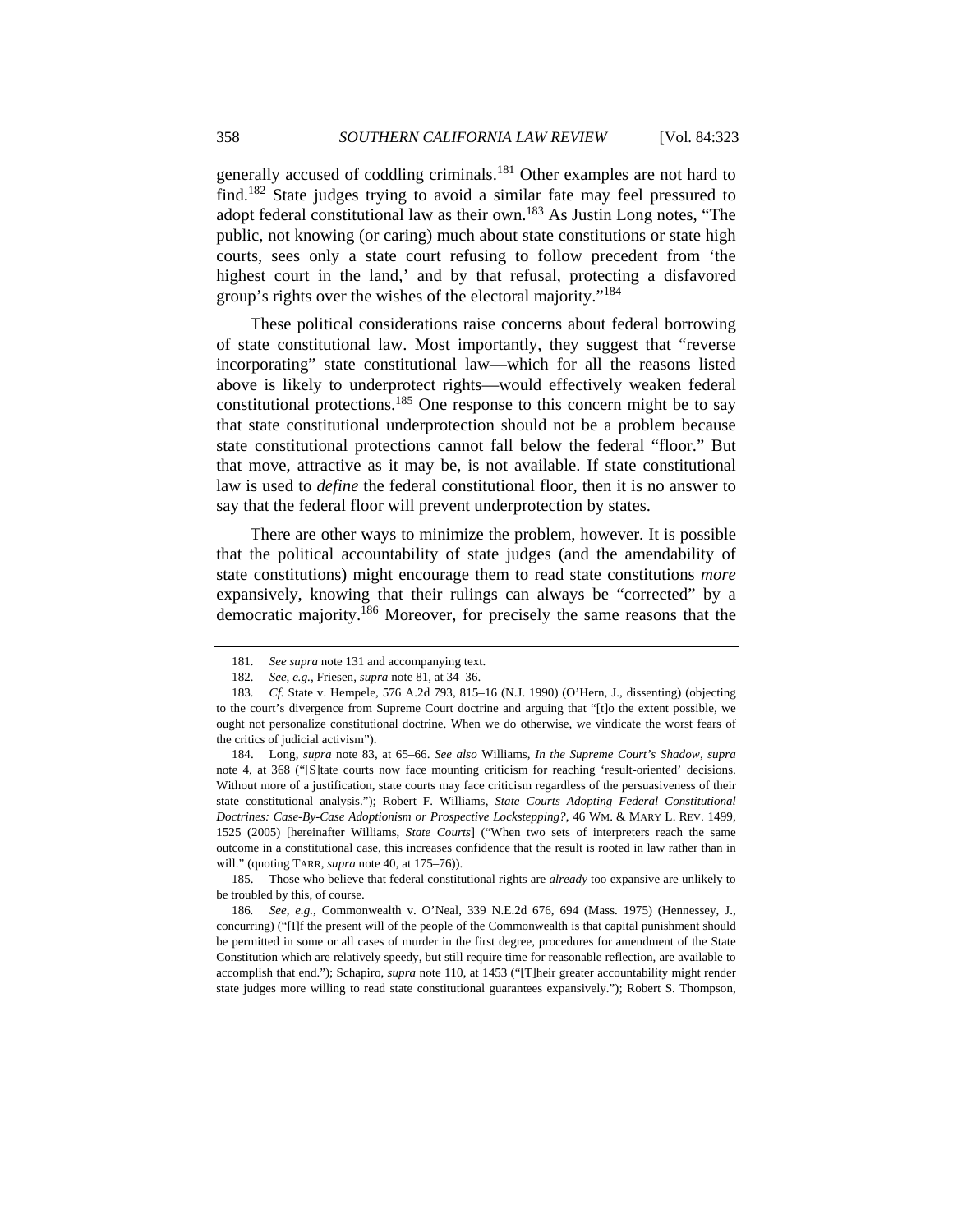malleability of state constitutions makes them particularly good markers of current constitutional values, so too should the electability of state judges make them especially accurate expositors of those values. Their articulation of constitutional values may well lead to a "reinvigoration of the discursive ground of a democratic order committed to the rule of law," in part because state courts' "institutional position can be thought of as intermediate between that of federal judges and that of elected representatives."<sup>187</sup>

#### 3. The Impossibility or Unhelpfulness of Comparison

A final group of objections centers on the basic idea that it is either unhelpful or impossible to compare state and federal constitutions.

## a. State Constitutions Are Too Different

One argument against using state constitutional law to guide federal constitutional interpretation is that state constitutions simply have too little in common—either with the federal Constitution<sup>188</sup> or with one another<sup>189</sup>—for comparisons to be illuminating.

It is undoubtedly true that state constitutions differ from the federal Constitution in the rights they protect. As noted above, state constitutions generally protect at least the same rights as are listed in the federal Bill of Rights. But some employ different and more elaborate language in doing so.<sup>190</sup> And in addition to those rights, state constitutions also typically guarantee other rights not mentioned in the federal document.<sup>191</sup> For example, "every state constitution dwells at length on education, and most have something to say about conservation and the environment; the federal

*Judicial Retention Elections and Judicial Method: A Retrospective on the California Retention Election of 1986*, 61 S. CAL. L. REV. 2007, 2055 (1988) ("Subjecting state appellate judges to electoral accountability conceivably justifies these judges in erring more freely on the side of overprotection.").

 <sup>187.</sup> Kahn, *supra* note 75, at 1155–56. *See generally* David E. Pozen, *Judicial Elections as Popular Constitutionalism*, 110 COLUM. L. REV. 2047 (2010) (arguing that election of state judges may serve as a mechanism of popular constitutionalism).

<sup>188.</sup> Rodriguez, *supra* note 87, at 272 ("[S]tate constitutions differ fundamentally from the federal constitution in their respective histories, their political theories, and the intra-state circumstances to which they respond, if imperfectly, as instruments of public governance.").

 <sup>189.</sup> Ellen A. Peters, *State Constitutional Law: Federalism in the Common Law Tradition*, 84 MICH. L. REV. 583, 586 (1986) ("State constitutions thus exhibit much greater diversity in origin and in agenda—some were intended, for example, to facilitate acceptance into the union—than we are accustomed to contemplate from a federal vantage point."(footnote omitted)).

<sup>190</sup>*. See, e.g.*, Howard, *supra* note 45, at 910 ("Religion clauses in state constitutions take many forms. Some parallel the First Amendment. More commonly, they are both longer and more detailed than the First Amendment.").

 <sup>191.</sup> Gardner, *supra* note 40, at 1028–29. *See also supra* note 45 and accompanying text.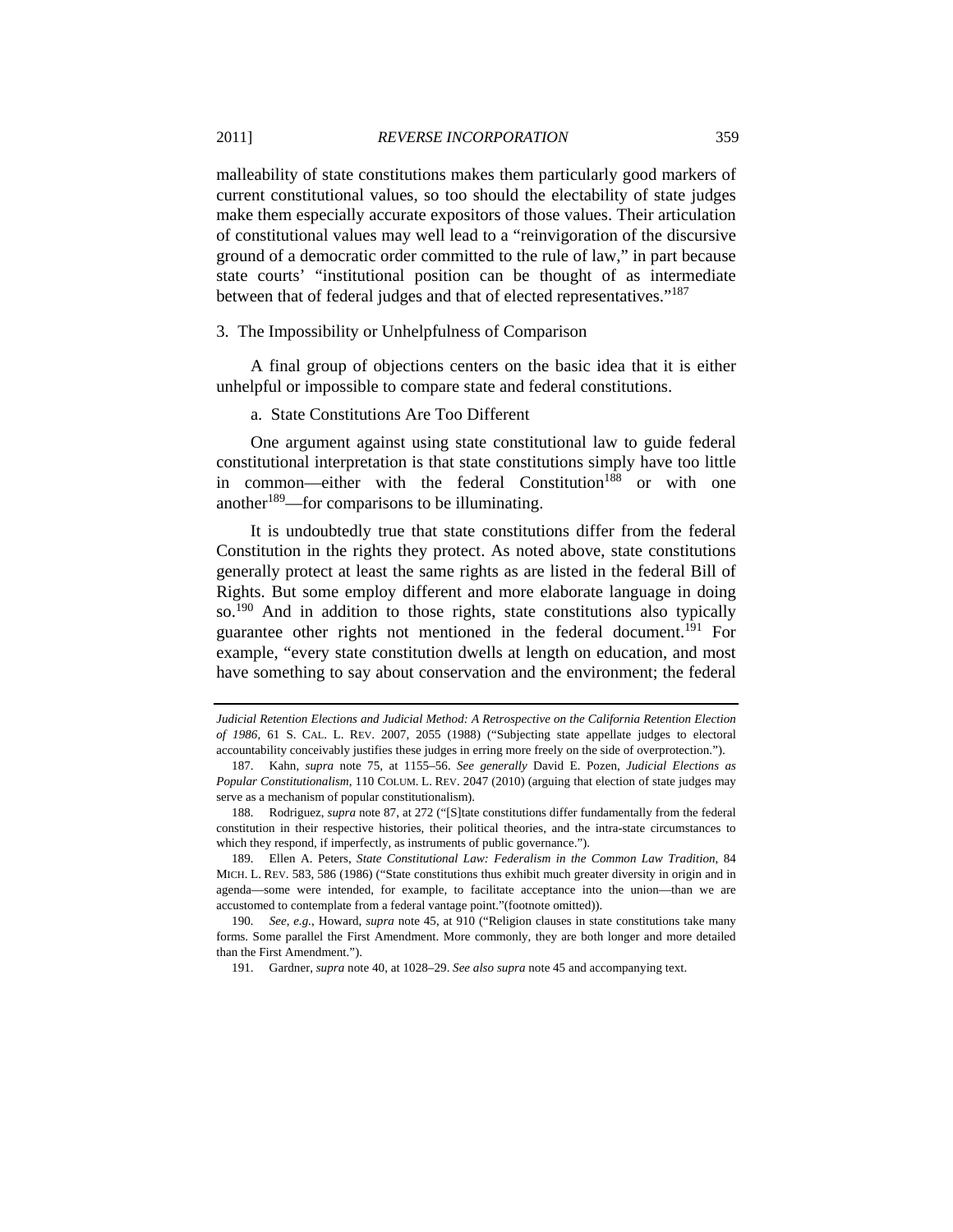Constitution mentions neither."192 Indeed, federal constitutional law all but disavows any government obligation to ensure or protect such rights.

In addition to the breadth of the rights they protect, state constitutions are almost statute-like in their length and attention to detail. One commonly invoked piece of evidence in this regard is the New York Constitution's direct regulation of the width of ski trails.<sup>193</sup> The original, unamended federal Constitution, by contrast, consists of fewer than 5000 words, including signatures, and a vast amount of federal legislative authority derives from only seven of them ("To regulate Commerce . . . among the several States").<sup>194</sup> Given their detail, it is unsurprising that, on average, state constitutions are four times longer than the federal Constitution.<sup>195</sup> And even holding aside differences in particularities, federal and state constitutions are differently situated for the simple reason that state and federal governments are. The federal government, of course, can act only pursuant to its enumerated powers, while states have the police power and can act unless prohibited. The federal Constitution therefore grants power; state constitutions limit it.<sup>196</sup>

These are important differences and should not be minimized. And yet there are still areas of overlap. Although state constitutions may go much further than the federal Constitution in terms of the rights they enumerate and protect, they do tend to protect *at least* the same rights as the federal Constitution. That, after all, is precisely the reason why state courts are able to interpret their constitutions in "lockstep" with the federal Constitution. And even where state constitutions differ in substance or detail from their federal counterpart, a careful interpretive approach can take these differences into account. For example, the right to privacy exists in the federal system as an incident of substantive due process. Some states, however, have adopted specific constitutional provisions to protect the right, rather than relying on due process.197 Thus, a federal court looking to state constitutional doctrine to determine whether the right to privacy is

 <sup>192.</sup> Howard, *supra* note 45, at 935.

 <sup>193.</sup> Judith S. Kaye, *A Midpoint Perspective on Directions in State Constitutional Law*, 1 EMERGING ISSUES ST. CONST. L. 17, 18–19 (1988) (discussing N.Y. CONST. art. XIV, § 1).

 <sup>194.</sup> U.S. CONST. art. I, § 8, cl. 3.

 <sup>195.</sup> Sturm, *supra* note 169, at 74, 75–76 tbl.3.

 <sup>196.</sup> Rodriguez, *supra* note 87, at 277 ("State constitutions are documents of *limits*, while the federal constitution is a document of *grant*."); Williams, *supra* note 177, at 178 ("State constitutions are usually contrasted with their federal counterpart by characterizing the former as limits on governmental power rather than grants of power.").

 <sup>197.</sup> Linde, *supra* note 5, at 182 (noting that by 1984, eleven states had specific constitutional privacy guarantees).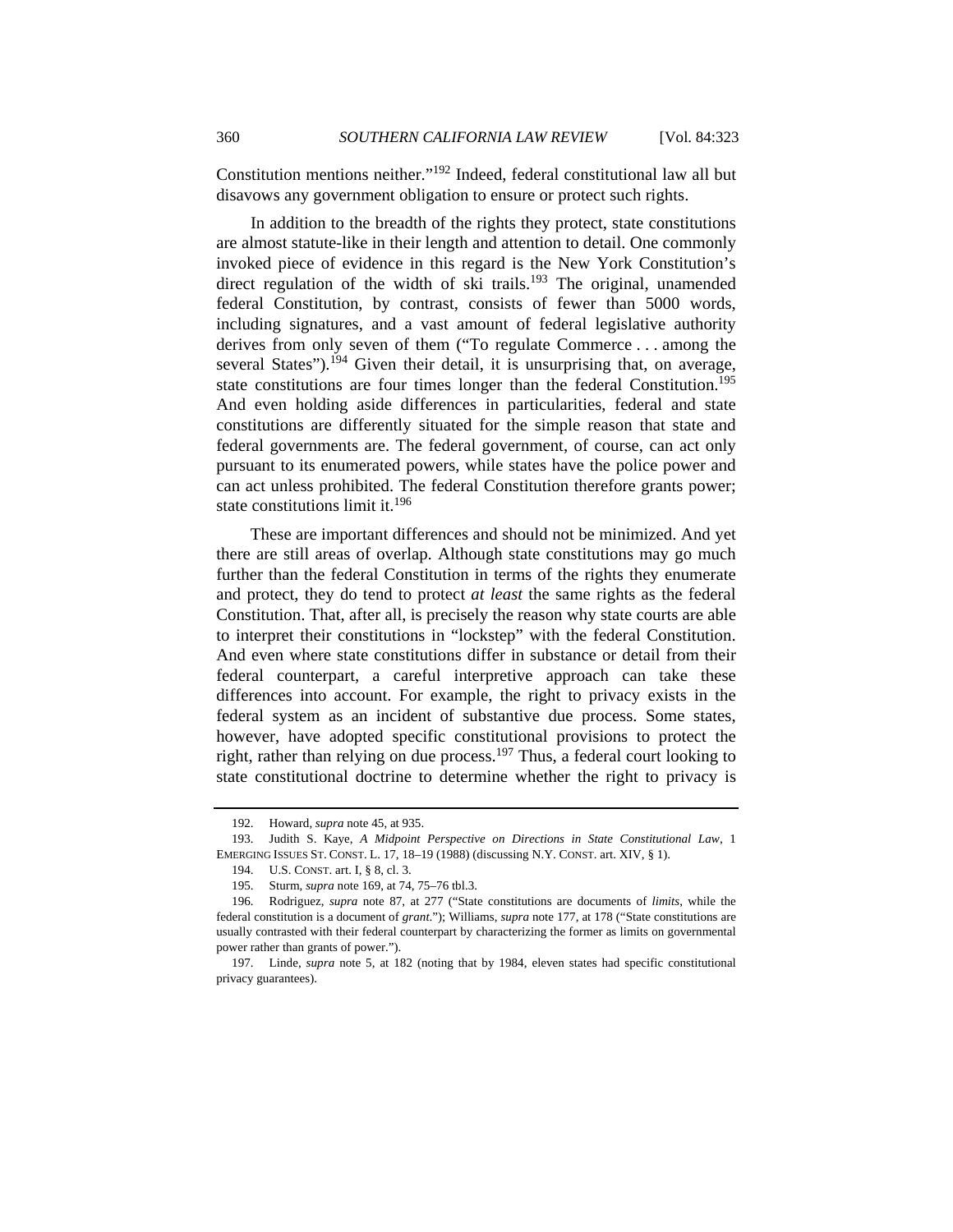"fundamental" would need to look not only to states' due process jurisprudence, but also to other provisions in their constitutions. In other words, state constitutional rights that lack federal analogues are not necessarily irrelevant. They may simply be evidence of the kinds of rights that the Supreme Court should recognize as unenumerated in the federal Constitution.

Finally and relatedly, state constitutional doctrine is hardly uniform, so for many legal questions it may be impossible to identify "what state constitutional law says" about a particular issue. Obviously, whenever this is the case, the Supreme Court need not defer to an imagined plurality or unanimity of state practice. And yet state constitutional doctrine does tend to converge over time, in part because state courts, in keeping with the common law tradition, tend to borrow doctrine from one another.<sup>198</sup> The more they agree, the more weight their shared view should receive.<sup>199</sup>

In any event, these objections about differences could be raised about comparativism of any kind. At the very least, states share a constitutional heritage with the nation, have similar constitutional charters, and should therefore be relatively good candidates for comparative study.

b. State Constitutions Are Not Good Enough, or State and Federal Judges Are Not Up to the Task

A somewhat more pointed objection is that state constitutions and state judges are not "good" enough to be useful in federal constitutional interpretation, or that federal judges will find it impossible as a practical matter to divine state constitutional law or employ it in any meaningful way to federal constitutional interpretation.

It has often been argued that state judges are simply not as trustworthy as their federal counterparts when it comes to the protection of constitutional rights, in part because—as Part III.B.2 explains—they are more subject to political pressures. Some version of this argument lies at the heart of the debate associated with Burt Neuborne's article "The Myth of Parity,"200 which was published in the same volume of the *Harvard Law* 

 <sup>198.</sup> Gardner & Rossi, *supra* note 60, at 1231 ("A borrowing mentality emerged, as courts looked outside of their jurisdictional territories to state constitutions to fill gaps in constitutional interpretation.").

<sup>199</sup>*. See* Gardner, *supra* note 40, at 1037 ("The more state courts agree among themselves, the more influence their collective position may have upon federal reasoning in cases arising under the U.S. Constitution.").

 <sup>200.</sup> Burt Neuborne, *The Myth of Parity*, 90 HARV. L. REV. 1105 (1977). *See also* Michael E. Solimine, *The Future of Parity*, 46 WM. & MARY L. REV. 1457 (2005).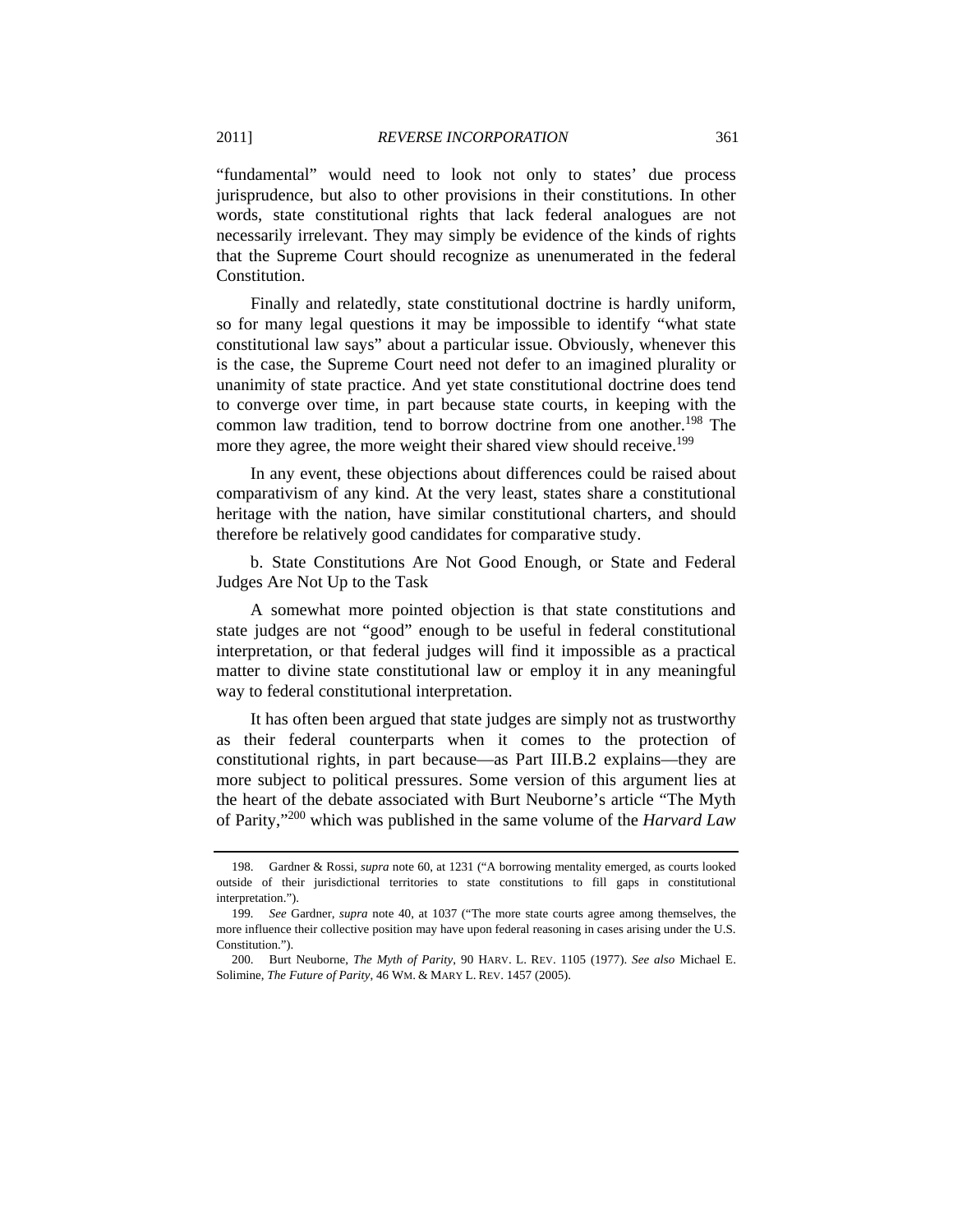*Review* as Justice Brennan's ode to state courts.<sup>201</sup> Neuborne dismissed the "assumption of parity" between state and federal courts as a "dangerous myth,"<sup>202</sup> pointing to state judges' "vulnerab[ility] to majoritarian pressure."203

State constitutional law may be subject to the same criticism. In a controversial but influential article, Gardner described what he called the "Failed Discourse of State Constitutionalism," arguing that a theory of state constitutional interpretation was practically impossible and normatively undesirable.<sup>204</sup> Daniel Rodriguez adds that "[s]tate constitutional theory remains a rather barren, mundane field, with little substantive controversy, creative thinking, or paradigm-shaking."<sup>205</sup> And even those who disagree with Gardner's normative conclusions tend to agree with his descriptive diagnosis.206 According to Hans A. Linde,

Most state constitutions are dusty stuff—too much detail, too much diversity, too much debris of old tempests in local teapots, too much preoccupation with offices, their composition and administration, and forever with money, money, money. In short, no grand vision, no overarching theory, nothing to tempt a scholar aspiring to national recognition.<sup>207</sup>

Coming from a former state supreme court justice who supports a robust system of state constitutional law, this is quite an indictment.

Moreover, just as state judges may be disfavored when it comes to protecting constitutional rights and articulating a constitutional vision, federal judges may be incompetent to utilize state law. Federal judges and their law clerks are not likely to be experts in any state's law, even though diversity jurisdiction requires them to utilize it. $208$  And even if federal

 <sup>201.</sup> Brennan, *State Constitutions*, *supra* note 6.

 <sup>202.</sup> Neuborne, *supra* note 200, at 1105.

<sup>203</sup>*. Id.* at 1127–28.

 <sup>204.</sup> Gardner, *supra* note 33. *But see* Daniel J. Elazar, *A Response to Professor Gardner's* The Failed Discourse of State Constitutionalism, 24 RUTGERS L.J. 975 (1993) (criticizing Gardner); Schuman, *supra* note 59 (same).

 <sup>205.</sup> Rodriguez, *supra* note 87, at 271.

<sup>206</sup>*. See, e.g.*, Schuman, *supra* note 59, at 276 (criticizing Gardner's thesis, but noting that "Gardner is surely correct in his conclusion that state constitutional discourse in most jurisdictions, including the ones he surveys, is impoverished").

 <sup>207.</sup> Linde, *supra* note 5, at 196.

 <sup>208.</sup> This is a problem for state judges as well, since their clerks are likely to be more familiar with federal law. Douglas, *supra* note 60, at 1147 ("The fact that law clerks working for state judges have only been taught or are familiar with *federal* cases brings a federal bias to the various states as they fan out after graduation from 'federally' oriented law schools."); Linde, *supra* note 5 at 177 ("Our law clerks come prepared for nothing else.").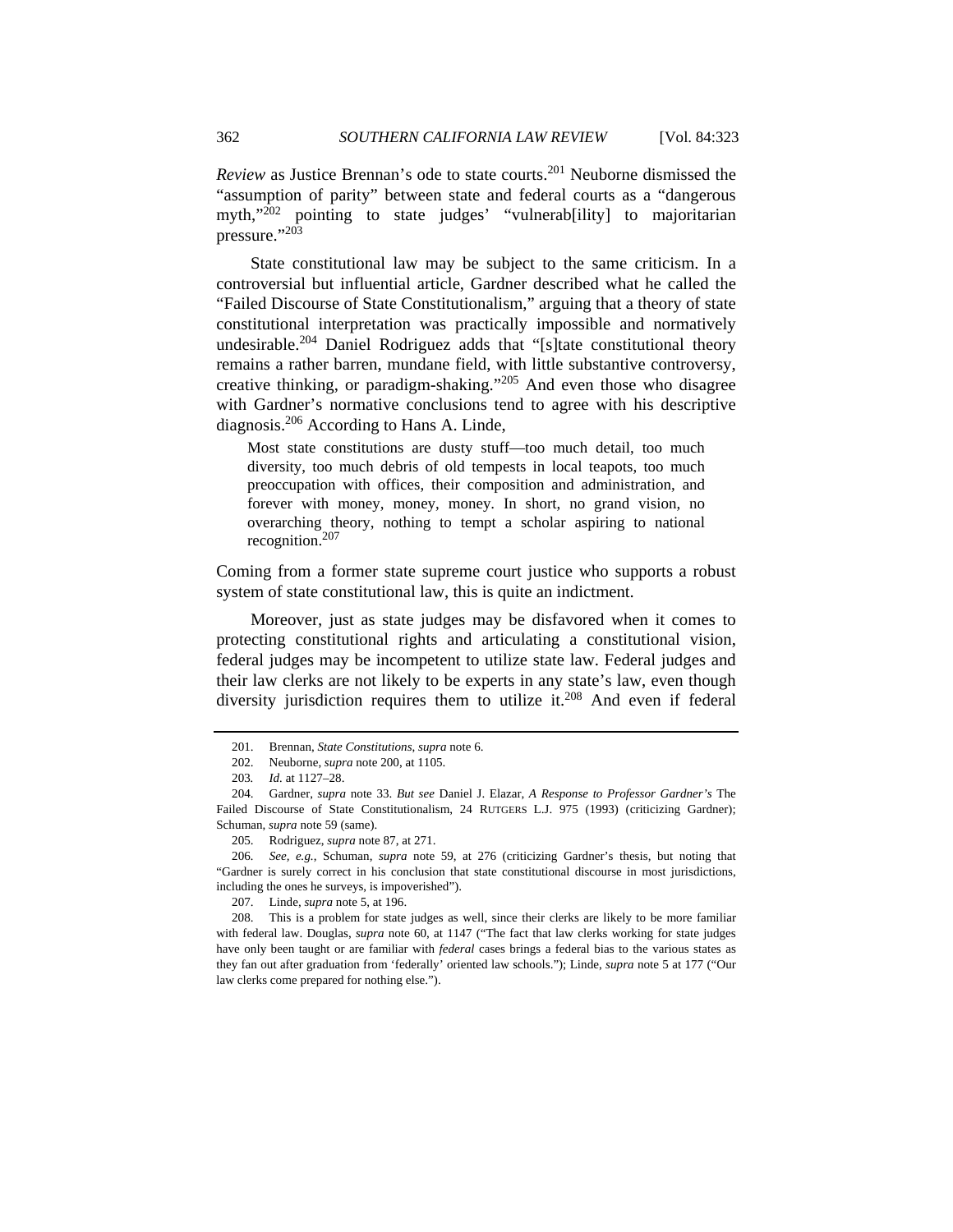judges were inclined to look to state law for guidance, they would find the path to be dimly lit: legal scholarship has largely remained faithful in its monogamist devotion to the federal Constitution.

There are no straightforward answers to these objections. It may very well be the case that some state judges are incompetent, or even that, on average, they are less competent than their federal counterparts. But as a practical matter, it remains true that "under our constitutional structure it is the state, and not the lower federal, courts that constitute our ultimate guarantee that a usurping legislature and executive cannot strip us of our constitutional rights. $1209$  If state courts can be trusted alongside federal courts as the ultimate guarantors of constitutional rights, then presumably their efforts to articulate constitutional values are also worthy of respect.

#### IV. THE APPROACH IN PRACTICE

#### A. REVISITING AND ELABORATING THE THESIS: TOWARD A TAXONOMY

The relative weight of these arguments for and against borrowing state constitutional law varies according to the constitutional question at issue and the interpretive theory one endorses. What is needed, therefore, is a taxonomy of areas for which borrowing is most likely to be appropriate, and some indication of how much weight it should be given. A number of considerations seem relevant.

First, borrowing of state constitutional law is undoubtedly more useful when the states have spoken with a relatively unified voice—when their laboratories have come up with similar results. The standard of review for gun regulations, explored in more detail in Part IV.C, is a particularly striking example in this regard because the states have been nearly unanimous in endorsing a "reasonable regulations" standard of review. And in the three areas of constitutional law described in Part IV.B—criminal procedure, due process, and the Eighth Amendment—the Court has generally employed a kind of head-counting approach that gives more weight to state practice (some of it constitutional) the more widely it is shared. Doing so helps minimize the appearance of federal courts "choosing sides" when state courts disagree about constitutional principles.

Second, state constitutional law should be more relevant to federal interpretation when analogous rights or issues are involved. For example,

 <sup>209.</sup> Paul M. Bator, *The State Courts and Federal Constitutional Litigation*, 22 WM. & MARY L. REV. 605, 627 (1981).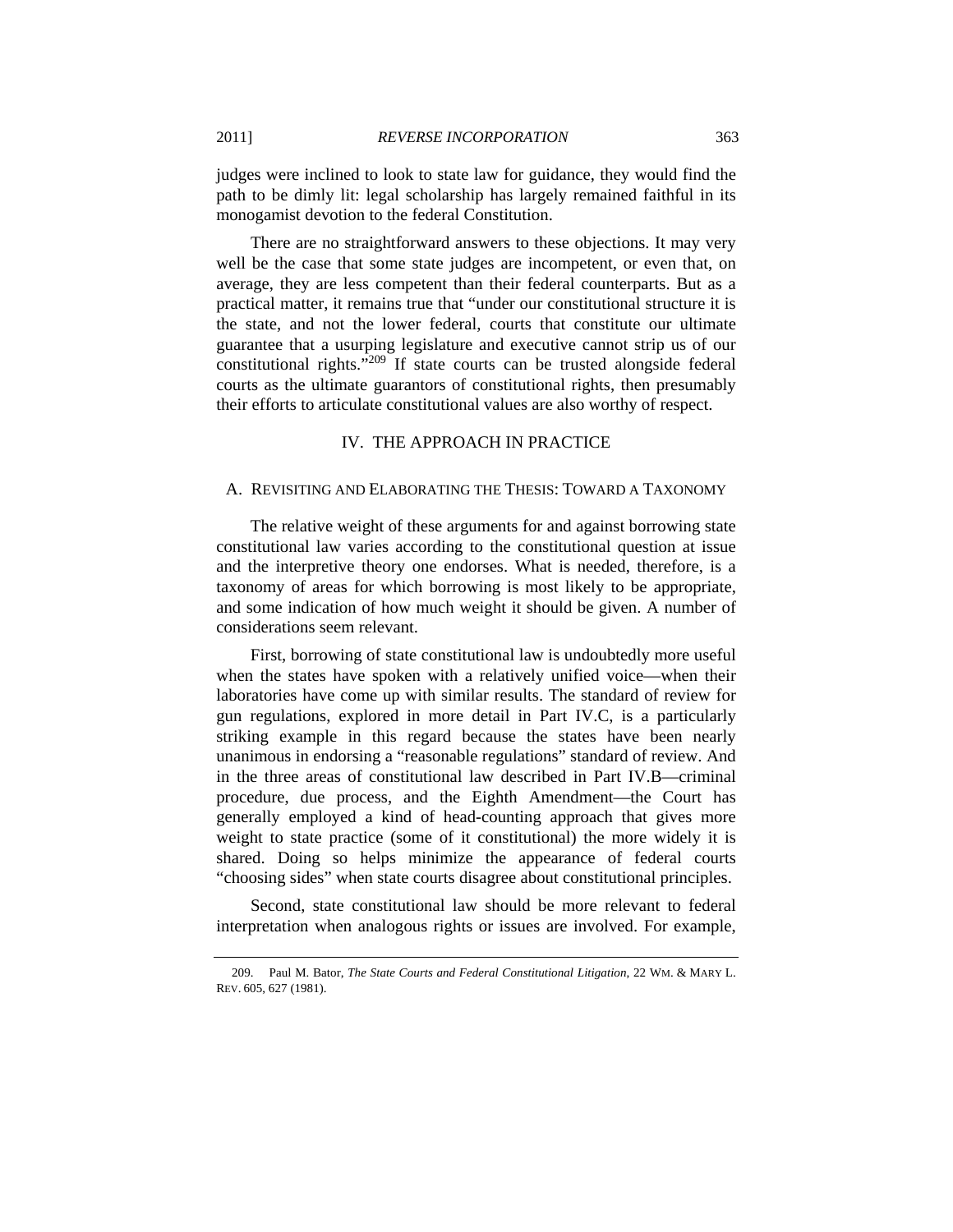more than thirty states have due process clauses whose wording is identical to the federal clause.<sup>210</sup> Accordingly, their interpretations of those clauses should presumptively be entitled to more weight than those of states with clauses whose language differs. Depending on one's preferred method of constitutional interpretation, the same could be said about other potentially distinctive characteristics, such as original intents or understandings. But it does not follow that state constitutional law should be relevant *only* when provisions are clearly analogous. As Part IV.D argues, state practice may be relevant to federal constitutional law even when the only "hook" is the federal Due Process Clause.

Third, state constitutional law should be (and is) more properly influential in federal cases in which the federal doctrine itself calls for a survey of state practice. In due process cases, for example, the question is whether a particular right is "fundamental," and state constitutional law provides the *answer* to the federal inquiry, rather than influencing the question itself. This is not quite the same as relying on state constitutional law as persuasive authority, since it essentially means counting heads instead of evaluating reasoning, but it does suggest a broad and important role for state constitutional law.

Fourth, state constitutional law is particularly useful when federal courts lack necessary "practical" experience. Again, regulation of the "individual" right to keep and bear arms provides a useful example because it is a right that the states have recognized (and regulated) for far longer than the federal government. Accordingly, federal courts can limit their speculation about the particular consequences of a particular standard of review or legal rule by simply looking to its impact at the state level.

Assuming that there is a valid "state" position on a constitutional issue, the next major question is how much weight that position should be accorded. That question can be answered in many ways, just as state courts have developed many different methods for taking federal constitutional law into account. At one end of the spectrum, one could imagine a system in which state constitutional law *defines* federal law. For example, if state courts have unanimously decided that pornography is not protected in their own constitutions, then the federal courts might be compelled (absent some extraordinary reason to the contrary) to follow suit in First Amendment doctrine. Or, as described in Part IV.B.3, if states are nearly unanimous in finding a particular punishment unconstitutional, then it could follow naturally that the Eighth Amendment prohibits the punishment as well.

 <sup>210.</sup> Gardner, *supra* note 40, at 1029.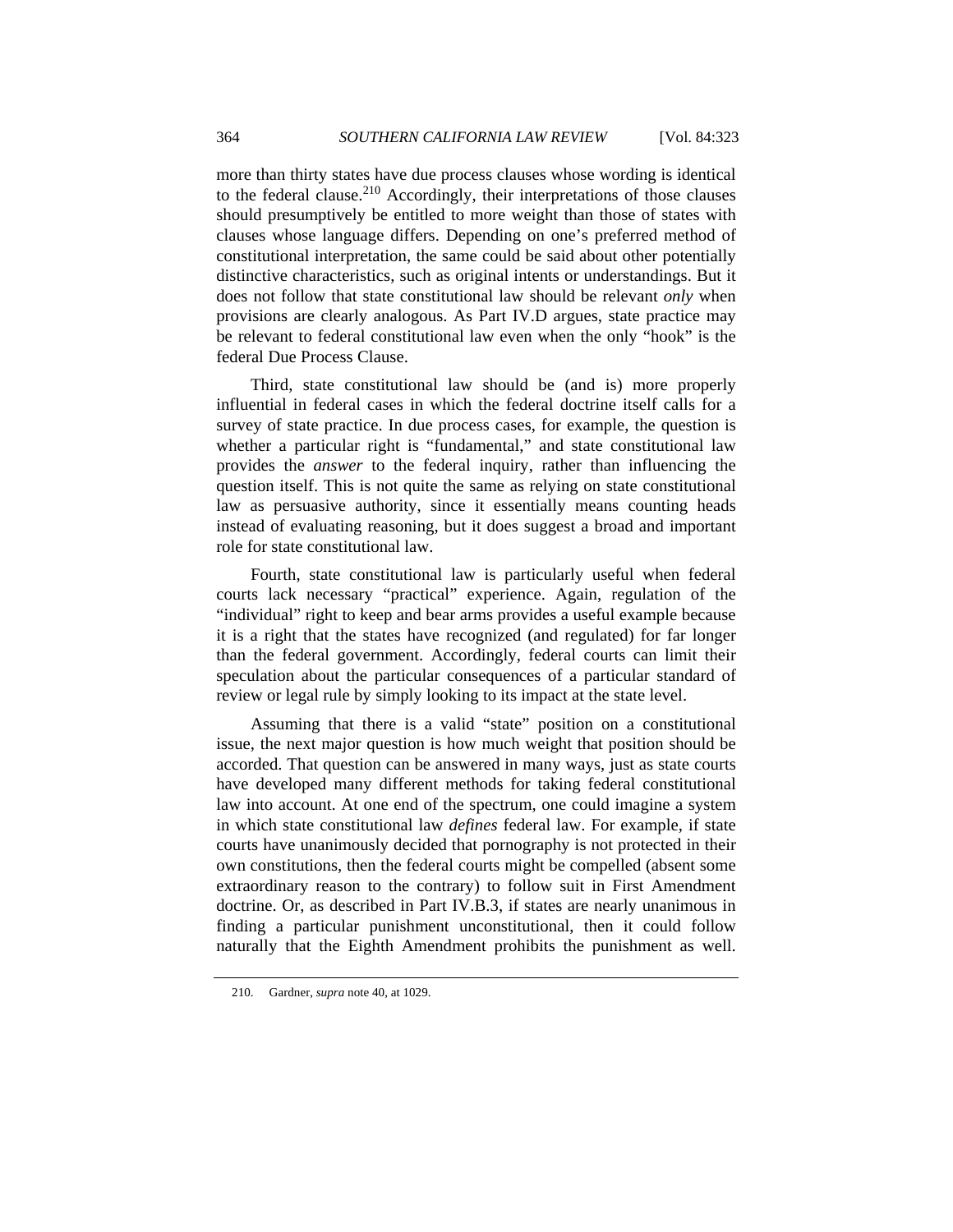This approach would take the notion of "reverse incorporation" quite seriously—incorporation, after all, applies federal constitutional rules to the states, rather than simply looking to them as persuasive authority. Relaxing that standard slightly, federal courts might accord the states a presumption of correctness, as state courts sometimes do with regard to the Supreme Court's rulings.<sup>211</sup> If state courts feel the need to explain their departures from Supreme Court rulings<sup>212</sup>—which are no more formally binding on state constitutional interpretations than state court interpretations are binding on federal law—then perhaps it stands to reason that the Court should do the same when roles are reversed.

In keeping with the taxonomy sketched out above, these strong versions of reverse incorporation or intranational comparativism may be appropriate in some areas of law but not others. For example, a unanimous state constitutional practice protecting a particular right would be almost definitive evidence that the right is "fundamental" for due process purposes. But such a rigid approach is likely too strong in other areas of law. For example, if state law is relevant only to the degree that it is convincing, then the uncritical adoption of state constitutional law would verge on an inverted version of the justly criticized "lockstep" approach followed by many state courts. In those areas of law, it may be more appropriate for state constitutional doctrine to serve as a kind of persuasive authority, influencing federal courts through the power of its reasoning,<sup>213</sup> just as federal doctrine may at times persuade state courts.<sup>214</sup> At the very

<sup>211</sup>*. See, e.g.*, Gabrielli v. Knickerbocker, 82 P.2d 391, 393 (Cal. 1938) ("[C]ogent reasons must exist before a state court in construing a provision of the state Constitution will depart from the construction placed by the Supreme Court of the United States on a similar provision of the federal Constitution."); Alan B. Handler, *Expounding the State Constitution*, 35 RUTGERS L. REV. 202, 204 (1983) ("[R]esort to the state constitution as an independent source for protecting individual rights is most appropriate when supported by sound reasons of state law, policy, or tradition.").

<sup>212</sup>*. See Developments in the Law*, *supra* note 84, at 1357 ("When a state court diverges from the federal view, a reasoned explanation of the divergence may be necessary if the decision is to command respect."); Friedman, *supra* note 51, at 109 ("[C]ommentators and jurists contend that state courts should defer to U.S. Supreme Court interpretations absent some principled basis for distinguishing otherwise textually indistinguishable constitutional provisions.").

<sup>213</sup>*. See* Friedman, *supra* note 51, at 128–30 (describing advantages to robust state court constitutional jurisprudence as "an interpretive counterpoint to . . . U.S. Supreme Court" doctrine, as well as contributing to "[p]rudential interests in predictability and stability" in areas in which the Court has had difficulty, such as search and seizure and religious liberty).

 <sup>214.</sup> Gardner, *supra* note 40, at 1059 ("The likeliest explanation [for why state courts so frequently copy federal constitutional doctrine] is undoubtedly the most obvious one: state judges adopt the Supreme Court's approach because they like it and think that it does a perfectly adequate job of protecting the liberty in question."). *See also* State v. Kaluna, 520 P.2d 51, 58 n.6 (Haw. 1974) (holding that an "opinion of the United States Supreme Court . . . is merely another source of authority, admittedly to be afforded respectful consideration, but which we are free to accept or reject in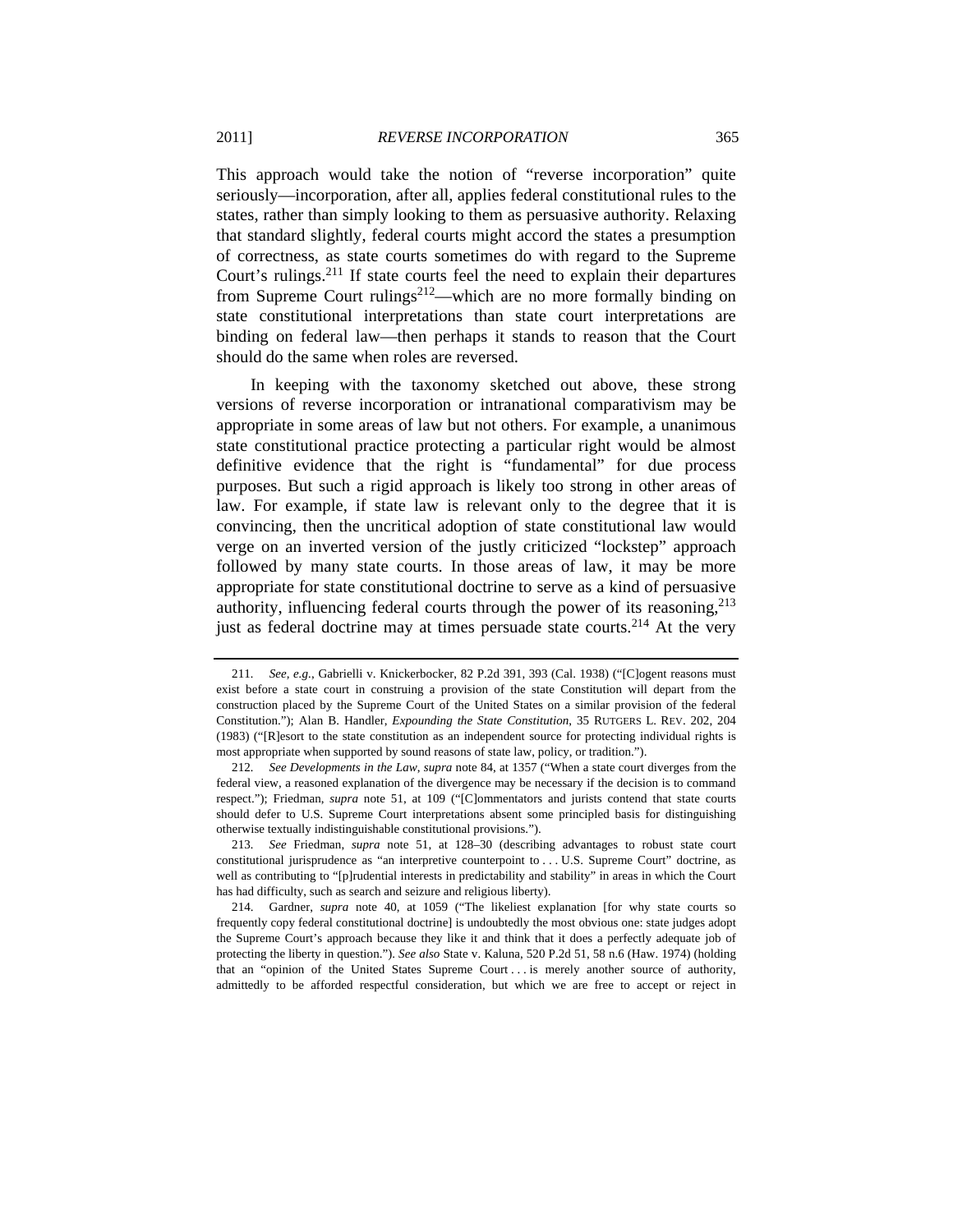least, "whenever a state court dissents from the reasoning of a U.S. Supreme Court decision, it offers a forceful and very public critique of the national ruling, which can in the long run influence the formation of public and, eventually, official opinion on the propriety of the federal ruling."<sup>215</sup> Over time, the power of these state court decisions may have an impact on federal doctrine.<sup>216</sup> In that way, a state court decision is somewhat akin to a dissent in a federal case<sup>217</sup>—it is not binding, but articulates a reasoning that other courts may find convincing.

There is yet another way in which state constitutional law can be useful, even if it is not strictly binding. Some federal constitutional doctrines require the Court to identify constitutional values—for example, what rights are "deeply rooted in this nation's history and tradition" as evidenced by "[o]ur Nation's history, legal traditions, and practices,"<sup>218</sup> or what punishments violate "the evolving standards of decency that mark the progress of a maturing society."219 In answering these inquiries, state constitutional law can be important not because it is binding or persuasive, but because it provides the answer to the question that federal doctrine asks. In these scenarios, state constitutional law is itself the object of study. Thus, where federal doctrine asks whether a right is "deeply rooted in this nation's history and tradition," the relevant evidence may be *whether* it is—not *why* it is.

Drawing a line between adopting questions and adopting answers highlights another important distinction: that between tests and conclusions, or reasoning and holdings. $220$  As noted above, state courts seem perfectly comfortable borrowing the former from federal law.<sup>221</sup>

establishing the outer limits of protection afforded by . . . the Hawaii Constitution"); State v. Hempele, 576 A.2d 793, 800 (N.J. 1990) ("In interpreting the New Jersey Constitution, we look for direction to the United States Supreme Court, whose opinions can provide 'valuable sources of wisdom for us.'" (quoting State v. Hunt, 450 A.2d 952, 960 (N.J. 1982) (Pashman, J., concurring))).

 <sup>215.</sup> Gardner, *supra* note 40, at 1033.

 <sup>216.</sup> *See* Edmund B. Spaeth, Jr., *Toward a New Partnership: The Future Relationship of Federal and State Constitutional Law*, 49 U. PITT. L. REV. 729, 742 (1988) (arguing that federal decisions, to be fully persuasive, should take into account state court reactions to their prior decisionmaking).

 <sup>217.</sup> Gardner, *supra* note 33, at 831 ("The idea of dissenting opinions furnishes a useful model for thinking about state constitutional variations.").

 <sup>218.</sup> Washington v. Glucksberg, 521 U.S. 702, 720–21 (1997) (citations and internal quotation marks omitted).

 <sup>219.</sup> Trop v. Dulles, 356 U.S. 86, 100–01 (1958) (plurality opinion).

 <sup>220.</sup> Linde, *supra* note 65, at 929 (noting cases in which a state court "agrees with the Supreme Court's result but rejects 'balancing,' more or less 'fundamental' rights, 'degrees of scrutiny,' or other Supreme Court clichés of the times").

<sup>221</sup>*. Id.* at 951 ("In short, state courts seem content to copy whatever judicial formulas are in fashion, especially elastic formulas that let the court reach its own decision on the merits, for which the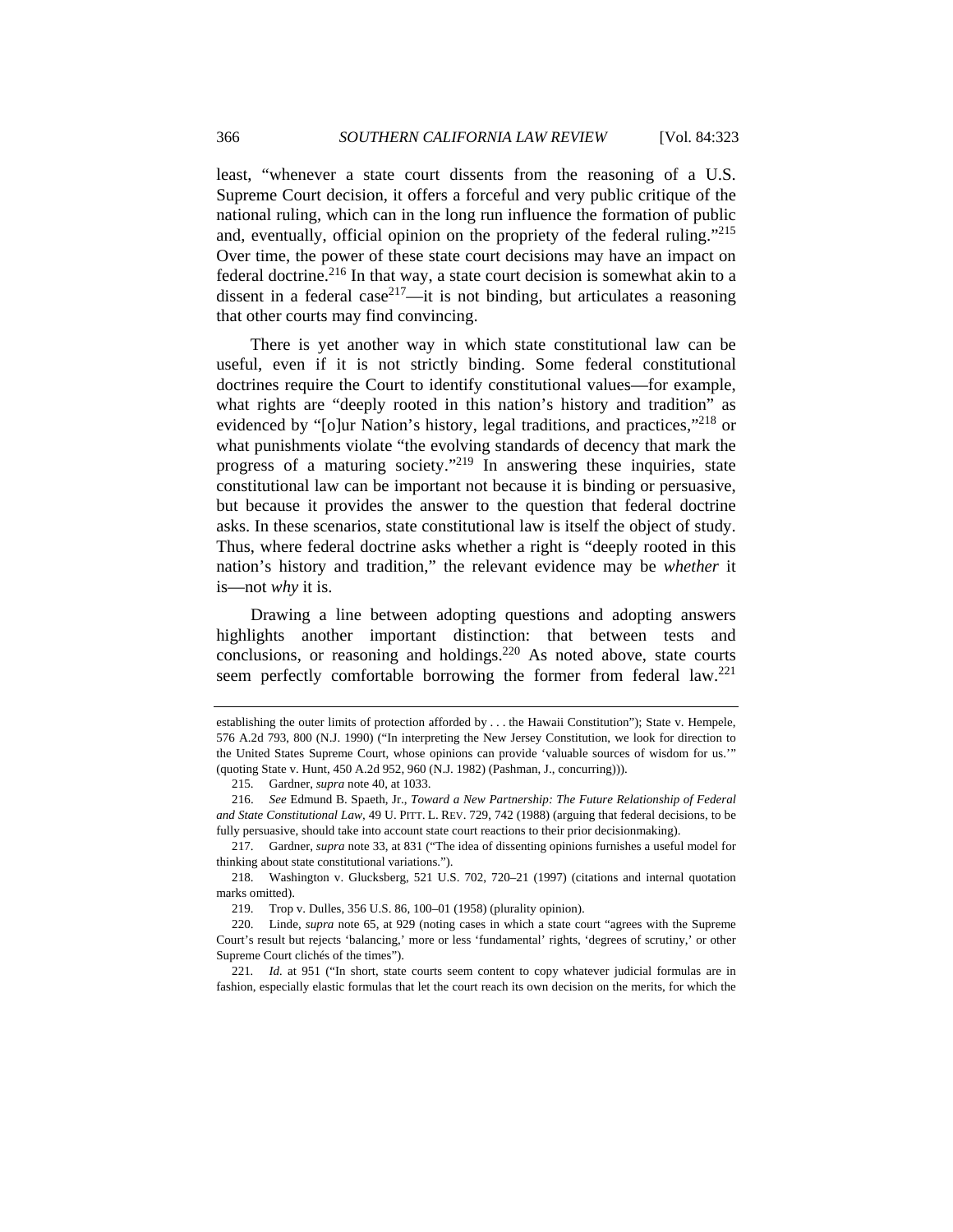Indeed, state courts have often been criticized for using the Supreme Court's "verbal formulas."222 But even when state courts borrow the Supreme Court's "questions" (its constitutional tests and standards), they need not—and do not—answer them the same way. It may be, for example, that state constitutional law gives more or less weight to a particular government interest than federal law does, or that the interest at issue (public safety, for example) means more to states than it does to the federal government.223 As Louis Bilionis has noted, "the *constitutionally significant facts* may be different at the state and federal levels . . . . Indeed, whenever a constitutional methodology admits a need to accommodate institutional considerations, the possibility for different yet equally correct state and federal results exists." $2^{24}$  In other words, even if the equations are the same, the variables—and therefore results—may not be.

There are also other, more nuanced ways to take state constitutional principles into account. One is to acknowledge different standards, under federal law, for state and federal action<sup>225</sup>—for example, requiring federal gun control to satisfy strict scrutiny, but holding state gun laws to reasonableness review. The possibility of varying standards was bandied about during the incorporation debate, $226$  and various Justices have

226*. See generally* Louis Henkin, *"Selective Incorporation" in the Fourteenth Amendment*, 73 YALE L.J. 74 (1963) (suggesting standards for selective incorporation of the federal Bill of Rights

Supreme Court's current formulas are eminently suited.").

 <sup>222.</sup> Jennifer Friesen, *State Courts as Sources of Constitutional Law: How to Become Independently Wealthy*, 72 NOTRE DAME L. REV. 1065, 1067 (1997) ("I want to question the uncritical adoption, when giving meaning to state constitutional rights, of verbal formulas that the United States Supreme Court uses to measure federal constitutional rights or powers."); Gardner, *supra* note 33, at 766 (noting that states have "borrowed wholesale from federal constitutional discourse, as though the language of federal constitutional law were some sort of *lingua franca* of constitutional argument generally"); Linde, *supra* note 65, at 943 ("Adopting timeworn verbiage in applying similar constitutional clauses is a venial sin . . . .").

<sup>223</sup>*. Cf.* Linde, *supra* note 65, at 932 ("The diversity that the Constitution allows the states undercuts these formulas because it leaves state legislatures free to give strong protection to a right that the Court does not consider 'fundamental' and to disown a governmental interest that the Court has found 'compelling.'"); Williams, *State Courts*, *supra* note 184, at 1514 (describing state court adoption of Supreme Court tests as a weaker form of lockstepping).

 <sup>224.</sup> Robert F. Williams, *In the Glare of the Supreme Court: Continuing Methodology and Legitimacy Problems in Independent State Constitutional Rights Adjudication*, 72 NOTRE DAME L. REV. 1015, 1053 (1997) (quoting Louis D. Bilionis, *On the Significance of Constitutional Spirit*, 70 N.C. L. REV. 1803, 1808–09 (1992)).

 <sup>225.</sup> Mark D. Rosen, *The Surprisingly Strong Case for Tailoring Constitutional Principles*, 153 U. PA. L. REV. 1513, 1516 (2005) (noting that "today's doctrine virtually always utilizes what might be called a categorical 'One-Size-Fits-All' approach to those constitutional principles that apply to more than one level of government" but arguing that this approach "is problematic because the different levels of government—federal, state, and local—sometimes are sufficiently different that a given constitutional principle may apply differently to each level").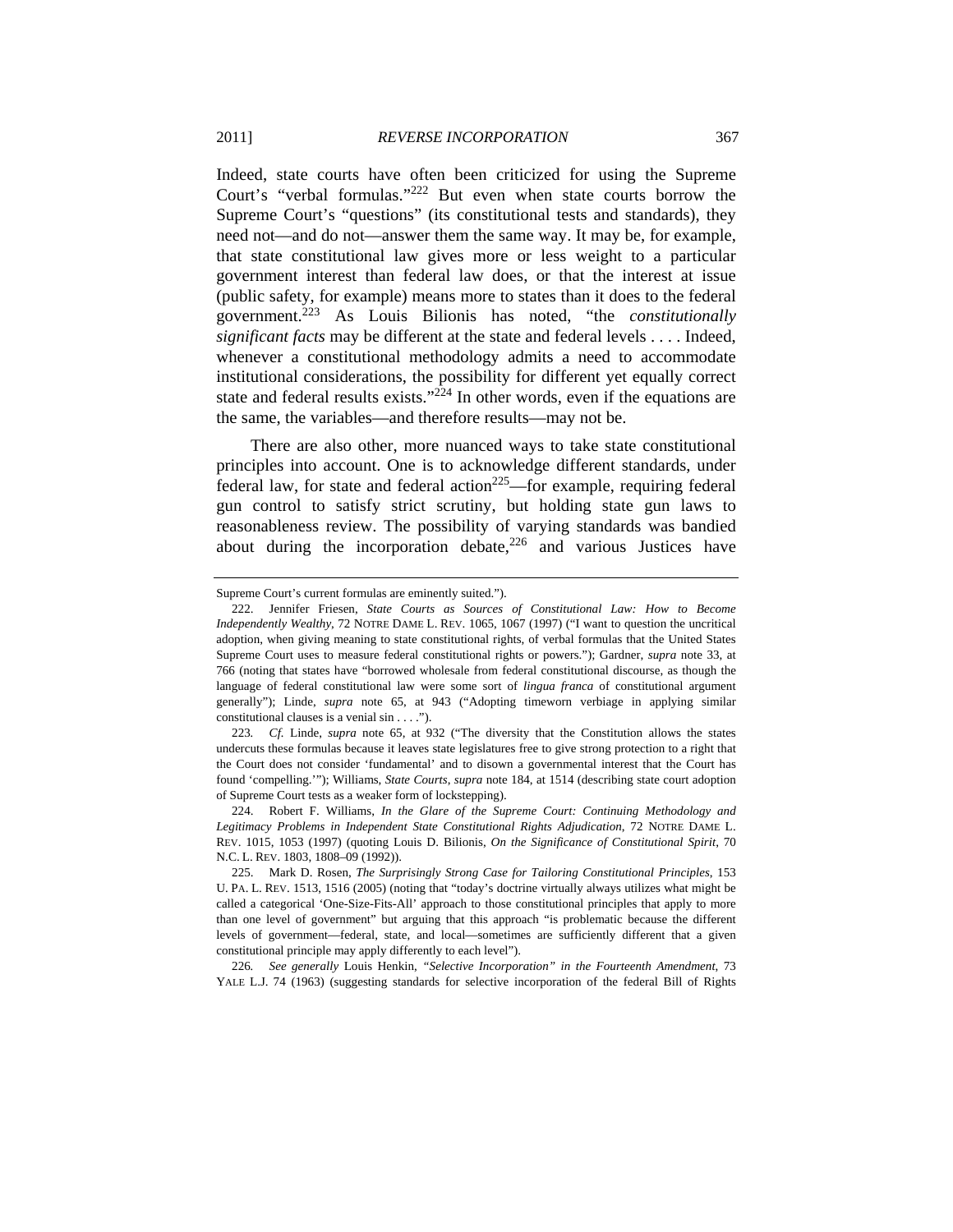acknowledged it over the years. $227$  In some limited circumstances, the Court has embraced such differential standards. For a few years, states were held to a higher standard than the federal government with regard to affirmative action, for example.228 And in *Apodaca v. Oregon*, 229 the Court held that a state jury's verdict need not be unanimous in order to support a criminal conviction, despite the fact that federal juries must be.<sup>230</sup> And yet, as Justice Harlan pointed out in his dissent in *Baldwin v. New York*, fortyseven states already required unanimity for felony convictions under their own constitutions.231

The thesis that federal courts should more often rely on analogous state law is anything but a radical normative claim, which makes it somewhat mysterious that it is so inaccurate as a descriptive one. One explanation might be that federal courts have diagnosed and are attempting quietly to treat our "national neurosis" about federalism<sup>232</sup> by—at least in this small way—refusing to pay homage to the inflated importance of state identity. Despite some state judges' insistence on state-specific constitutionalism, $233$  critics have argued that such positivism is impossible to maintain, since states are neither culturally unique nor legally autonomous. Paul Kahn, for example, argues that

[t]o rest state constitutionalism on an idea of the state as an alreadydefined historical community, with a text that can be interpreted to reflect the unique political identity of members of that community, is to try to build a serious legal doctrine on what may be no more than an anachronism or romantic myth.234

against the states).

<sup>227</sup>*. See, e.g.*, McDonald v. City of Chicago, 130 S. Ct. 3020, 3093–95 (2010) (Stevens, J., dissenting); Gideon v. Wainwright, 372 U.S. 335, 352 (1963) (Harlan, J., concurring); Williams, *In the Supreme Court's Shadow*, *supra* note 4, at 395 & n.212 (citing opinions of Justices Burger, Powell, and Rehnquist).

<sup>228</sup>*. Compare* Metro Broad., Inc. v. FCC, 497 U.S. 547, 563–66 (1990) (applying intermediate scrutiny to federal affirmative action measures, but strict scrutiny to state measures), *with* Adarand Constructors, Inc. v. Peña, 515 U.S. 200, 227–31 (1995) (overruling *Metro Broadcasting, Inc. v. FCC* and applying strict scrutiny to all race-based affirmative action).

 <sup>229.</sup> Apodaca v. Oregon, 406 U.S. 404, 406 (1972).

 <sup>230.</sup> *See* Johnson v. Louisiana, 406 U.S. 356, 363 (1972) (noting that federal courts "operate[] under the unanimity rule"). *McDonald* casts doubt on *Apodaca*'s continuing vitality, but did not specifically overrule it. *See McDonald*, 130 S. Ct. at 3035 n.14 (plurality opinion).

 <sup>231.</sup> Baldwin v. New York, 399 U.S. 117 app. at 138–43 (1970).

 <sup>232.</sup> *See* Edward L. Rubin & Malcolm Feeley, *Federalism: Some Notes on a National Neurosis*, 41 UCLA L. REV. 903, 905, 950–52 (1994).

 <sup>233.</sup> ROSCOE POUND FOUND., PROTECTING INDIVIDUAL RIGHTS: THE ROLE OF STATE CONSTITUTIONALISM 62 (Barbara Wolfson ed., 1993) (referring to state judges' "vigorous[] reject[ion]" of the "call to turn away from unique state sources").

 <sup>234.</sup> Kahn, *supra* note 75, at 1160.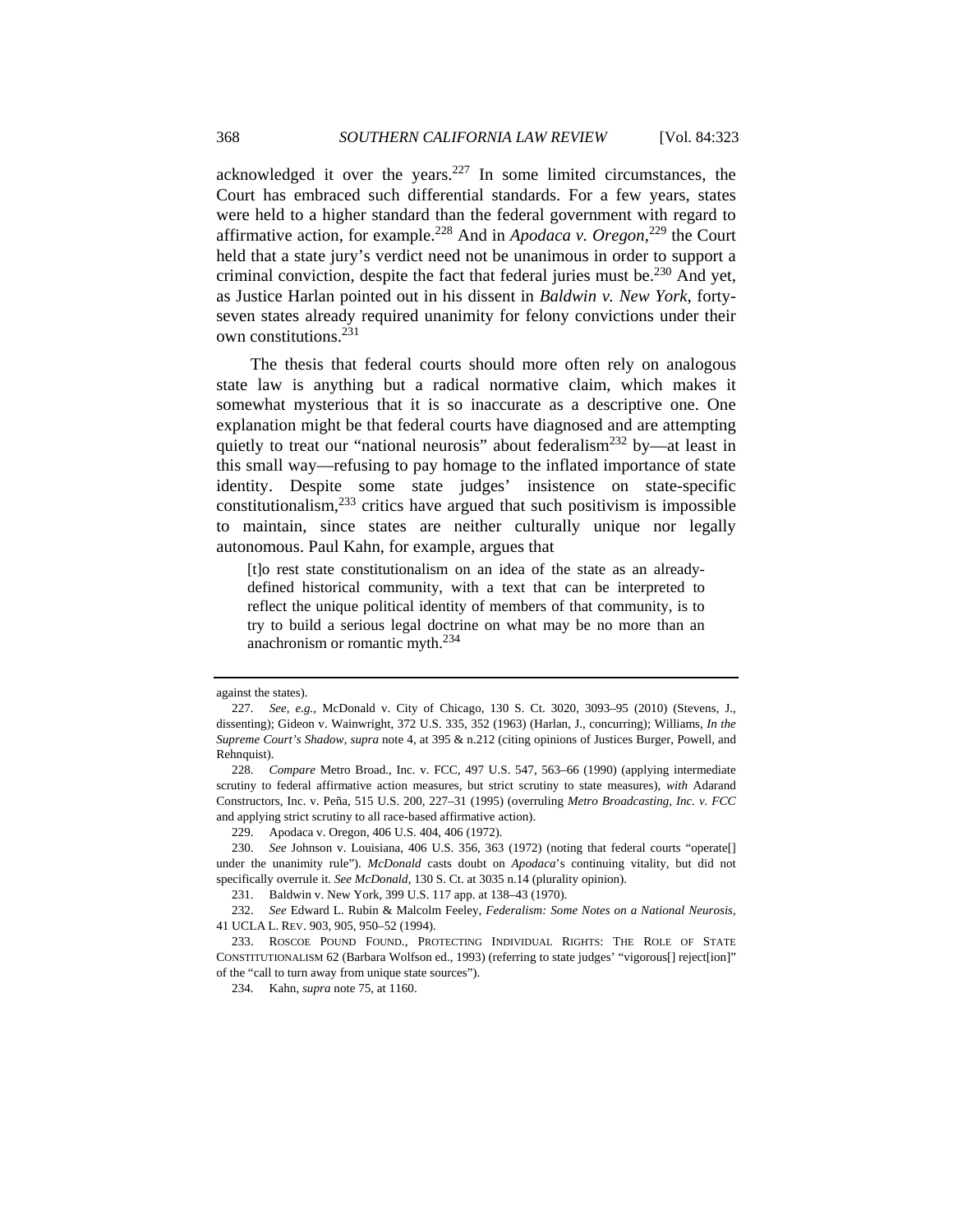Thus, any efforts to craft state constitutional law based on state identities is doomed to fail. In other words, the constitutional values that matter—in both state and federal cases—are national ones.<sup>235</sup>

But in the course of describing that objection, the strength of the thesis begins to emerge more clearly. For even if states' primacy as sources of political power and identity has faded over time, it does not necessarily follow that state courts are inadequate when it comes to articulating constitutional rights.<sup>236</sup> State courts, after all, remain charged with the elaboration and enforcement of federal constitutional law,  $237$  and, as noted above, they generally have followed federal doctrine even when supposedly applying state constitutional law.<sup>238</sup> In any event, federal constitutional law already is shaped by the states, since it "often incorporates state law by reference, taking on local hues and molding its shape to fit different and changing state law rules."239 Thus, for example, "legitimate expectations of privacy" under the Fourth Amendment are in some sense dependent on background state law regarding property and privacy.240 Takings doctrine, too, is a federal rule, but it depends on state law to define what counts as property. When applying these doctrines, federal courts have no choice but to consider state law, constitutional or otherwise.

The more one moves away from the notion of states as separate from the nation, the more useful state courts become as expositors of federal constitutional values. If the lines between state and federal power and law

<sup>235</sup>*. See* Gardner, *supra* note 33, at 828 ("The tension between state and national constitutionalism has been largely resolved in the modern day United States by the collapse of meaningful state identity and the coalescence of a social consensus that fundamental values in this country will be debated and resolved on a national level."); Kahn, *supra* note 75, at 1166 ("Whatever the differences in historical origins [of the states], those differences are less and less relevant to today's communities.").

 <sup>236.</sup> Force, *supra* note 42, at 127 ("Whatever future the states have as viable governmental entities, state and/or local responsibility for protecting individual rights need not be substantially undermined by the two factors cited most for the decline of the states: limited finances and obsolete government structures.").

 <sup>237.</sup> Bator, *supra* note 209, at 605 (considering "the role of the state courts in the elaboration of *federal* constitutional law and the enforcement of *federal* constitutional principles").

 <sup>238.</sup> *See* Johansen, *supra* note 62, at 317 ("[M]ost state courts have very little to guide their interpretation of the state constitution other than a body of state case law dependent primarily on the United States Constitution.").

 <sup>239.</sup> Akhil Reed Amar, Foreword, *Lord Camden Meets Federalism—Using State Constitutions to Counter Federal Abuses*, 27 RUTGERS L.J. 845, 854 (1996).

<sup>240</sup>*. Id.* at 860. *See also* Tennessee v. Garner, 471 U.S. 1, 15–16 (1985) (noting that "[i]n evaluating the reasonableness of police procedures" the Court has "looked to prevailing rules in individual [state] jurisdictions").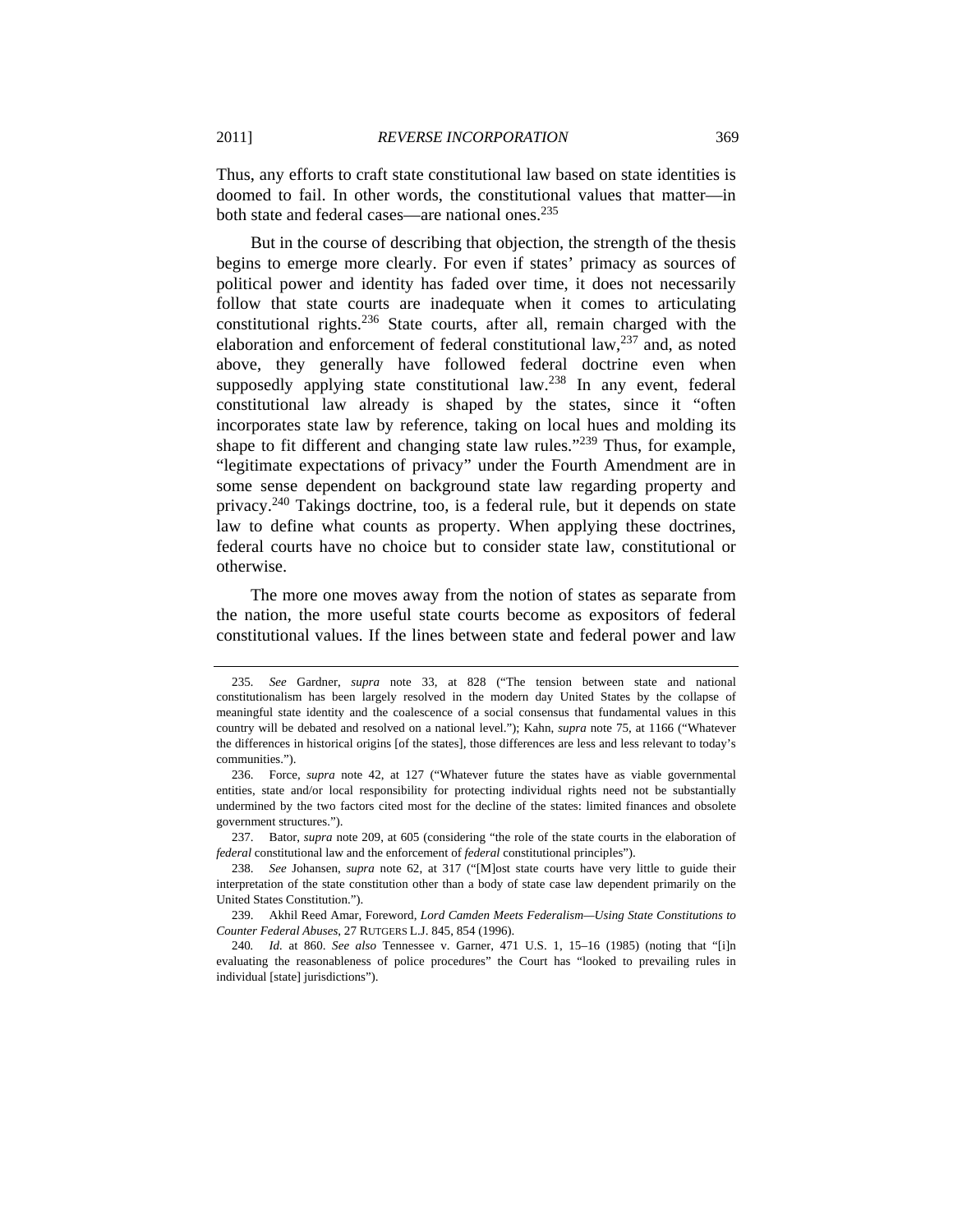have blurred, $241$  the proper response is not to ignore state constitutionalism, but to recognize that it is part and parcel of the federal constitutional system. State constitutions themselves "flourish in light of, and not despite, the American constitutional system."242 As James A. Gardner puts it, "a state constitution belongs jointly to the polities of both the state and the nation."<sup>243</sup> After all, the "American federal system ... [is] a single mechanism," of which the states are a part.<sup>244</sup>

State and federal courts are therefore engaged in an interlocking system of interpretation, just as their respective constitutions are parts of an interdependent constitutional structure. The structure of American federalism, in other words, need not be one that simply divides and separates judicial power. It can instead be one in which various interpretive bodies, both state and federal, are engaged in a shared enterprise of articulating constitutional values.<sup>245</sup> To a certain extent, jurisdictional rules can encourage this kind of dialogue.<sup>246</sup> But as an interpretive matter, the conversation between courts must also include something a bit more subtle—not just respecting each other's space, but learning from each other's experience.

#### B. PRACTICAL APPLICATIONS

Having described the arguments for and against the use of state constitutional law in federal cases, and sketched a possible taxonomy for areas in which it may be appropriate, the thesis can be tested against actual constitutional practice.

As noted above, federal courts have never used—and still do not

 <sup>241.</sup> Gardner, *supra* note 153, at 1256–59. *See also* Robert A. Schapiro, *Justice Stevens's Theory of Interactive Federalism*, 74 FORDHAM L. REV. 2133, 2141 (2006) (describing a theory of "interactive federalism" that "rejects the three key elements of dualism," because it "does not seek to draw boundaries between state and federal power[,] . . . does not prohibit the national government from coordinating state and federal claims," and "does not conceive of states as distinctive communities of value").

 <sup>242.</sup> Rodriguez, *supra* note 87, at 289.

 <sup>243.</sup> Gardner, *supra* note 153, at 1254.

 <sup>244.</sup> MORTON GRODZINS, THE AMERICAN SYSTEM: A NEW VIEW OF GOVERNMENT IN THE UNITED STATES 14 (Daniel J. Elazar ed., 1966). *See also* Elazar, *supra* note 204, at 976 (arguing that federalism does not presuppose a hierarchy in which states are inferior).

 <sup>245.</sup> Kahn, *supra* note 75, at 1148 ("The diversity of state courts is best understood as a diversity of interpretive bodies, not as a multiplicity of representatives of distinct sovereigns.").

 <sup>246.</sup> Robert M. Cover & T. Alexander Aleinikoff, *Dialectical Federalism: Habeas Corpus and the Court*, 86 YALE L.J. 1035, 1036 (1977) (describing the Warren Court's habeas jurisprudence as "structur[ing] a dialogue on the future of constitutional requirements in criminal law in which state and federal courts were required both to speak and listen as equals").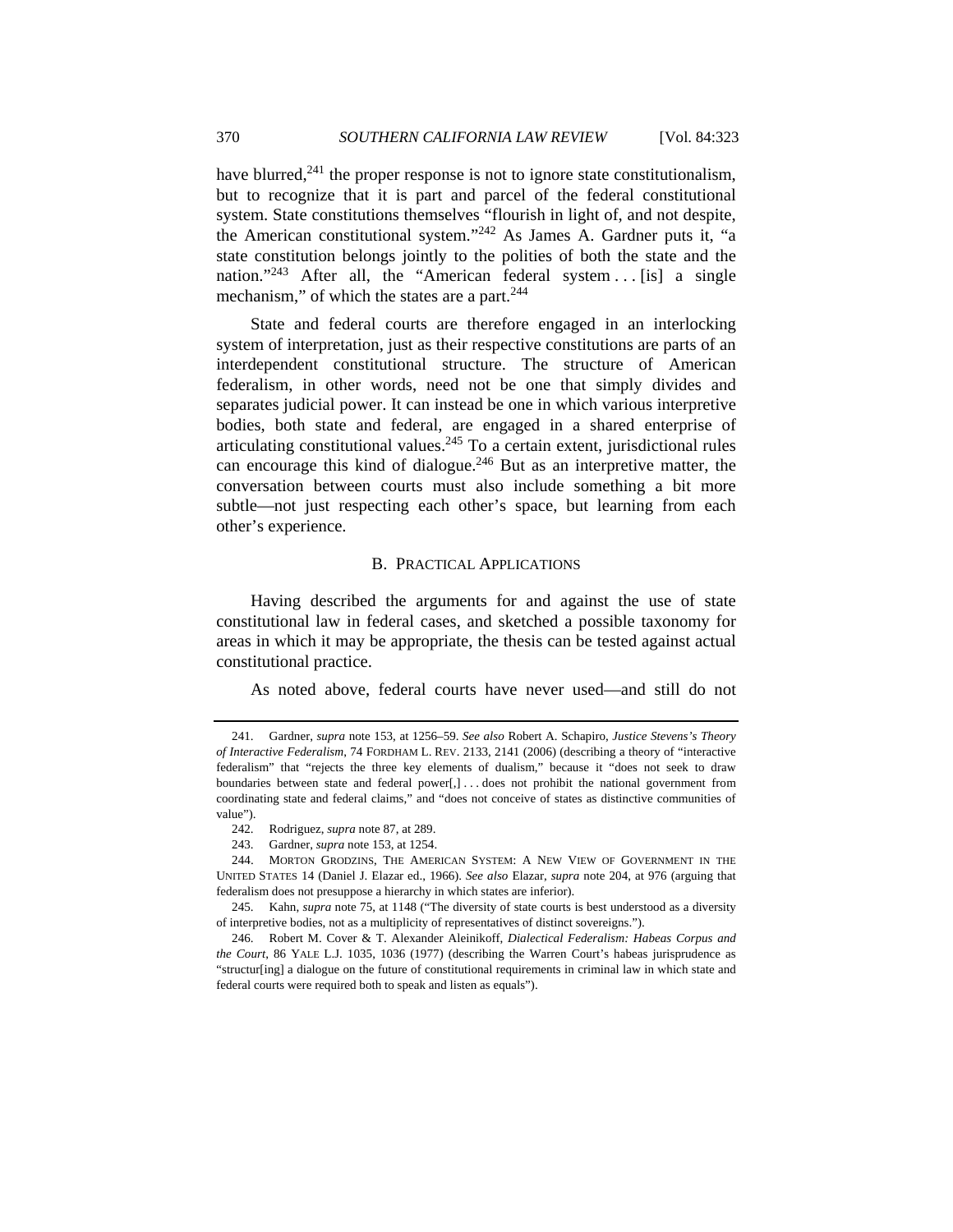use—state constitutional doctrine to nearly the same degree as state courts have used federal doctrine. There are, however, some notable exceptions to the general history of neglect.247 In *New York Times v. Sullivan*, 248 for example, the Court specifically modeled the actual malice test on "a like rule, which has been adopted by a number of state courts."<sup>249</sup> And although headcounting is difficult, it seems that around the turn of the century, when state courts were populated by giants like Benjamin Cardozo and Oliver Wendell Holmes, the Court was more likely to take guidance from them. In *Davis v. Massachusetts*, 250 for example, the Justices not only deferred to the decision of the Supreme Judicial Court of Massachusetts that was being appealed<sup>251</sup>—an opinion authored by Holmes—but also relied on other decisions of that court penned by their future colleague.252 Notably, the current Court is the first in history with no Justices who have ever served on a state court.

The following subsections consider three areas in which state constitutional law has had the most influence on modern federal doctrine: criminal procedure, due process, and the Eighth Amendment. Together, these examples both illustrate the arguments discussed in Part III and confirm the taxonomy suggested in Part IV.A. Broadly, the Court's reliance on state constitutional law in the criminal procedure context reflects a pragmatic form of learning from the states' experience and growing unanimity about such practical matters as whether the exclusionary rule deters unconstitutional searches. This is essentially persuasive authority. In the due process and Eighth Amendment contexts, by contrast, the Court has looked to widely shared state practice as "objective" evidence of whether a particular right is fundamental or a particular punishment is cruel or unusual. These are more akin to a strict version of reverse incorporation using state constitutional law to *define* federal standard doctrine.

 <sup>247.</sup> Holland, *supra* note 23, at 998 ("State court decisions shaped federal law in the areas of judicial review, substantive due process, freedom of speech, religion, eminent domain, the right to bear arms, and the rights of the accused."). *See also* Friesen, *supra* note 81, at 28 & n.12 (discussing examples of state constitutional law influence on Supreme Court decisions).

 <sup>248.</sup> N.Y. Times Co. v. Sullivan, 376 U.S. 254 (1964).

<sup>249</sup>*. Id.* at 280 (citing, inter alia, Coleman v. MacLennan, 98 P. 281 (Kan. 1908)). *See also* THE FIRST AMENDMENT RECONSIDERED 43 (Bill F. Chamberlin & Charlene J. Brown eds., 1982) ("[S]tate courts played an important role in laying the foundations for a modern-day understanding of freedom of speech and of the press."); Deckle McLean, *Origins of the Actual Malice Test*, 62 JOURNALISM Q. 750, 751–52 (1985) (tracing the test from *Sullivan* back to Kansas Supreme Court decisions).

 <sup>250.</sup> Davis v. Massachusetts, 167 U.S. 43, 46–47 (1897).

 <sup>251.</sup> Commonwealth v. Davis, 39 N.E. 113 (Mass. 1895).

<sup>252</sup>*. Davis*, 167 U.S. at 47 (citing Lincoln v. City of Bos., 20 N.E. 329, 330 (Mass. 1889) (Holmes, J.)).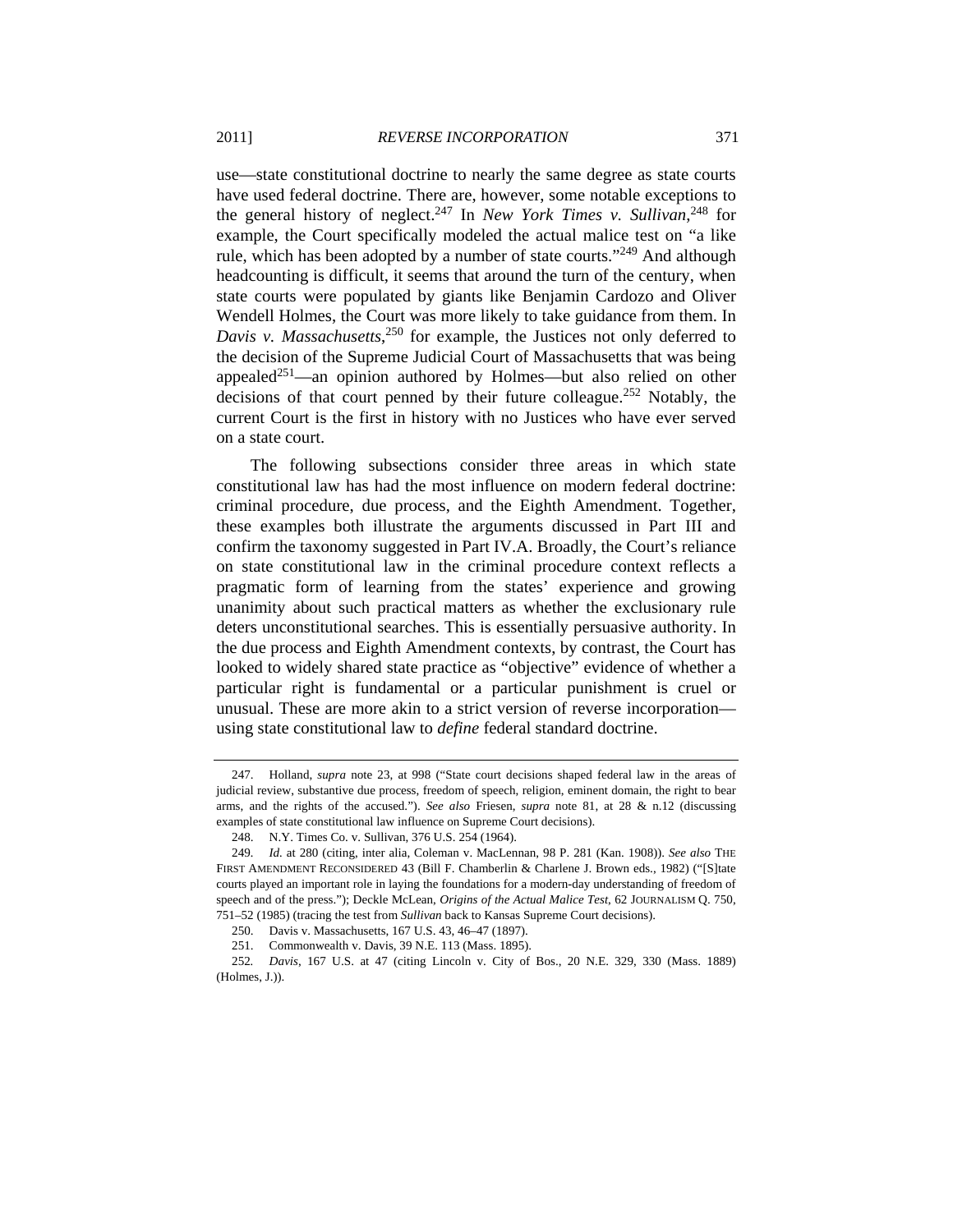#### 1. Criminal Procedure

State constitutional law has had a direct influence on the Court's criminal procedure jurisprudence. Two examples in particular stand out: the exclusionary rule and the right to counsel. Both demonstrate a cooperative constitutional dialogue between the state and federal courts. 253

The exclusionary rule itself is generally thought to be a federal invention. When the Supreme Court first employed it in 1914's *Weeks v. United States*, 254 few state courts had yet done so under their own constitutions or constitutional law.255 And *Weeks*, which predated the Court's modern incorporation doctrine, applied the rule only against federal officials. Initially, in *Wolf v. Colorado*, the Court decided not to incorporate the rule against the states.<sup>256</sup> But by that time, at least sixteen state courts had followed the reasoning of *Weeks* and interpreted their state constitutions to require the exclusionary rule.<sup>257</sup> And just twelve years after *Wolf*, in *Mapp v. Ohio*, the Court reversed course and decided to incorporate the rule after all.<sup>258</sup> In doing so, it explicitly relied on the states' independent embrace of the exclusionary rule.259 It noted that when *Wolf*

256. Wolf v. Colorado, 338 U.S. 25, 33 (1949).

257*. Id.* app. at 33–38 (listing sixteen states as following the *Weeks* rule and thirty-one as having rejected it). *See also* Randall T. Shepard, *In a Federal Case, Is the State Constitution Something Important or Just Another Piece of Paper?*, 46 WM. & MARY L. REV. 1437, 1448 n.54 (2005) ("[T]he heretical influence of [*Weeks*] spread, and evoked a contagion of sentimentality in some of the State Courts, inducing them to break loose from long-settled fundamentals." (quoting 4 JOHN HENRY WIGMORE, A TREATISE ON THE ANGLO-AMERICAN SYSTEM OF EVIDENCE IN TRIALS AT COMMON LAW § 2184, at 633 (2d ed. 1923))).

258. Mapp v. Ohio, 367 U.S. 643, 660 (1961).

 259. Gardner, *supra* note 40, at 1039 ("[T]he Court was deeply influenced by an emerging consensus among state courts, which it carefully and extensively documented, that suppression of illegally seized evidence was the most effective way to deter constitutionally unreasonable searches."). Whether the states' embrace of the exclusionary rule was truly "independent" is harder to say. It is entirely possible that by announcing the rule in *Weeks*, the Court influenced the states and thereby helped manufacture the majority it later found relevant.

 <sup>253.</sup> Other examples exist. *See, e.g.*, Benton v. Maryland, 395 U.S. 784, 795 (1969) ("Today, every State incorporates some form of the prohibition [on double jeopardy] in its constitution or common law.").

 <sup>254.</sup> Weeks v. United States, 232 U.S. 383, 398 (1914).

<sup>255</sup>*. See* Force, *supra* note 42, at 148 ("*Weeks* was a precedent shattering case; neither federal nor state courts which had followed the common law approach until then had anything else to rely on."). Robert Force slightly misses the mark with regard to state law, however. It seems that at least a handful of states excluded unconstitutionally obtained evidence even before *Weeks*. *See, e.g.*, State v. Sheridan, 96 N.W. 730, 730–31 (Iowa 1903) (finding evidence obtained with an improper warrant inadmissible); State v. Height, 91 N.W. 935, 938–40 (Iowa 1902) (finding evidence obtained during a compelled physical examination inadmissible); State v. Newcomb, 119 S.W. 405, 409 (Mo. 1909) (finding compelled examination evidence inadmissible); People v. McCoy, 45 How. Pr. 216, 217–18 (N.Y. Sup. Ct. 1873) (same).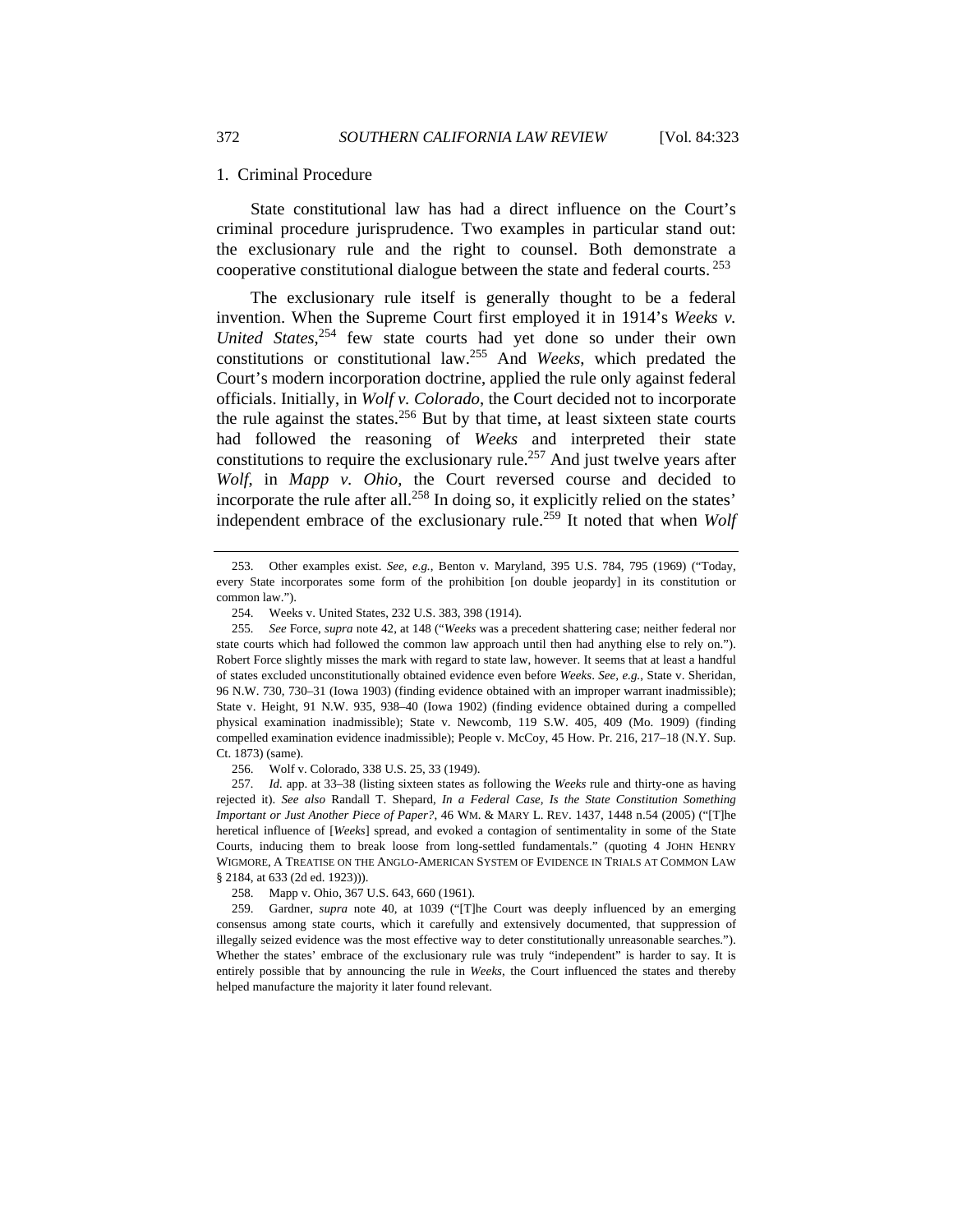was decided in 1949, "almost two-thirds of the States were opposed to the use of the exclusionary rule,<sup> $260$ </sup> but that by the time of *Mapp* in 1961, "more than half of those since passing upon it, by their own legislative or judicial decision, have wholly or partly adopted or adhered" to it.<sup>261</sup> The Court especially emphasized the ruling of the California Supreme Court in People v. Cahan,<sup>262</sup> which concluded that the exclusionary rule was the *only* remedy that could ensure compliance with constitutional guarantees.263 The Court therefore relied on the states not just as independent expositors of constitutional values, but as laboratories whose practical experience with constitutional rules was enlightening. Notably, Justice Clark's opinion for the Court in *Mapp* also specifically addressed then-Judge Cardozo's rejection of the exclusionary rule in New York,<sup>264</sup> saying that "the force of [Cardozo's] reasoning has been largely vitiated by later decisions of this Court."265 That the *Mapp* majority felt it appropriate to respond to the contrary reasoning of a state court is notable, if only to demonstrate how a state judge with Cardozo's standing and influence can command respect.

The state-federal constitutional dialogue about the exclusionary rule has continued, though increasingly it seems that only state courts are listening. The Court has progressively limited the reach of the exclusionary rule since incorporating it against the states in *Mapp*. In *United States v.*  Leon,<sup>266</sup> for example, the Court held that the purpose of the exclusionary rule was to deter future police misconduct,  $267$  and that it therefore should not apply in cases in which police officers rely on a warrant they believe in good faith to be valid.268 At least twenty state courts, however, have rejected both the deterrence rationale and the good faith exception.<sup>269</sup> Perhaps the Court will revisit *Leon*'s reasoning and rule if that number reaches the fifty percent figure that seemed so significant in *Mapp*.

State constitutional law has also been influential in the Court's right to

<sup>260</sup>*. Mapp*, 367 U.S. at 651.

<sup>261</sup>*. Id. See also* Elkins v. United States, 364 U.S. 206 app. at 224–25 (1960) (noting that twentysix states had voluntarily adopted the exclusionary rule by 1960).

 <sup>262.</sup> *Mapp*, 367 U.S. at 651.

<sup>263</sup>*. See* People v. Cahan, 282 P.2d 905, 911–12 (Cal. 1955).

<sup>264</sup>*. Mapp*, 367 U.S. at 653.

<sup>265</sup>*. Id.* (referring to Cardozo's opinion in People v. Defore, 150 N.E. 585 (N.Y. 1926)).

 <sup>266.</sup> United States v. Leon, 468 U.S. 897 (1984).

 <sup>267.</sup> *Id.* at 906 (quoting United States v. Calandra, 414 U.S. 338, 348 (1974)).

<sup>268</sup>*. Leon*, 468 U.S. at 919 (quoting United States v. Peltier, 422 U.S. 531, 539 (1975)).

 <sup>269.</sup> Friesen, *supra* note 222, at 1080. *See generally* Leigh A. Morrissey, Note, *State Courts Reject* Leon *on State Constitutional Grounds: A Defense of Reactive Rulings*, 47 VAND. L. REV. 917 (1994) (examining state courts' rejection of the good faith exception).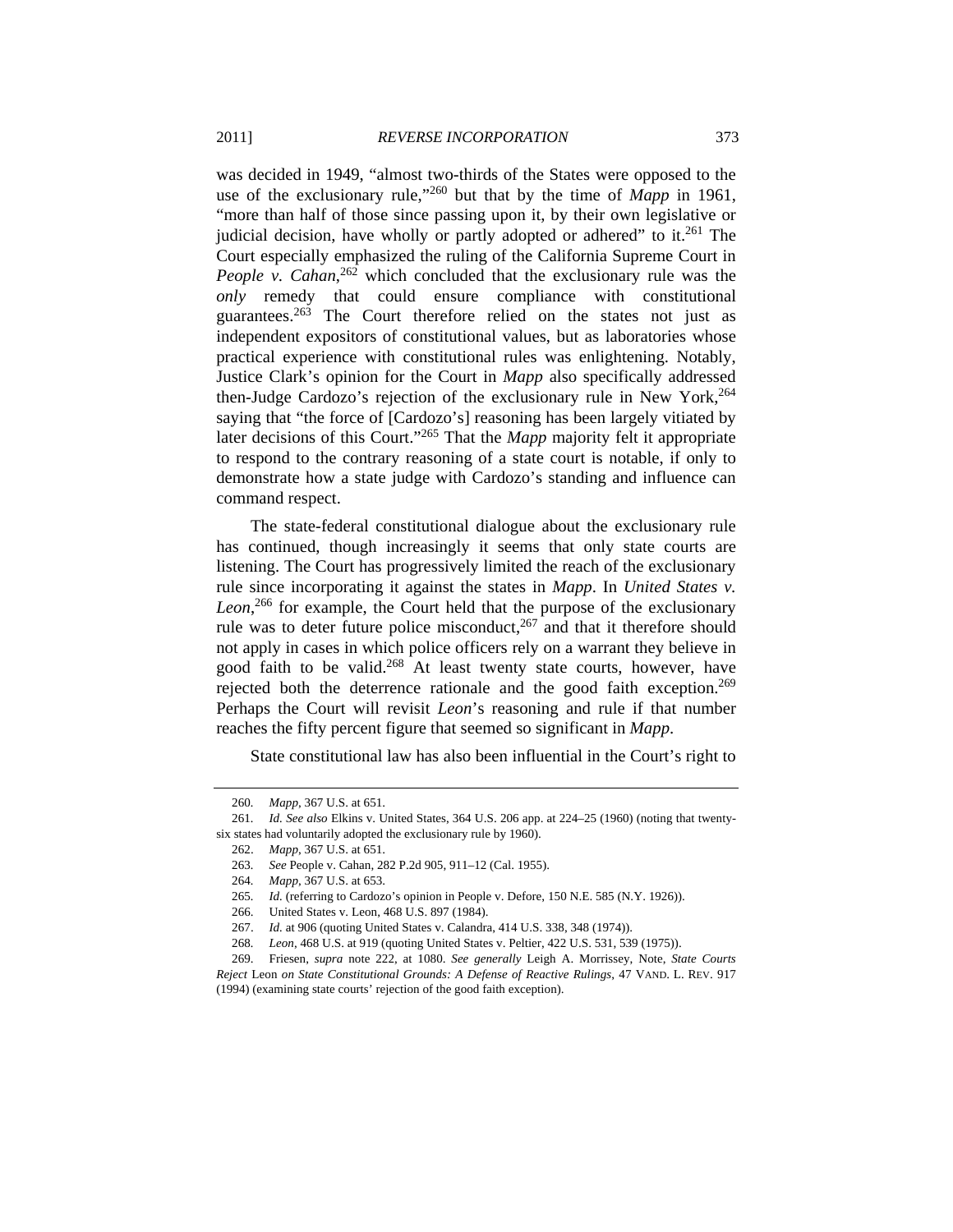counsel jurisprudence. In *Johnson v. Zerbst*, 270 the Court held that indigent defendants had a right to appointed counsel in federal prosecutions. *Zerbst*, in turn, quoted and relied on the Court's earlier decision in *Patton v. United States*271:

Consistently with the wise policy of the Sixth Amendment and other parts of our fundamental charter, this Court has pointed to ". . . the humane policy of the modern criminal law . . ." which now provides that a defendant ". . . if he be poor, . . . may have counsel furnished him by the state . . . not infrequently . . . more able than the attorney for the state."272

But *Patton*, in turn, was quoting from the Wisconsin Supreme Court decision in *Hack v. State*. 273 The state court's reasoning had thereby become part of the federal rule. And it was not simply the state court's language that influenced the Supreme Court. Thirty years after *Zerbst*, Yale Kamisar noted that when in 1938 the Court held that the right of the accused "to have the assistance of counsel for his defense" provided by the Sixth Amendment included the right of indigents to be furnished counsel, thirty states already afforded counsel as of right to all indigent felony defendants.274 Robert Force concludes, "It was the states' approach to the accuseds' rights which supplied the strongest support for the Supreme Court's rationale in *Patton v. United States*, which in turn, provided the major authority for the decision in *Johnson v. Zerbst*."275

There have been other occasions on which federal constitutional rules followed state constitutional rules, albeit not always explicitly. The principle of *Batson v. Kentucky*, 276 for example, had already been endorsed by some state courts before the Supreme Court embraced it.<sup>277</sup> And long before the Court extended *Batson*'s rule to cover preemptory challenges based on gender, $278$  many state courts did as much under their own constitutions.279 Similarly, when the Court held that the Sixth Amendment

 <sup>270.</sup> Johnson v. Zerbst, 304 U.S. 458, 462–63 (1938).

 <sup>271.</sup> Patton v. United States, 281 U.S. 276 (1930).

<sup>272</sup>*. Zerbst*, 304 U.S. at 463 (quoting *Patton*, 281 U.S. at 308).

 <sup>273.</sup> Hack v. State, 124 N.W. 492, 494 (Wis. 1910).

 <sup>274.</sup> Yale Kamisar, *The Right to Counsel and the Fourteenth Amendment: A Dialogue on "The Most Pervasive Right" of an Accused*, 30 U. CHI. L. REV. 1, 16–17 (1962) (footnote omitted).

 <sup>275.</sup> Force, *supra* note 42, at 145.

 <sup>276.</sup> Batson v. Kentucky, 476 U.S. 79, 89 (1986) (prohibiting preemptory challenges in jury selection based on race).

<sup>277</sup>*. See, e.g.*, People v. Wheeler, 583 P.2d 748, 761–62 (Cal. 1978).

<sup>278</sup>*. See* J.E.B. v. Ala. *ex rel.* T.B., 511 U.S. 127, 128–29 (1994).

<sup>279</sup>*. See, e.g.*, State v. Levinson, 795 P.2d 845, 849–50 (Haw. 1990); Commonwealth v. Hyatt, 568 N.E.2d 1148, 1150 (Mass. 1991); State v. Gonzales, 808 P.2d 40, 49–50 (N.M. Ct. App. 1991).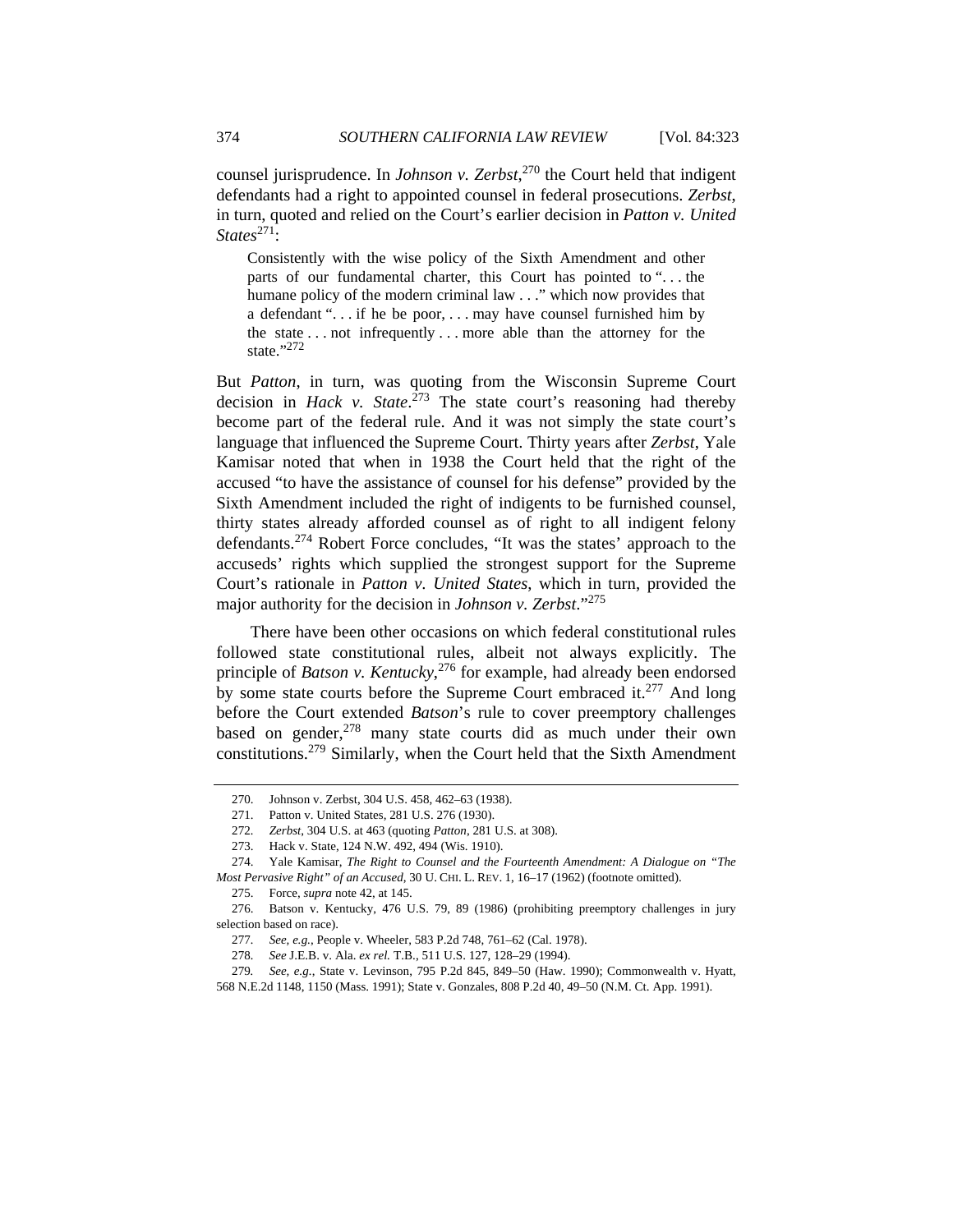prohibits the exclusion of women from juries, it noted that this conclusion was "consistent with the current judgment of the country, now evidenced by legislative or constitutional provisions in every State and at the federal level qualifying women for jury service."<sup>280</sup>

Criminal procedure remains a comparatively rich area of dialogue between state and federal courts. Indeed, in many ways it was the Burger Court's perceived restriction of constitutional criminal procedure rights that first inspired the "New Judicial Federalism."281 And there may be a special reason for this, which is that federalism concerns—and concomitant respect for the states' governmental interests—are especially strong in the context of criminal prosecutions.282 Perhaps, then, criminal procedure is one of those areas in which the underlying values of reverse incorporation respect for federalism and state expertise, for example—are particularly salient.

#### 2. Substantive Due Process and Incorporation

State constitutional doctrine has played a notable, albeit less direct, role in the Court's substantive due process and incorporation cases. This may not be entirely surprising, since the inquiries in both sets of cases focus on what rights are "fundamental." State constitutional law can serve as uniquely good evidence of what rights meet that standard. 283

The Supreme Court considered the Due Process Clause only twice between 1789 and 1868.<sup>284</sup> State courts therefore had an opportunity to define many of the relevant terms—"deprive," "liberty," and "property" before federal courts did.<sup>285</sup> When the Court eventually embraced the concept of substantive due process and a corresponding protection of

 <sup>280.</sup> Taylor v. Louisiana, 419 U.S. 522, 533 (1975).

 <sup>281.</sup> George R. Moore, Note, *Expanding Criminal Procedural Rights Under State Constitutions*, 33 WASH. & LEE L. REV. 909, 915 (1976) ("[A] rapidly increasing number of state courts have declined to follow Supreme Court decisions in the criminal law area, and have established higher standards within their respective states based upon the authority of state constitutions."). *See also supra* note 77.

<sup>282</sup>*. See, e.g.*, Gregg v. Georgia, 428 U.S. 153, 176 (1976) ("The deference we owe to the decisions of the state legislatures under our federal system . . . is enhanced where the specification of punishments is concerned, for 'these are peculiarly questions of legislative policy.'" (quoting Gore v. United States, 357 U.S. 386, 393 (1958))).

 <sup>283.</sup> *See, e.g.*, Powell v. Alabama, 287 U.S. 45, 73 (1932) ("A rule adopted with such unanimous accord reflects, if it does not establish, the inherent right to have counsel appointed, at least in cases like the present, and lends convincing support to the conclusion we have reached as to the fundamental nature of that right.").

 <sup>284.</sup> Charles Warren, *The New "Liberty" Under the Fourteenth Amendment*, 39 HARV. L. REV. 431, 441 (1926).

<sup>285</sup>*. Id.*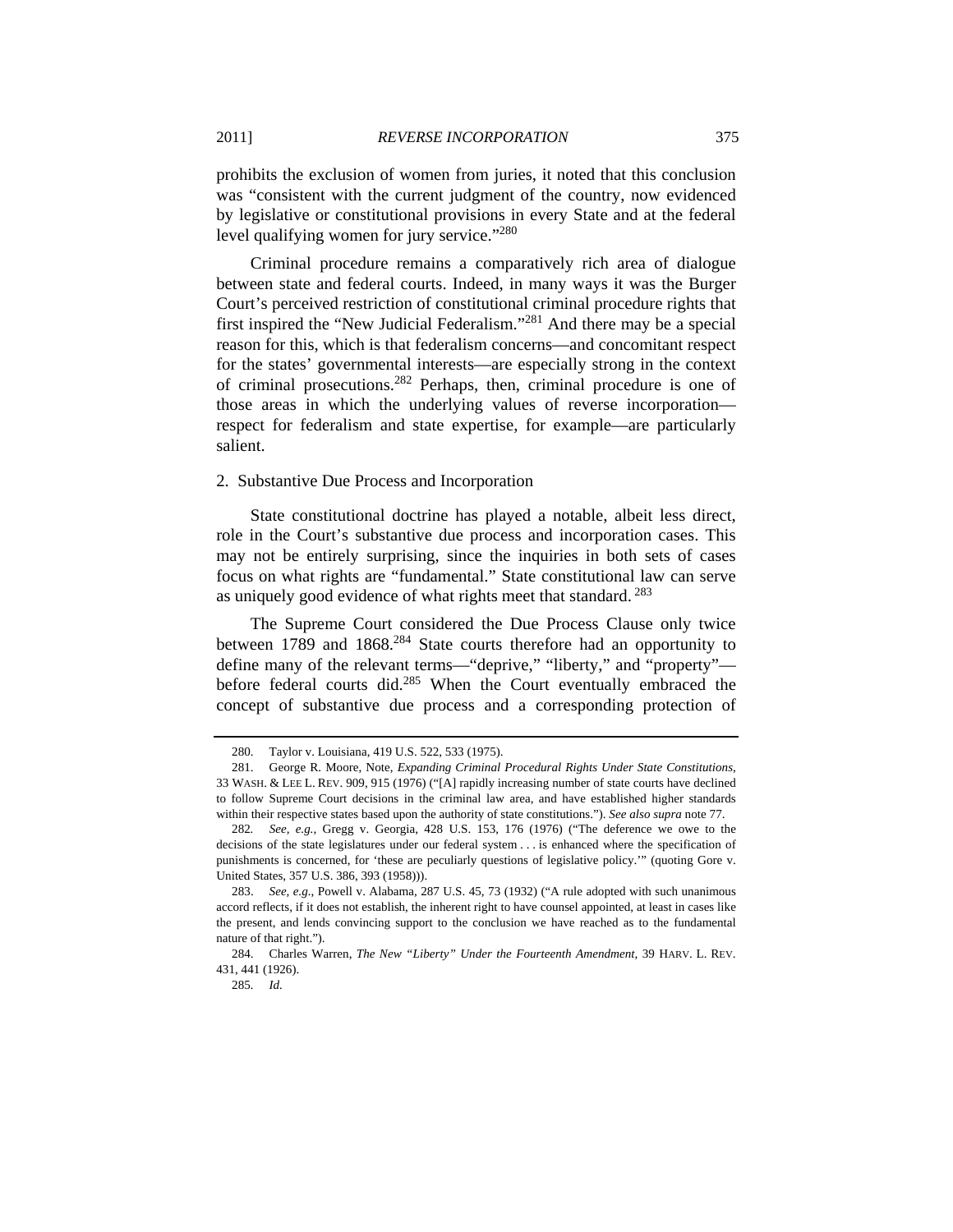unenumerated rights, its definition of those rights depended on whether the right was a "fundamental principle<sup>[]</sup> of liberty and justice"<sup>286</sup> or "implicit in the concept of ordered liberty."287 The question essentially boiled down to whether there was a tradition protecting the right, $288$  an inquiry for which state constitutional law—and the states' longer tradition of due process jurisprudence—has proven particularly useful.

The Supreme Court's sexual privacy decisions are illuminating examples. In *Bowers v. Hardwick*, 289 the Court upheld a Georgia statute criminalizing sodomy. In doing so, the Court relied heavily on a history of state regulation (implicit evidence that the states did *not* recognize a constitutional right to sodomy), noting that before 1961 "all 50 States outlawed sodomy, and today, 24 States and the District of Columbia continue to provide criminal penalties for sodomy performed in private and between consenting adults."<sup>290</sup> After *Bowers*, however, state courts, relying on their own state constitutions, began "to extend the protection the Supreme Court withheld."291 In 1998, the Georgia Supreme Court itself specifically rejected the *Bowers* rule, holding the very same sodomy statute unconstitutional under the state's Due Process Clause.<sup>292</sup> The Georgia court noted that it was not bound to interpret that clause in parallel with the Supreme Court's (concededly final) interpretation of the federal Due Process Clause, despite the fact that the two clauses were nearly identically worded.293 The Georgia Supreme Court was not the only state court to reject the *Bowers* reasoning.294 Interestingly, the Texas Court of Appeals was among this group, striking down Texas's ban on same-sex sodomy.<sup>295</sup>

289. Bowers v. Hardwick, 478 U.S. 186, 196 (1986).

292. Powell v. State, 510 S.E.2d 18, 24–26 (Ga. 1998).

293. *Id.* at 22 ("The 'right to be let alone' guaranteed by the Georgia Constitution is far more extensive than the right of privacy protected by the U.S. Constitution . . . ."). *Compare* GA. CONST. art. I, § 1, ¶ I ("No person shall be deprived of life, liberty, or property except by due process of law."), *with* U.S. CONST. amend. V ("No person shall . . . be deprived of life, liberty, or property, without due process of law . . . .").

294*. See* People v. Onofre, 415 N.E.2d 936, 940–41 (N.Y. 1980); Commonwealth v. Bonadio, 415 A.2d 47, 49–50 (Pa. 1980); *supra* note 124.

 295. State v. Morales, 826 S.W.2d 201, 205 (Tex. App. 1992), *rev'd*, 869 S.W.2d 941 (Tex. 1994) (striking down Texas Penal Code section 21.06). The Texas Supreme Court reversed and remanded *Morales* on the grounds that the court of appeals lacked jurisdiction to enjoin enforcement of the statute.

 <sup>286.</sup> Palko v. Connecticut, 302 U.S. 319, 328 (1937) (quoting Hebert v. Louisiana, 272 U.S. 312, 316 (1926)).

<sup>287</sup>*. Id.* at 325.

 <sup>288.</sup> Washington v. Glucksberg, 521 U.S. 702, 710–19, 723 (1997) (reviewing state law and concluding "we are confronted with a consistent and almost universal tradition that has long rejected the asserted right, and continues explicitly to reject it today").

<sup>290</sup>*. Id.* at 193–94.

 <sup>291.</sup> Ann Althouse, *Federalism, Untamed*, 47 VAND. L. REV. 1207, 1219 (1994).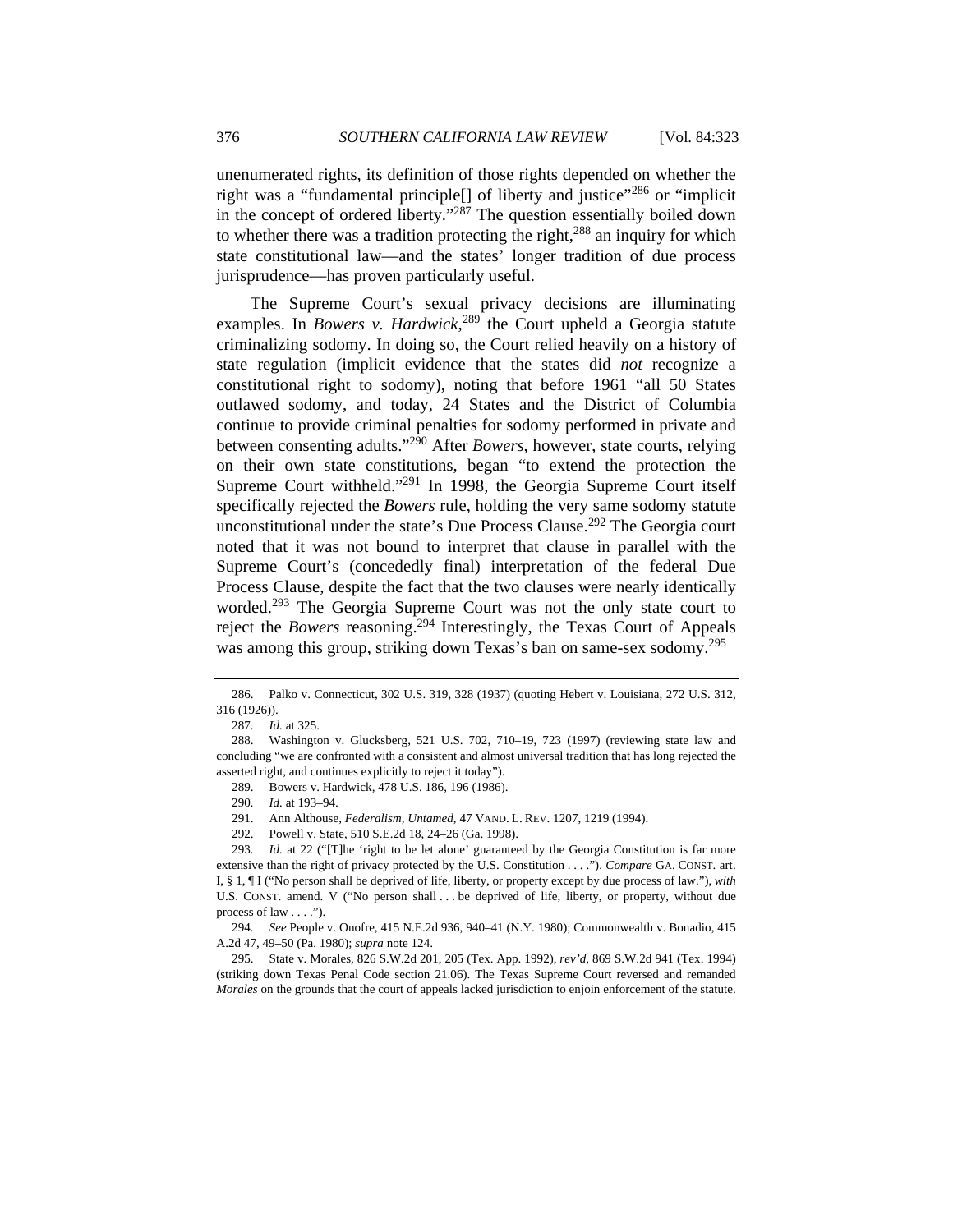In *Lawrence v. Texas*, the Supreme Court overruled *Bowers*. 296 It noted that many state courts, construing "provisions in their own state constitutions parallel to the Due Process Clause of the Fourteenth Amendment,"297 had rejected the *Bowers* rule. These state court decisions made up a part of the criticism of *Bowers* that, as the *Lawrence* Court recognized, had been "substantial and continuing, disapproving of its reasoning in all respects."<sup>298</sup> Thus, as commentators have noted, "It is clear that judicial federalism influenced the Supreme Court's opinion in *Lawrence*, as the Court found the trend in the states towards decriminalization, a trend largely driven by judicial federalism, worthy of consideration in its federal due process analysis."299 Reviewing cases like *Lawrence*, Gardner concludes that "particularly in the last fifteen years or so, . . . . the Court has increasingly used the content of state law to provide a baseline against which to measure whether any particular individual right can be considered part of the fundamental liberty protected by the Fourteenth Amendment."<sup>300</sup>

That question—whether something is a "fundamental liberty protected by the Fourteenth Amendment"—is essentially the same inquiry the Court pursues when deciding whether to incorporate a particular provision of the federal Bill of Rights against the states through the Fourteenth Amendment. Under the Court's selective incorporation jurisprudence, the test is "whether a right is among those 'fundamental principles of liberty and justice which lie at the base of all our civil and political institutions.'"301 And even before there was an incorporation doctrine, the Court looked to state constitutional law when determining whether to apply federal rules against the states. In 1833's *Barron v. Mayor of Baltimore*, for example, the Court concluded that the federal Bill of Rights did not bind the states.<sup>302</sup> Chief Justice Marshall's opinion for the Court was deeply grounded in state

*See* State v. Morales, 869 S.W.2d 941, 947–48 (Tex. 1994). This set the stage for *Lawrence v. Texas*, 539 U.S. 558, 578 (2003), which would invalidate the statute yet again.

<sup>296</sup>*. Lawrence*, 539 U.S. at 578–79.

<sup>297</sup>*. Id.* at 576.

<sup>298</sup>*. Id.*

 <sup>299.</sup> Fitzpatrick, *supra* note 34, at 1855.

 <sup>300.</sup> Gardner, *supra* note 40, at 1040; *id.* at 1042 ("The U.S. Supreme Court's approach in due process cases arising under the Fourteenth Amendment suggests strongly that state courts have the ability to influence indirectly the content of nationally guaranteed liberties through their rulings under cognate provisions of state constitutions. More to the point, it seems possible for state courts to use this process to work actively, if slowly, to undermine Supreme Court interpretations of the U.S. Constitution with which they disagree.").

 <sup>301.</sup> Duncan v. Louisiana, 391 U.S. 145, 148 (1968) (quoting Powell v. Alabama, 287 U.S. 45, 67 (1932)).

 <sup>302.</sup> Barron v. Mayor of Balt., 32 U.S. (7 Pet.) 243, 250–51 (1833).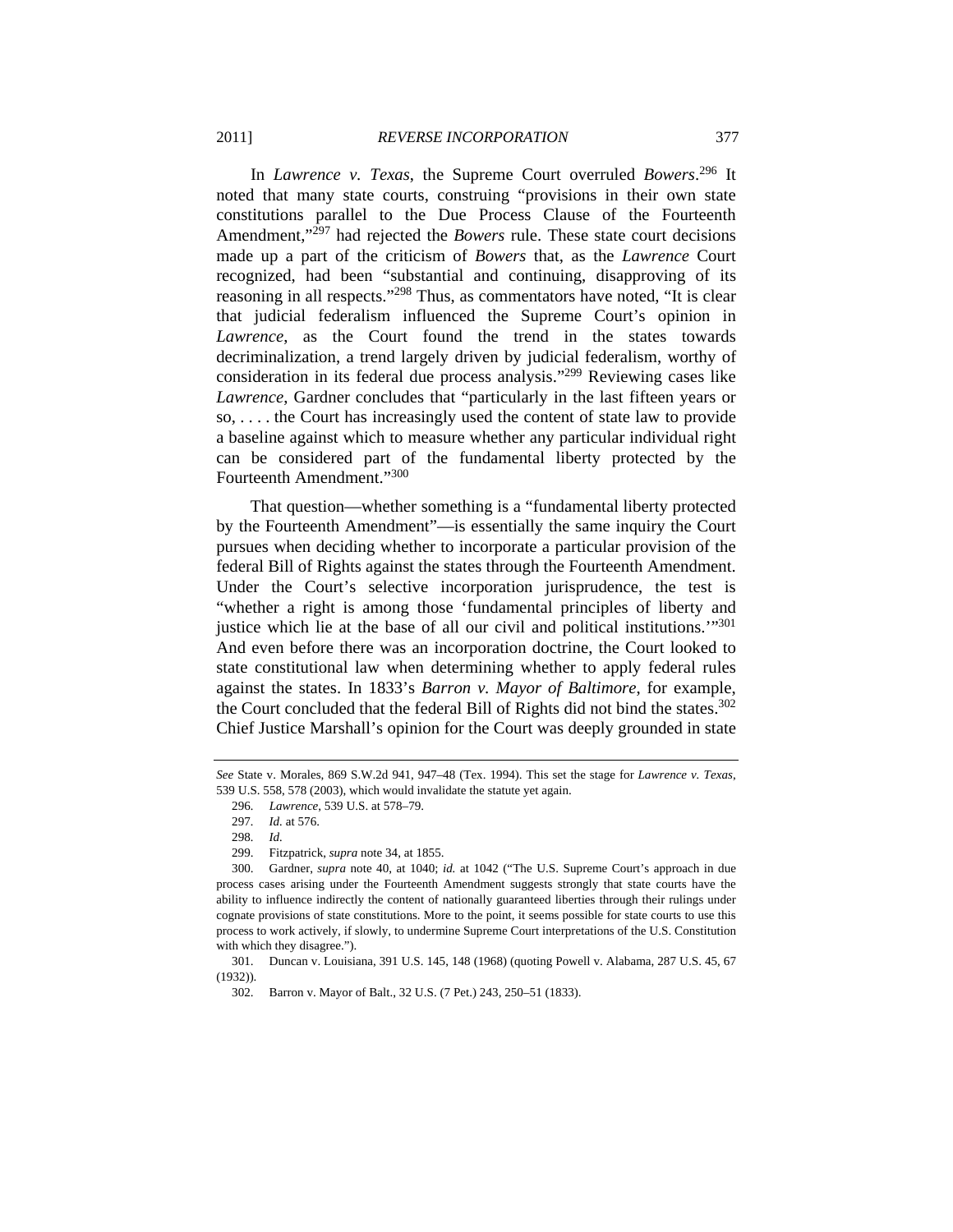constitutionalism:

Each state established a constitution for itself, and, in that constitution, provided such limitations and restrictions on the powers of its particular government as its judgment dictated. . . . In their several constitutions [the states] have imposed such restrictions on their respective governments as their own wisdom suggested; such as they deemed most proper for themselves. It is a subject on which they judge exclusively  $\ldots$ <sup>303</sup>

Thus, state constitutional guarantees were originally seen as a reason *not* to hold states to the terms of the federal document. And even when the Court did eventually incorporate the federal Bill of Rights against the states, it occasionally did so with an eye toward state constitutional law. *Wolf* and *Mapp*, described above,<sup>304</sup> are perfect examples—the latter based the decision to incorporate the exclusionary rule against the states on the fact that the states had already embraced it. Interestingly, the plurality opinion in *McDonald*—the Court's most recent and perhaps highest-profile incorporation case—did not make use of a near-unanimous state constitutional practice protecting the right at issue. Part IV.C discusses *McDonald*'s approach in more detail.

#### 3. The Eighth Amendment

The Eighth Amendment's prohibition on "cruel and unusual" punishment has inspired a somewhat distinct constitutional jurisprudence, one which is heavily comparativist and draws on both foreign and state law sources.

International sources have long played a prominent and controversial role in the Court's Eighth Amendment cases. In *Trop v. Dulles*<sup>305</sup>—perhaps the foundation of the Court's modern Eighth Amendment jurisprudence the Court established an inquiry that looks to whether a particular punishment violates "the evolving standards of decency that mark the progress of a maturing society."306 That inquiry, the Court has long recognized, can be advanced by looking to sources from other sovereigns, including foreign and international sources. The *Trop* Court, for example, concluded that denationalization was cruel and unusual, based in part on the fact that "only two countries [out of eighty-four surveyed] . . . impose

<sup>303</sup>*. Id.* at 247–48.

<sup>304</sup>*. See supra* notes 259–67 and accompanying text.

 <sup>305.</sup> Trop v. Dulles, 356 U.S. 86 (1958) (plurality opinion).

<sup>306</sup>*. Id.* at 101.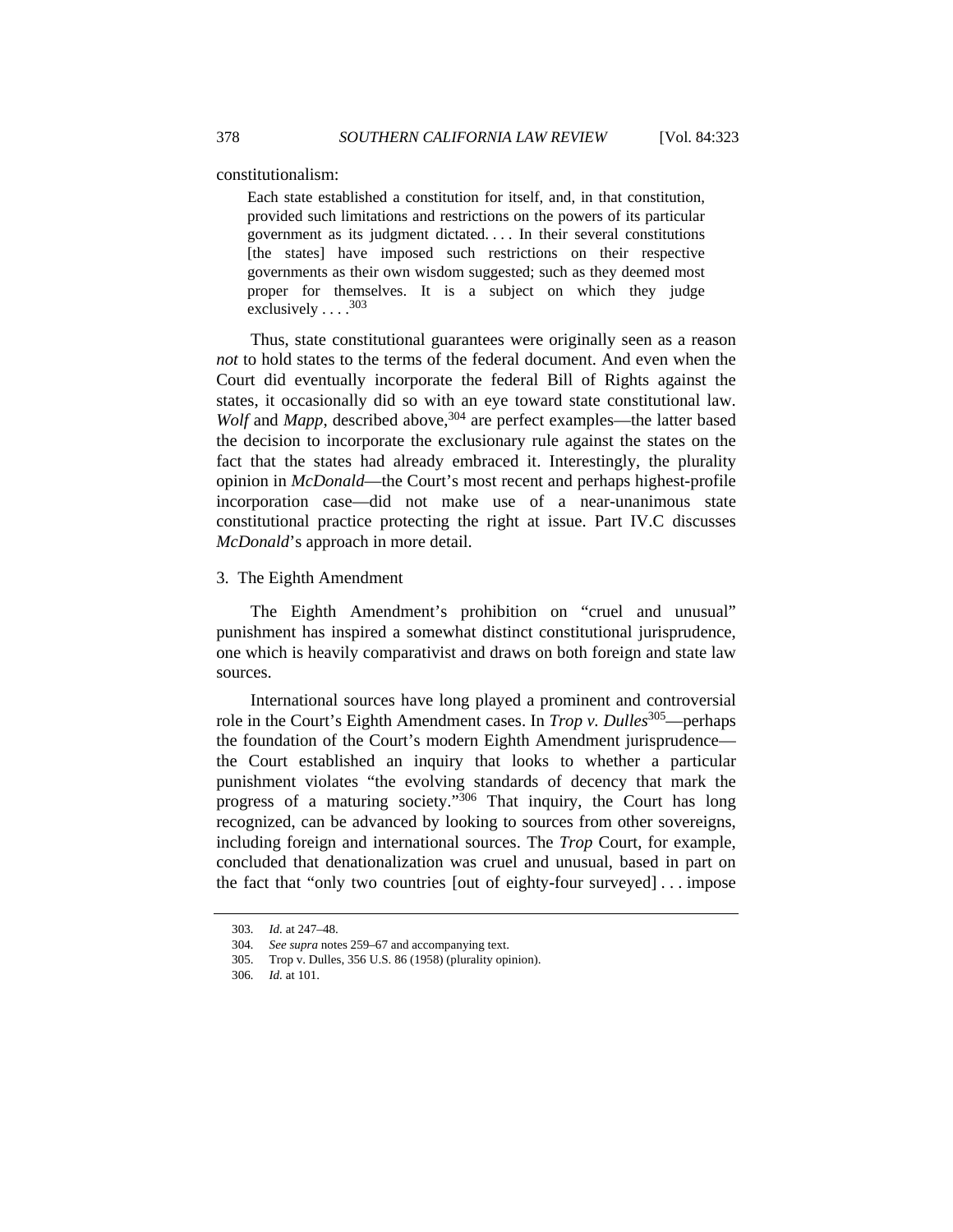denationalization as a penalty for desertion."307 In *Atkins v. Virginia*, 308 the Court held that the Eighth Amendment prohibited the execution of the mentally retarded, noting that "within the world community, the imposition of the death penalty for crimes committed by mentally retarded offenders is overwhelmingly disapproved."309 And three years later, in *Roper v. Simmons*, 310 the Court held that the Eighth Amendment also prohibited the execution of juvenile offenders, again citing foreign law.<sup>311</sup>

Other examples of citation to foreign sources are not hard to find in Eighth Amendment cases.<sup>312</sup> For good or ill, the practice demonstrates the Court's willingness to construct federal constitutional law based in part on the experiences of other sovereigns. But even more important in the search for "objective indicia" is domestic consensus—that is, the practices of the states. Interestingly, the Court has generally looked to state legislatures, not state constitutions, as the most appropriate evidence of moral consensus.<sup>313</sup> For example, the Court has stated that the "clearest and most reliable objective evidence of contemporary values is the legislation enacted by the country's legislatures."314 If state *legislative* enactments are useful indicators of current social values, then it seems that state constitutions

311*. Id.* at 575–78; *id.* at 605 (O'Connor, J., dissenting) ("[T]he existence of an international consensus of this nature can serve to confirm the reasonableness of a consonant and genuine American consensus."). *See* Comment, *The Debate over Foreign Law in* Roper v. Simmons, 119 HARV. L. REV. 103, 103 n.9 (2005) (citing divergent scholarly opinions on the appropriateness and significance of the Court's use of foreign law for constitutional analysis in *Roper*); Ernest A. Young, Comment, *Foreign Law and the Denominator Problem*, 119 HARV. L. REV. 148, 153–56 (2005) (arguing that decisions like *Roper* use foreign law only superficially, as "nose-counting" to increase the denominator and make divergent U.S. law look like "an outlier," but without learning anything persuasive).

312*. See, e.g.*, *Roper*, 543 U.S. at 604–05 ("This inquiry [into international and foreign law] reflects the special character of the Eighth Amendment, which, as the Court has long held, draws its meaning directly from the maturing values of civilized society."); Thompson v. Oklahoma, 487 U.S. 815, 830 (1988) (noting that the decision was "consistent with the views that have been expressed by . . . other nations that share our Anglo-American heritage, and by the leading members of the Western European community"); Coker v. Georgia, 433 U.S. 584, 596 n.10 (1977) ("It is thus not irrelevant here that out of 60 major nations in the world surveyed in 1965, only 3 retained the death penalty for rape where death did not ensue.").

<sup>307</sup>*. Id.* at 103 (citation omitted).

 <sup>308.</sup> Atkins v. Virginia, 536 U.S. 304 (2002).

<sup>309</sup>*. Id.* at 316 n.21 (citation omitted).

 <sup>310.</sup> Roper v. Simmons, 543 U.S. 551, 578–79 (2005).

 <sup>313.</sup> Hills, *supra* note 8, at 17 (describing reliance on state law).

<sup>314</sup>*.* Penry v. Lynaugh, 492 U.S. 302, 331 (1989). *See also Roper*, 543 U.S. at 564 ("The beginning point is a review of objective indicia of consensus, as expressed in particular by the enactments of legislatures that have addressed the question."); Atkins v. Virginia, 536 U.S. 304, 312 (2002) (referring to "the country's legislatures" as the best source of such consensus); Stanford v. Kentucky, 492 U.S. 361, 370 (1989) ("First among the objective indicia that reflect the public attitude toward a given sanction are statutes passed by society's elected representatives." (quoting McCleskey v. Kemp, 481 U.S. 279, 300 (1987)) (internal quotation marks omitted)).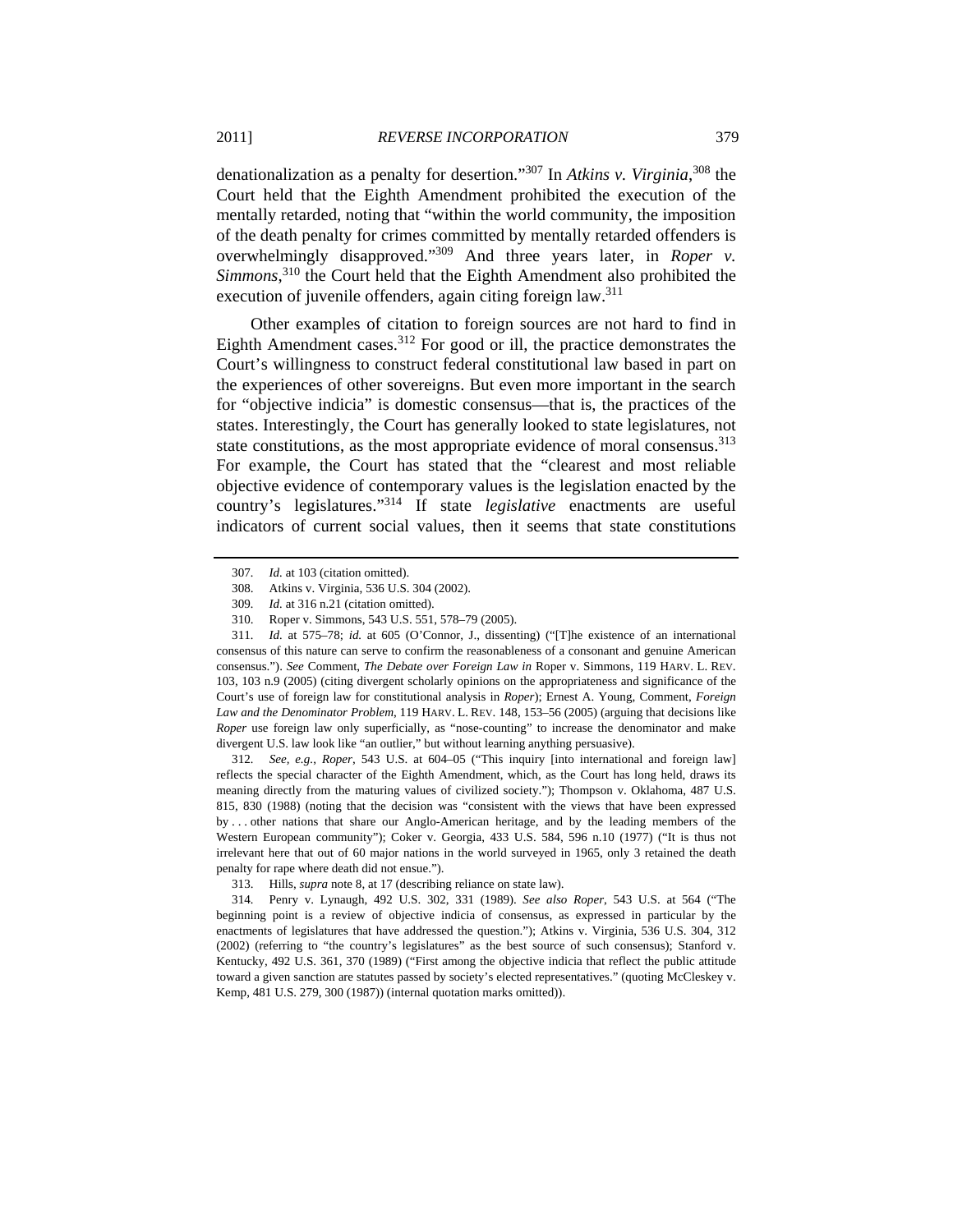should be as well, especially given the political responsiveness of state constitutions.

#### C. THE SPECIAL EXAMPLE OF THE SECOND AMENDMENT

Perhaps the most important contemporary issue for "reverse incorporation" is the use of state constitutional law in interpreting the newly incorporated Second Amendment. In many ways, the Second Amendment presents the perfect test of the thesis: nearly all state constitutions recognize the "individual" right to keep and bear arms; state constitutional law is well established and remarkably uniform in finding that right to be subject to "reasonable" regulation; federal doctrine is almost nonexistent; and (even holding aside the Amendment's arguably federalism-focused language) gun regulation seems to be an area in which respect for the states' police power and practical experience is particularly important. And yet the plurality opinion in *McDonald v. City of Chicago* seemed somewhat ambivalent toward contemporary state constitutional law.

For nearly two hundred years, it was widely understood and frequently held that the Second Amendment is essentially a federalism-based provision intended to protect state militia from disarmament by the federal government.315 In *District of Columbia v. Heller*, 316 however, the Supreme Court held that the Amendment actually protects an "individual" right that is, one not necessarily related to militia service—thus inaugurating a new era of Second Amendment jurisprudence. In doing so, the Court did not entirely reject the federalism-based reading of the Amendment,<sup>317</sup> and it did make explicit use of state constitutional law.318 But *Heller* left open at least two major questions: whether the "individual" right to keep and bear arms should be incorporated against the states, and what standard of review should be used to evaluate restrictions on that right.<sup>319</sup>

 <sup>315.</sup> District of Columbia v. Heller, 554 U.S. 570, 637 (2008) (Stevens, J., dissenting).

 <sup>316.</sup> *Id.* at 595 (majority opinion).

<sup>317</sup>*. See, e.g.*, *id.* at 599 (recognizing that "self-defense had little to do with the right's codification" and "the threat that the new Federal Government would destroy the citizens' militia by taking away their arms was the reason that right—unlike some other English rights—was codified in a written Constitution"). The majority thus apparently endorsed, to some degree, the view taken in *United States v. Miller*, 307 U.S. 174 (1939), that the Amendment was adopted "[w]ith obvious purpose to assure the continuation and render possible the effectiveness of [militia] forces" and "must be interpreted and applied with that end in view." *Id.* at 178.

<sup>318</sup>*. See, e.g.*, *Heller*, 554 U.S. at 580 n.6, 583 n.7, 584–85, 590 n.13, 591, 600–04, 612–14, 629.

<sup>319</sup>*. See, e.g.*, United States v. Booker, 570 F. Supp. 2d 161, 163 (D. Me. 2008) (concluding that the Supreme Court "consciously left the appropriate level of scrutiny for another day").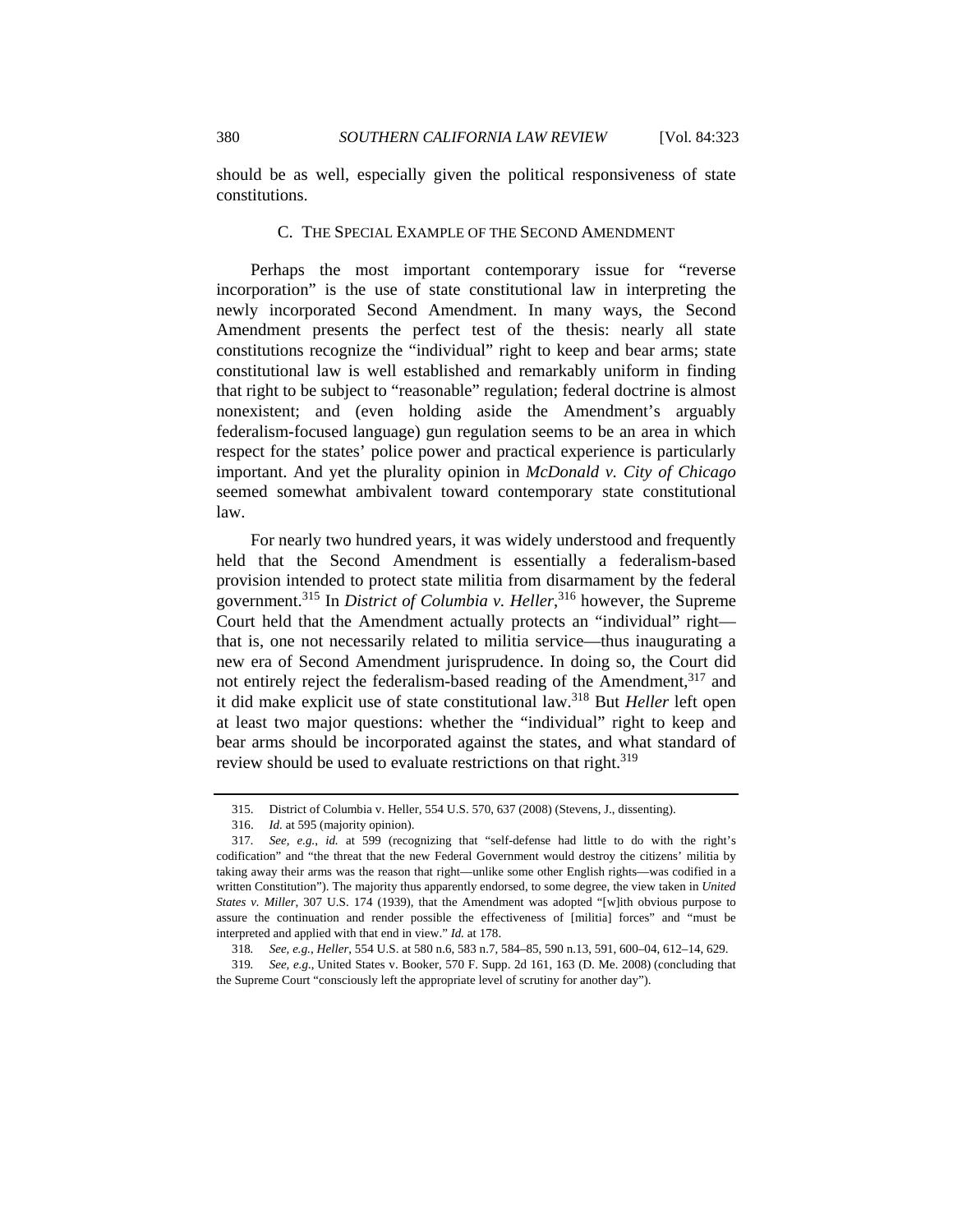The former question was directly presented and affirmatively answered in *McDonald*; the latter was indirectly presented and not answered. State constitutional practice would seem to be relevant to both questions, and indeed state law played an interesting role in the various opinions issued by the Justices. The plurality paid little attention to contemporary state constitutional practice, despite the strong support it would have offered for the decision to incorporate. Instead, Justice Alito's opinion took something of an originalist approach, citing only those state constitutions in existence at the Founding $320$  or when the Fourteenth Amendment was ratified.<sup>321</sup> These were presented as evidence that the individual right to keep and bear arms is fundamental. Similarly, Justice Thomas's concurring opinion cited state constitutional provisions and decisions from the 1800s for the proposition that the right to keep and bear arms is a privilege or immunity protected by the Fourteenth Amendment.<sup>322</sup>

The dissenting opinions took a different lesson from state constitutional law. Justice Stevens noted that "[t]he vast majority of States already recognize a right to keep and bear arms in their own constitutions,"323 but concluded that the answer to the incorporation question "cannot be found in a granular inspection of state constitutions or congressional debates."324 On the question of incorporation, Justice Stevens pointed to the states' history of "extremely intensive, carefully considered regulation" of gun rights, which, he found, "tend[ed] to suggest that" the right was not "of fundamental character."325 Justice Breyer also argued against incorporation, but—as he had in *Heller*—focused on the still-open standard of review question. And as to that question, he (and the three Justices who joined him) endorsed the approach described in this Article, suggesting that "the Court could lessen the difficulty of the mission it has created for itself by adopting a jurisprudential approach similar to the many state courts that administer a state constitutional right to bear arms."<sup>326</sup> He

<sup>320</sup>*.* McDonald v. City of Chicago., 130 S. Ct. 3020, 3037 (2010) (plurality opinion) (referring to "the four States that had adopted Second Amendment analogues before ratification, [and] nine more States [that] adopted state constitutional provisions protecting an individual right to keep and bear arms between 1789 and 1820").

<sup>321</sup>*. Id.* at 3042 ("The right to keep and bear arms was also widely protected by state constitutions at the time when the Fourteenth Amendment was ratified.").

<sup>322</sup>*. Id.* at 3079–88 (Thomas, J., concurring).

<sup>323</sup>*. Id.* at 3095 n.13 (Stevens, J., dissenting).

<sup>324</sup>*. Id.* at 3098.

<sup>325</sup>*. Id.* at 3113 n.43.

<sup>326</sup>*. Id.* at 3127 (Breyer, J., dissenting). *See also id.* at 3130 (noting that "many States have constitutional provisions protecting gun possession" but that "those provisions typically do no more than guarantee that a gun regulation will be a *reasonable* police power regulation"); *id.* at 3134 ("I think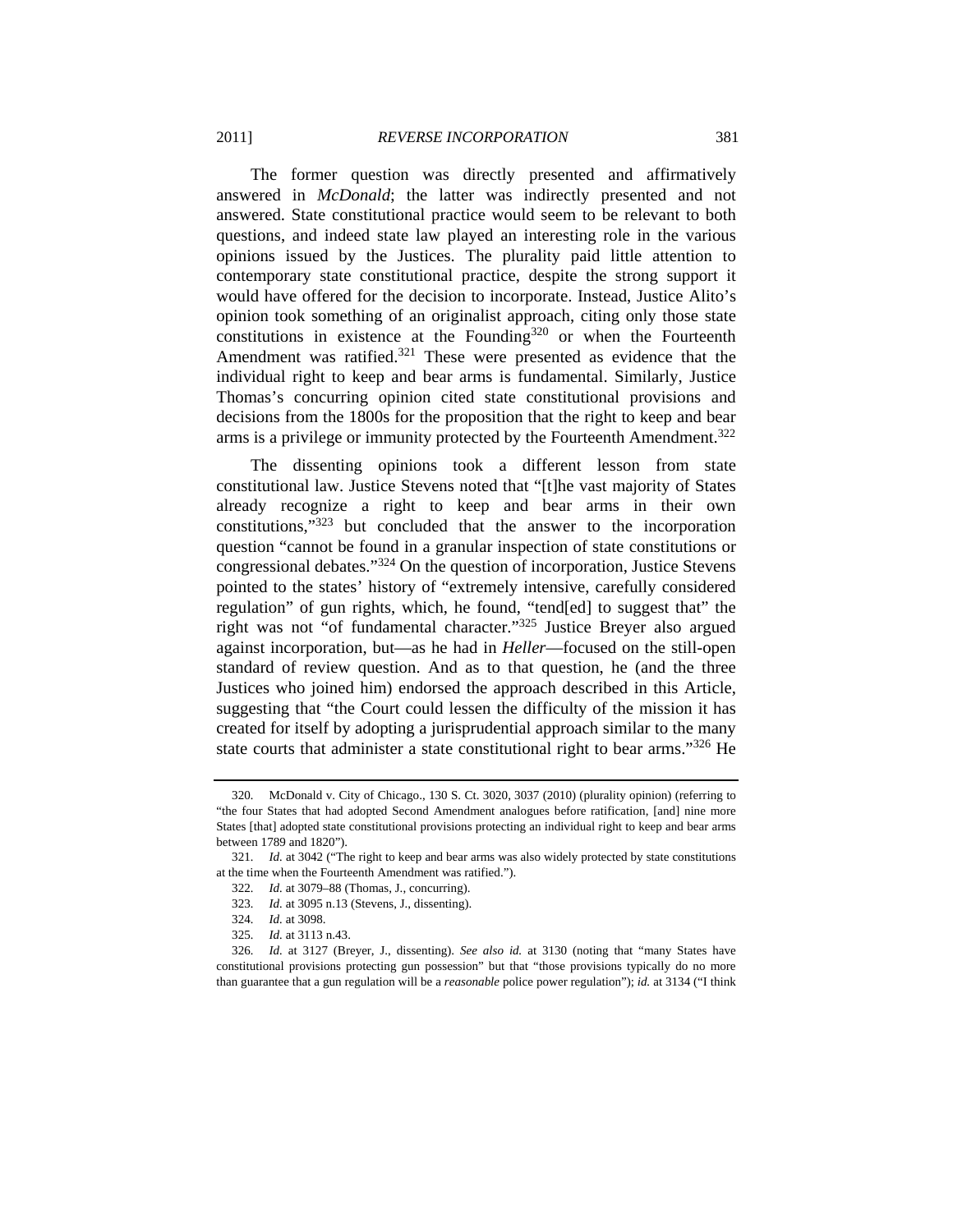noted, ruefully, that the Court had declined to do so in *Heller* and then again in *McDonald*.

Had the Justices given more weight to contemporary state constitutional law, they might have found something of a middle ground: incorporation of the right, as favored by the plurality and Justice Thomas, but subject to reasonable regulation, as favored by the dissenting Justices (and not ruled out by the other five). Such an approach would have been in keeping both with the Court's prior practice and with the thesis of this Article. As noted above, the Court has often looked to state constitutional practice to determine whether a particular right is "fundamental" and therefore subject to incorporation. In the context of the Second Amendment, this approach counsels in favor of incorporation, because all but a handful of states have constitutional guarantees protecting the right to keep and bear arms, and many of them explicitly protect the "individual" right recognized by the Court in *Heller*. 327 As if to drive the point home, thirty-eight states signed an amicus brief in *McDonald* arguing that the Second Amendment should be incorporated.<sup>328</sup> The brief was no doubt inspired more by politics than by fear of self-imposed gun regulation after all, a state's elected officials do not need the Supreme Court to stop them from passing gun regulations—but at the very least it suggests that the states themselves favor the constitutional protection of an "individual" right to keep and bear arms.<sup>329</sup> Indeed, since nearly all states already protect such a right, the incorporation of the Second Amendment would not necessarily have much of an impact on them.

that it is essential to consider the recent history of the right to bear arms for private self-defense when considering whether the right is 'fundamental.' To that end, many States now provide state constitutional protection for an individual's right to keep and bear arms.").

<sup>327</sup>*. See* Volokh, *supra* note 21, at 192 (concluding that forty-four states protect an "individual" right, though Virginia and Kansas are equivocal on the matter); Winkler, *supra* note 22, at 686, 711 (concluding that forty-two states protect an individual right to bear arms).

 <sup>328.</sup> *See* Brief of the States of Tex. et al. as Amici Curiae in Support of Petitioners, *McDonald*, 130 S.Ct. 3020 (No. 08-1521), 2009 WL 4378909. Thirty-one states made the same argument in *Heller*, even though incorporation was not an issue in that case. *See* Brief of the States of Tex. et al. as Amici Curiae in Support of Respondent at 23 n.6, District of Columbia v. Heller, 554 U.S. 570 (2008) (No. 07- 290), 2008 WL 405558 (arguing for incorporation of the right). Wisconsin, a late joiner, added an amicus brief for the respondent arguing in favor of the individual right interpretation, but noting its preference that the Second Amendment not be incorporated against the states. *See* Brief of the State of Wis. as Amicus Curiae in Support of Respondent at 4–5, *Heller*, 554 U.S. 570 (No. 07-290), 2008 WL 543032.

 <sup>329.</sup> There is some historical precedent for states requesting that federal constitutional rules be applied to them. In *Gideon v. Wainwright*, 372 U.S. 335 (1963), twenty-two states asked the Court to overrule *Betts v. Brady*, 316 U.S. 455 (1942), and require the states to provide counsel in state prosecutions as well. *Gideon*, 372 U.S. at 345. Three states urged that *Betts* be left intact. *Id.* at 345.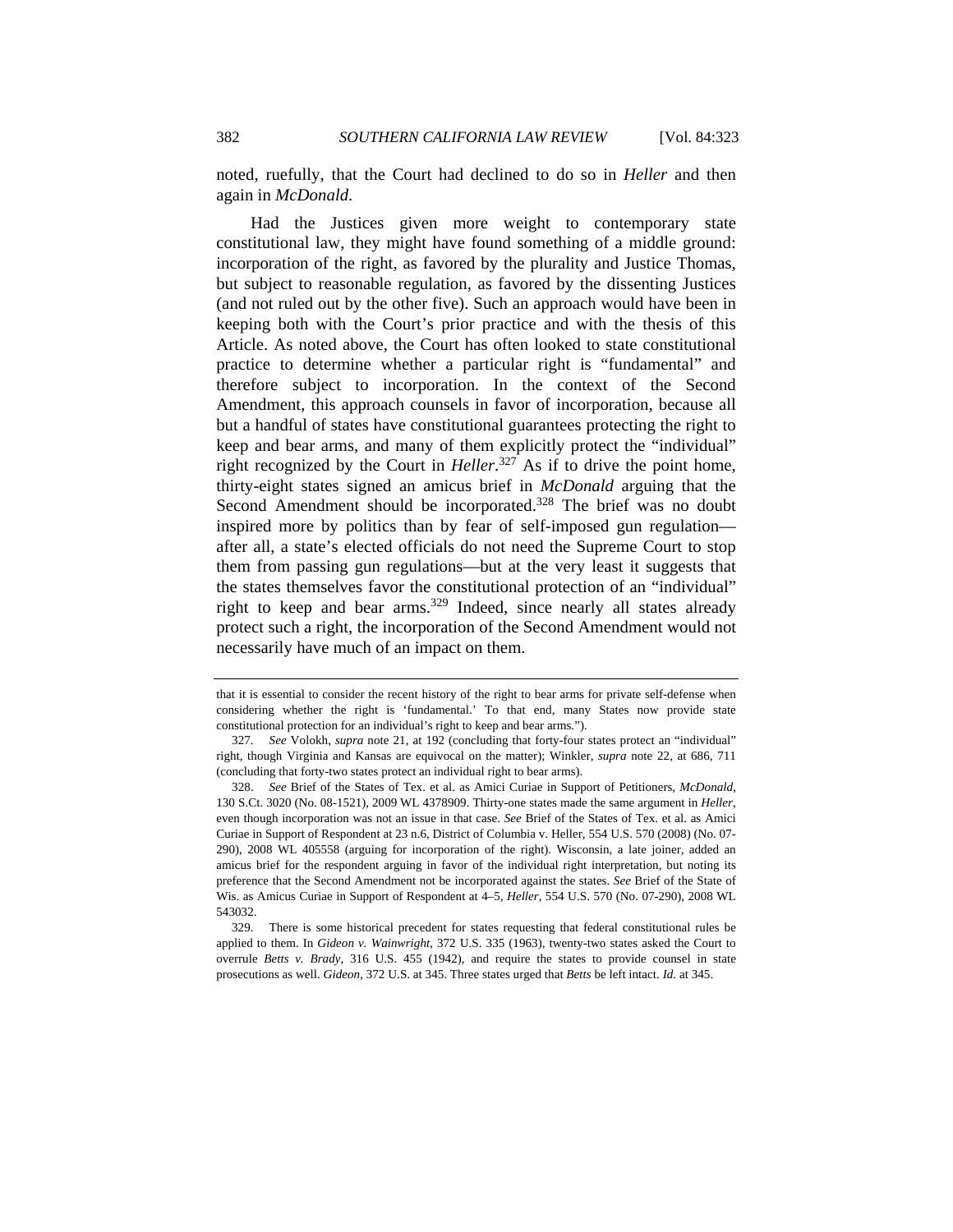But that raises the second issue left unanswered in *Heller*: What standard of review should be employed to evaluate Second Amendment claims? If the standard were to be set "higher" than that employed by the states, it would displace their constitutional law just as surely as the Warren Court did with regard to so many other individual rights. But if instead the Court were to look to the states for persuasive authority, it would find that, as with the incorporation question, state constitutional law is remarkably uniform and clear<sup>330</sup>: every state court to have reached the question has concluded that its state analogue of the Second Amendment permits "reasonable" regulation of firearms. $^{331}$  In other words, along with their long history of recognizing a right to keep and bear arms, states have a "tradition" of limiting that right.332 The "fundamental" right that is protected, therefore, is a *reasonable* right to keep and bear arms.<sup>333</sup>

Nearly every factor discussed above counsels in favor of federal adoption of the states' constitutional rule.<sup>334</sup> The states' constitutional provisions are similar in content and spirit to the "individual" right-based Second Amendment, which, even after *Heller*, seems to have something to do with federalism. States have far more experience than the federal government when it comes to charting the lines between gun rights and safety regulation,<sup>335</sup> and the "reasonableness" standard they have unanimously endorsed both reflects their collective wisdom on the subject and permits individual states to tailor gun regulations to their own circumstances. Indeed, the thirty-one state brief maintained that "[s]tate and local experimentation with *reasonable* firearms regulations will continue under the Second Amendment."<sup>336</sup> The states concluded that "[d]enying local governments the power to nullify the Amendment will not increase federal power, mandate any state action pursuant to federal directives, or preclude *reasonable* state and local regulation of firearms."337 The plurality went so far as to quote that passage of the states' brief, claiming that the

 <sup>330.</sup> *See supra* Part IV.A.

 <sup>331.</sup> Winkler, *supra* note 22, at 686–87 & n.12. Winkler has the unusual distinction of being cited by name during a Supreme Court oral argument. Transcript of Oral Argument at 58, *McDonald*, 130 S. Ct. 3020 (No. 08-1521), 2010 WL 710088.

 <sup>332.</sup> Brief of Thirty-Four Prof'l Historians & Legal Historians as Amici Curiae in Support of Respondents at 2, *McDonald*, 130 S. Ct. 3020 (No. 08-1521), 2010 WL 59025.

<sup>333</sup>*. See* Adam Winkler, *The Reasonable Right to Bear Arms*, 17 STAN. L. & POL'Y REV. 597, 598 (2006).

 <sup>334.</sup> *See supra* note 317.

<sup>335</sup>*. See* Winkler, *supra* note 22, at 715–26.

 <sup>336.</sup> Brief of the States of Tex. et al. as Amici Curiae in Support of Petitioners at 23, *McDonald*, 130 S. Ct. 3020 (No. 08-1521), 2009 WL 4378909 (emphasis added).

<sup>337</sup>*. Id.* at 23–24 (emphasis added).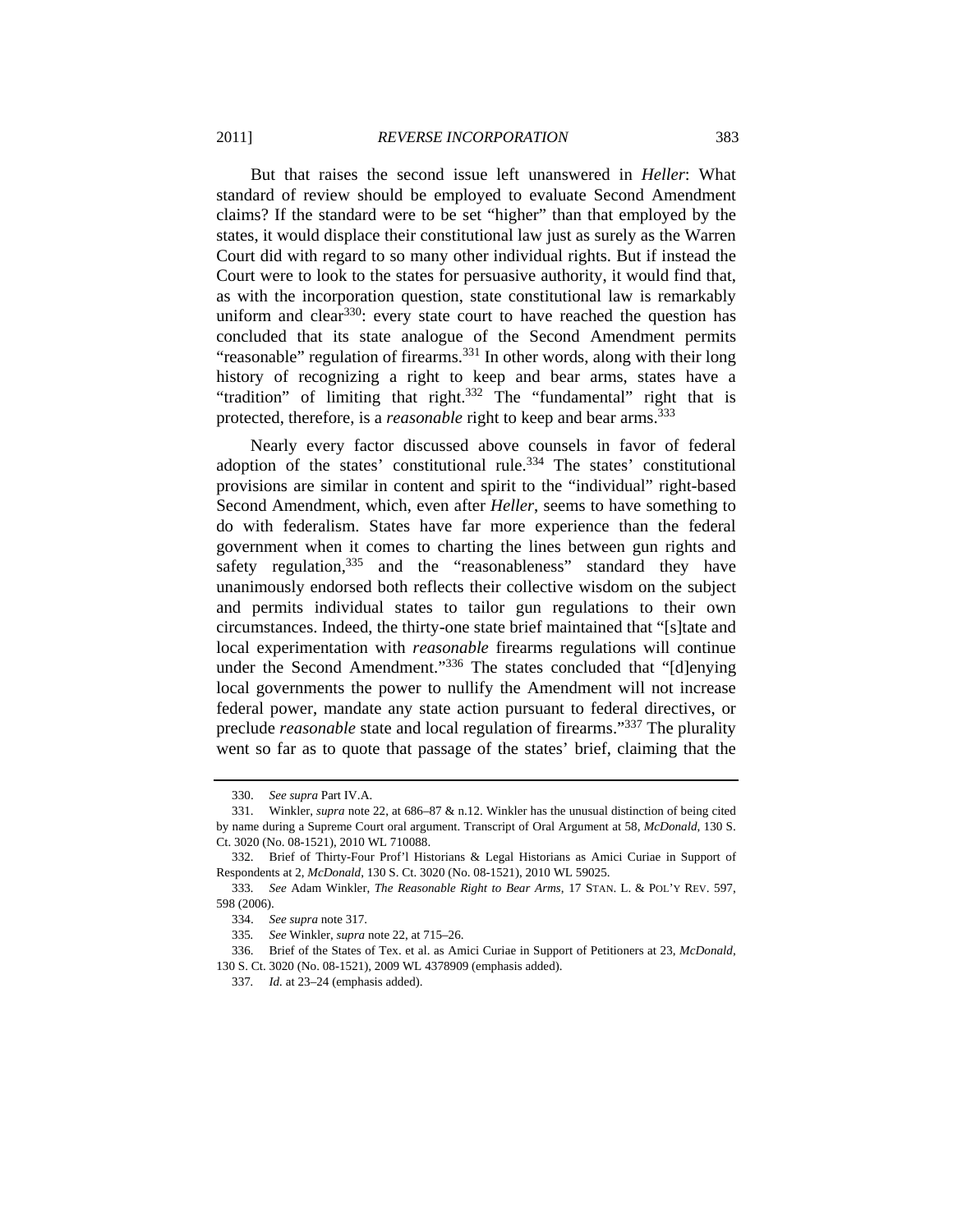incorporated Amendment "*limits* (but by no means eliminates) their ability to devise solutions to social problems that suit local needs and values."338 But despite quoting the states' use of the word "reasonable," the plurality did not embrace it as a standard, instead reiterating the same categorical carve outs established in *Heller*. 339

Because the *McDonald* court declined to establish a standard of review for Second Amendment claims, it is not too late for the Supreme Court—and other federal courts now faced with the daunting task of evaluating Second Amendment claims with little guidance from the Court—to effectuate respect for state constitutional practice by adopting something like a reasonableness standard. Indeed, the questions and their relationship to state law are deeply intertwined. On the one hand, the states' recognition of a right to keep and bear arms is among the strongest evidence for the argument that the right is "deeply rooted in this Nation's history" and thus subject to incorporation. On the other hand, one must take note of *what* right the states have recognized: a right that can be reasonably regulated.

#### D. OTHER APPLICATIONS

The "individual" right to keep and bear arms presents an unusual and perhaps uniquely useful test case for the thesis of this Article, given the similarities between the state and federal rights, the remarkable unanimity of state law, and the near absence of relevant federal doctrine.

It may very well be that no other constitutional issue presents quite the same clear-cut opportunity. But given the extensive borrowing that takes place among state courts, and the textual similarities between their constitutions and the federal document, it also seems likely that there are other constitutional questions on which a large majority of state courts have reached similar or identical conclusions. Perhaps most intriguing is the potential influence of those widely recognized state constitutional rights that lack explicit federal analogues. These rights may seem like unlikely candidates for "reverse incorporation," given their dissimilarity from federal guarantees. And yet the federal Due Process Clause could accommodate these rights just as it does others that are not enumerated in the federal document. After all, the Court has incorporated nontextual federal protections against the states, including the "beyond a reasonable

<sup>338</sup>*. McDonald*, 130 S. Ct. at 3046.

<sup>339</sup>*. Id.* at 3047.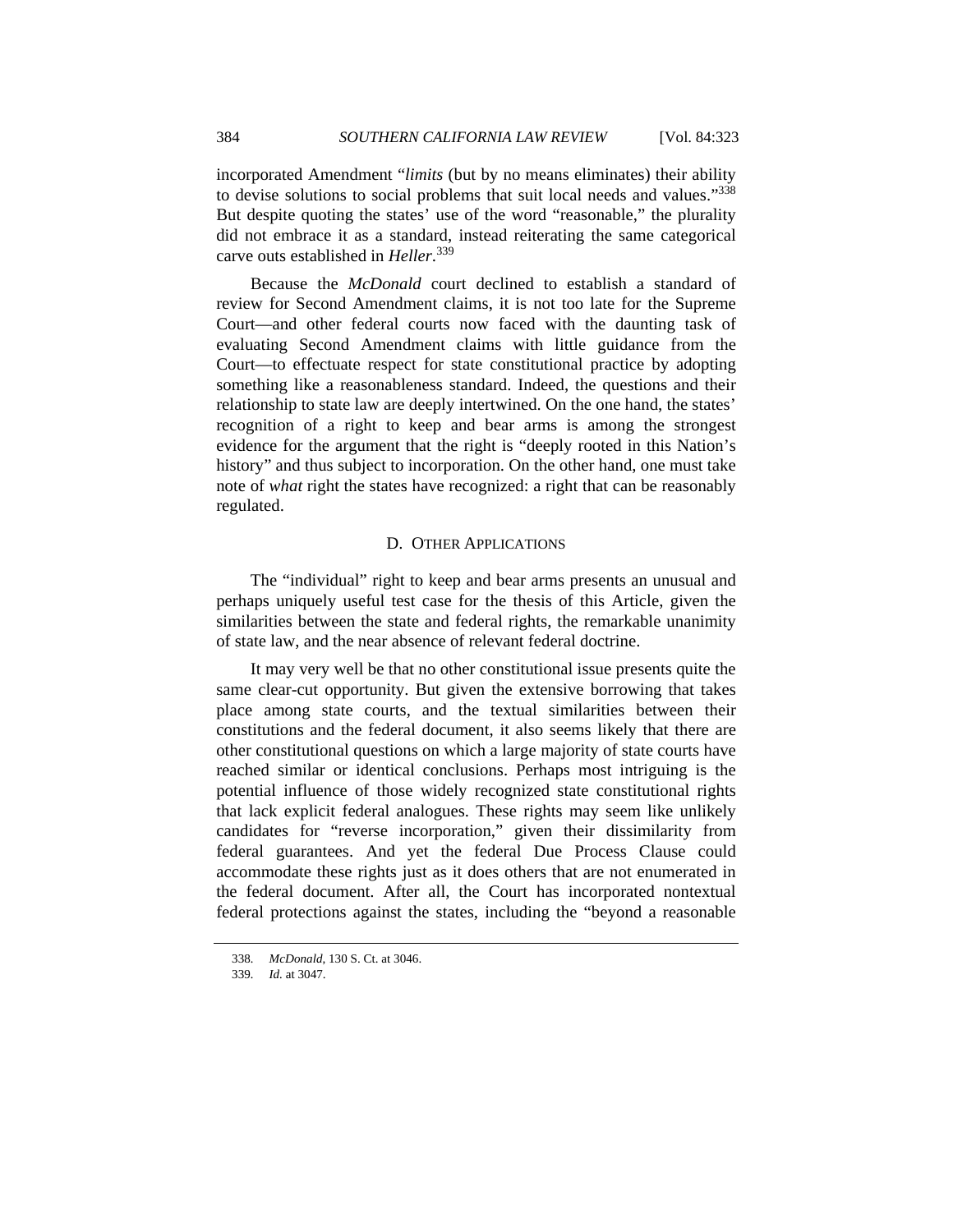doubt" standard in criminal prosecutions.<sup>340</sup> If incorporation can account for these nontextual rights, reverse incorporation should likewise be able to account for rights that are guaranteed at the state level, albeit in provisions that have no direct federal analogues.

Most notable in this regard may be the right to education, which is specifically recognized by forty-nine state constitutions—a convincing majority, if ever there was one—and has often been invoked and enforced by state courts. Of course, the federal Constitution has no such textual guarantee, and the Supreme Court has found that it is not an unenumerated "fundamental" right.341 But broadly recognized and accepted state constitutional law suggests that the Court should reconsider. At the very least, if the Court were to confront the question today it would be difficult to hold that a right which is specifically enumerated in forty-nine state constitutions is not "deeply rooted in this Nation's history and tradition,"342 as evidenced by "[o]ur Nation's history, legal traditions, and practices."<sup>343</sup>

#### V. CONCLUSION

There is something unusual about the degree to which federal courts, despite looking to international and scholarly sources for help in constructing constitutional doctrine, have ignored state courts' interpretation of provisions that are deeply intertwined—textually, historically, and legally—with those of the federal charter. Given that state courts are the judicial branch of a coequal sovereign in our federalist system—a system to which the Supreme Court pays frequent homage—it is surprising that they have not been able to catch the Justices' eyes more often. By describing the arguments for and against reliance on state constitutional law in federal constitutional cases, this Article has attempted at the very least to provide a possible and partial explanation for the Justices' negligence.

But there is also a slight normative claim here, which is that state constitutional law should receive more attention from the federal courts than it currently does. This is a slight claim for two reasons. First, since federal courts have heretofore tended to ignore state courts' construction of their own constitutions, it would not take much to amount to "more"

343. *Id.*

<sup>340</sup>*. In re* Winship, 397 U.S. 358, 368 (1970).

<sup>341</sup>*. See* San Antonio Indep. Sch. Dist. v. Rodriguez, 411 U.S. 1, 37–38 (1973).

 <sup>342.</sup> Washington v. Glucksberg, 521 U.S. 702, 721 (1997) (quoting Moore v. City of East Cleveland, 431 U.S. 494, 503 (1977) (plurality opinion)).